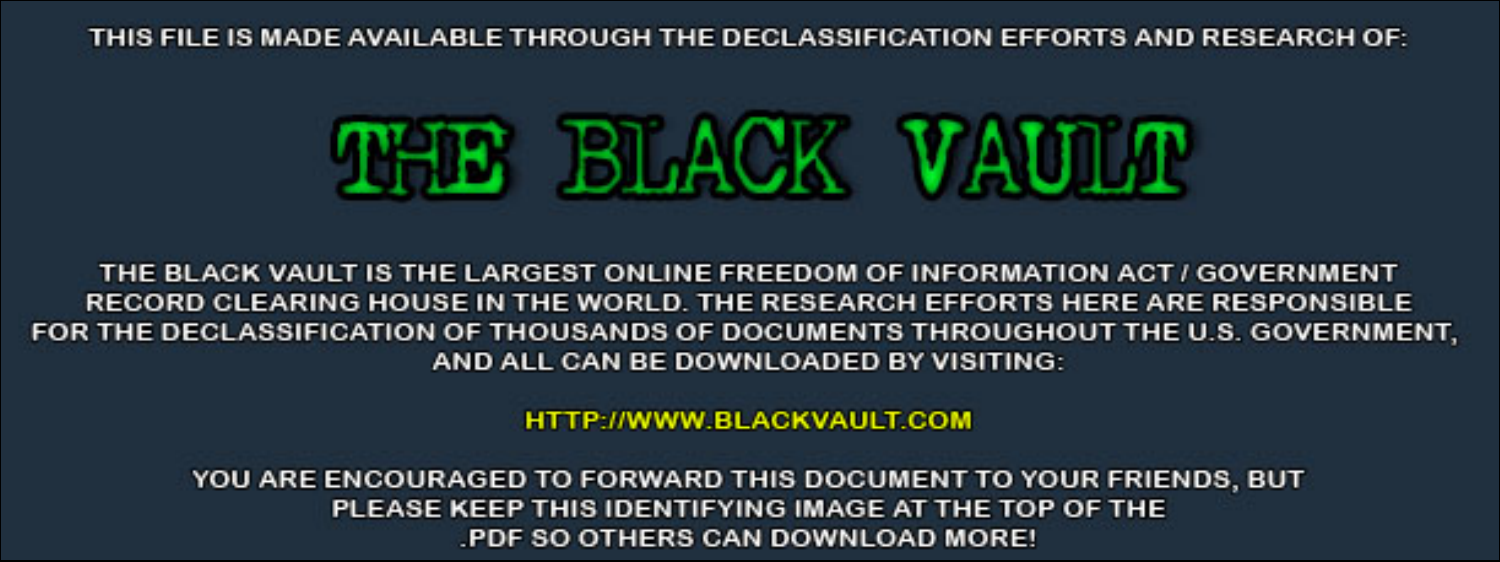[Order Code 98-958 A](http://www.fas.org/sgp/crs/misc/index.html)

# **CRS Report for Congress**

**Extradition To and From the United States: Overview of the Law and Recent Treaties**

**Updated August 3, 2007**

Charles Doyle Senior Specialist American Law Division



**Prepared for Members and Committees of Congress**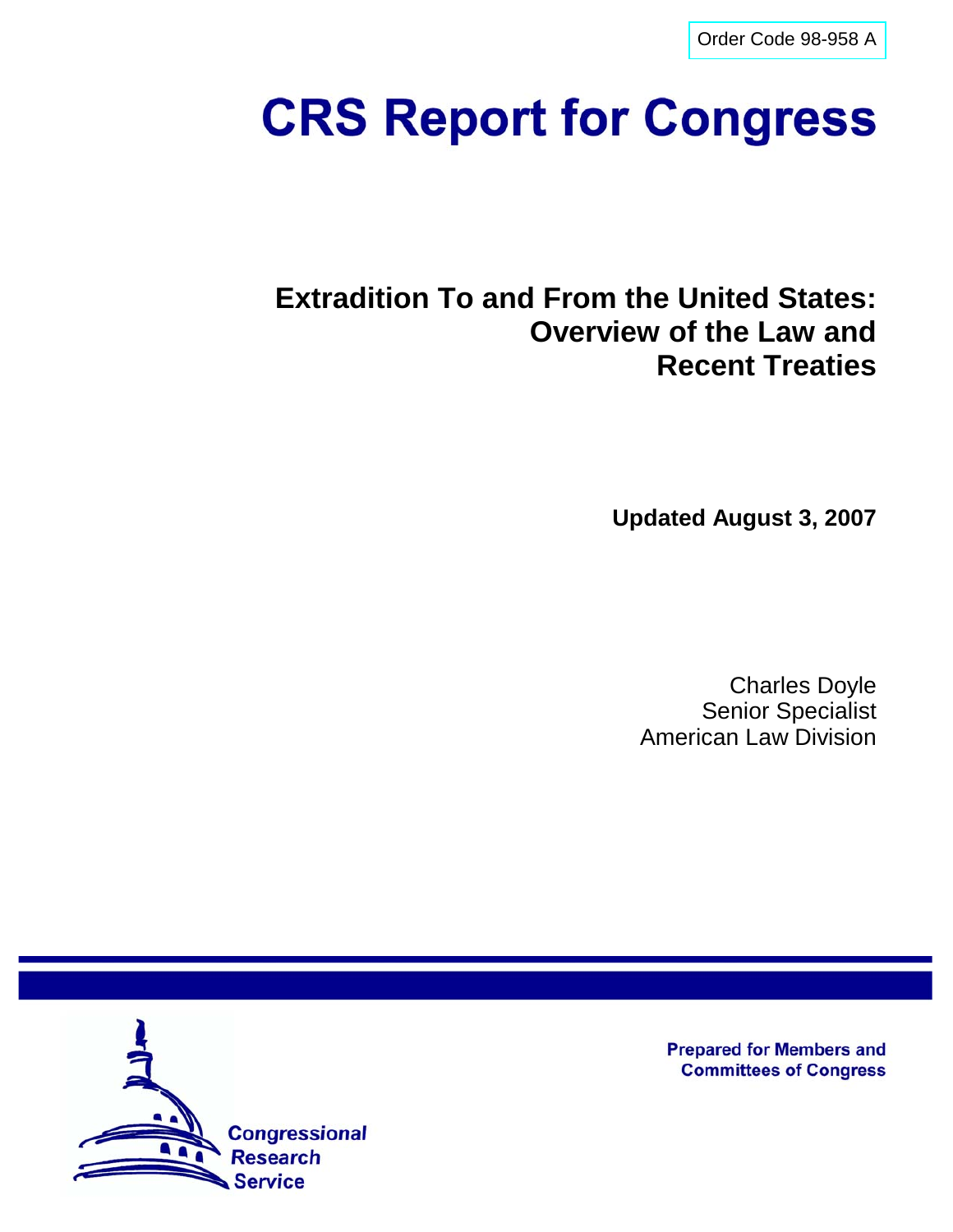| <b>Report Documentation Page</b>                                                                                                                                                                                                                                                                                                                                                                                                                                                                                                                                                                                                                                                                                                                                                                                                                                   |                             |                              |                               |                                  | Form Approved<br>OMB No. 0704-0188                 |  |
|--------------------------------------------------------------------------------------------------------------------------------------------------------------------------------------------------------------------------------------------------------------------------------------------------------------------------------------------------------------------------------------------------------------------------------------------------------------------------------------------------------------------------------------------------------------------------------------------------------------------------------------------------------------------------------------------------------------------------------------------------------------------------------------------------------------------------------------------------------------------|-----------------------------|------------------------------|-------------------------------|----------------------------------|----------------------------------------------------|--|
| Public reporting burden for the collection of information is estimated to average 1 hour per response, including the time for reviewing instructions, searching existing data sources, gathering and<br>maintaining the data needed, and completing and reviewing the collection of information. Send comments regarding this burden estimate or any other aspect of this collection of information,<br>including suggestions for reducing this burden, to Washington Headquarters Services, Directorate for Information Operations and Reports, 1215 Jefferson Davis Highway, Suite 1204, Arlington<br>VA 22202-4302. Respondents should be aware that notwithstanding any other provision of law, no person shall be subject to a penalty for failing to comply with a collection of information if it<br>does not display a currently valid OMB control number. |                             |                              |                               |                                  |                                                    |  |
| 1. REPORT DATE<br>03 AUG 2007                                                                                                                                                                                                                                                                                                                                                                                                                                                                                                                                                                                                                                                                                                                                                                                                                                      | 2. REPORT TYPE<br>N/A       |                              |                               | <b>3. DATES COVERED</b>          |                                                    |  |
| <b>4. TITLE AND SUBTITLE</b>                                                                                                                                                                                                                                                                                                                                                                                                                                                                                                                                                                                                                                                                                                                                                                                                                                       |                             | 5a. CONTRACT NUMBER          |                               |                                  |                                                    |  |
| <b>Extradition To and From the United States: Overview of the Law and</b><br><b>Recent Treaties</b>                                                                                                                                                                                                                                                                                                                                                                                                                                                                                                                                                                                                                                                                                                                                                                |                             |                              |                               |                                  | <b>5b. GRANT NUMBER</b>                            |  |
|                                                                                                                                                                                                                                                                                                                                                                                                                                                                                                                                                                                                                                                                                                                                                                                                                                                                    |                             |                              |                               |                                  | 5c. PROGRAM ELEMENT NUMBER                         |  |
| 6. AUTHOR(S)                                                                                                                                                                                                                                                                                                                                                                                                                                                                                                                                                                                                                                                                                                                                                                                                                                                       |                             |                              | <b>5d. PROJECT NUMBER</b>     |                                  |                                                    |  |
|                                                                                                                                                                                                                                                                                                                                                                                                                                                                                                                                                                                                                                                                                                                                                                                                                                                                    |                             |                              |                               |                                  | <b>5e. TASK NUMBER</b>                             |  |
|                                                                                                                                                                                                                                                                                                                                                                                                                                                                                                                                                                                                                                                                                                                                                                                                                                                                    |                             |                              |                               |                                  | 5f. WORK UNIT NUMBER                               |  |
| 7. PERFORMING ORGANIZATION NAME(S) AND ADDRESS(ES)<br><b>Congressional Research Service Library of Congress, 101 Independence</b><br>Avenue, SE, Washington, D.C. 20540-7500                                                                                                                                                                                                                                                                                                                                                                                                                                                                                                                                                                                                                                                                                       |                             |                              |                               |                                  | 8. PERFORMING ORGANIZATION<br><b>REPORT NUMBER</b> |  |
| 9. SPONSORING/MONITORING AGENCY NAME(S) AND ADDRESS(ES)                                                                                                                                                                                                                                                                                                                                                                                                                                                                                                                                                                                                                                                                                                                                                                                                            |                             |                              |                               | 10. SPONSOR/MONITOR'S ACRONYM(S) |                                                    |  |
|                                                                                                                                                                                                                                                                                                                                                                                                                                                                                                                                                                                                                                                                                                                                                                                                                                                                    |                             |                              |                               |                                  | 11. SPONSOR/MONITOR'S REPORT<br>NUMBER(S)          |  |
| 12. DISTRIBUTION/AVAILABILITY STATEMENT<br>Approved for public release, distribution unlimited                                                                                                                                                                                                                                                                                                                                                                                                                                                                                                                                                                                                                                                                                                                                                                     |                             |                              |                               |                                  |                                                    |  |
| <b>13. SUPPLEMENTARY NOTES</b><br>The original document contains color images.                                                                                                                                                                                                                                                                                                                                                                                                                                                                                                                                                                                                                                                                                                                                                                                     |                             |                              |                               |                                  |                                                    |  |
| 14. ABSTRACT                                                                                                                                                                                                                                                                                                                                                                                                                                                                                                                                                                                                                                                                                                                                                                                                                                                       |                             |                              |                               |                                  |                                                    |  |
| <b>15. SUBJECT TERMS</b>                                                                                                                                                                                                                                                                                                                                                                                                                                                                                                                                                                                                                                                                                                                                                                                                                                           |                             |                              |                               |                                  |                                                    |  |
| 16. SECURITY CLASSIFICATION OF:                                                                                                                                                                                                                                                                                                                                                                                                                                                                                                                                                                                                                                                                                                                                                                                                                                    | 17. LIMITATION OF           | 18. NUMBER                   | 19a. NAME OF                  |                                  |                                                    |  |
| a. REPORT<br>unclassified                                                                                                                                                                                                                                                                                                                                                                                                                                                                                                                                                                                                                                                                                                                                                                                                                                          | b. ABSTRACT<br>unclassified | c. THIS PAGE<br>unclassified | <b>ABSTRACT</b><br><b>SAR</b> | OF PAGES<br>49                   | <b>RESPONSIBLE PERSON</b>                          |  |

**Standard Form 298 (Rev. 8-98)**<br>Prescribed by ANSI Std Z39-18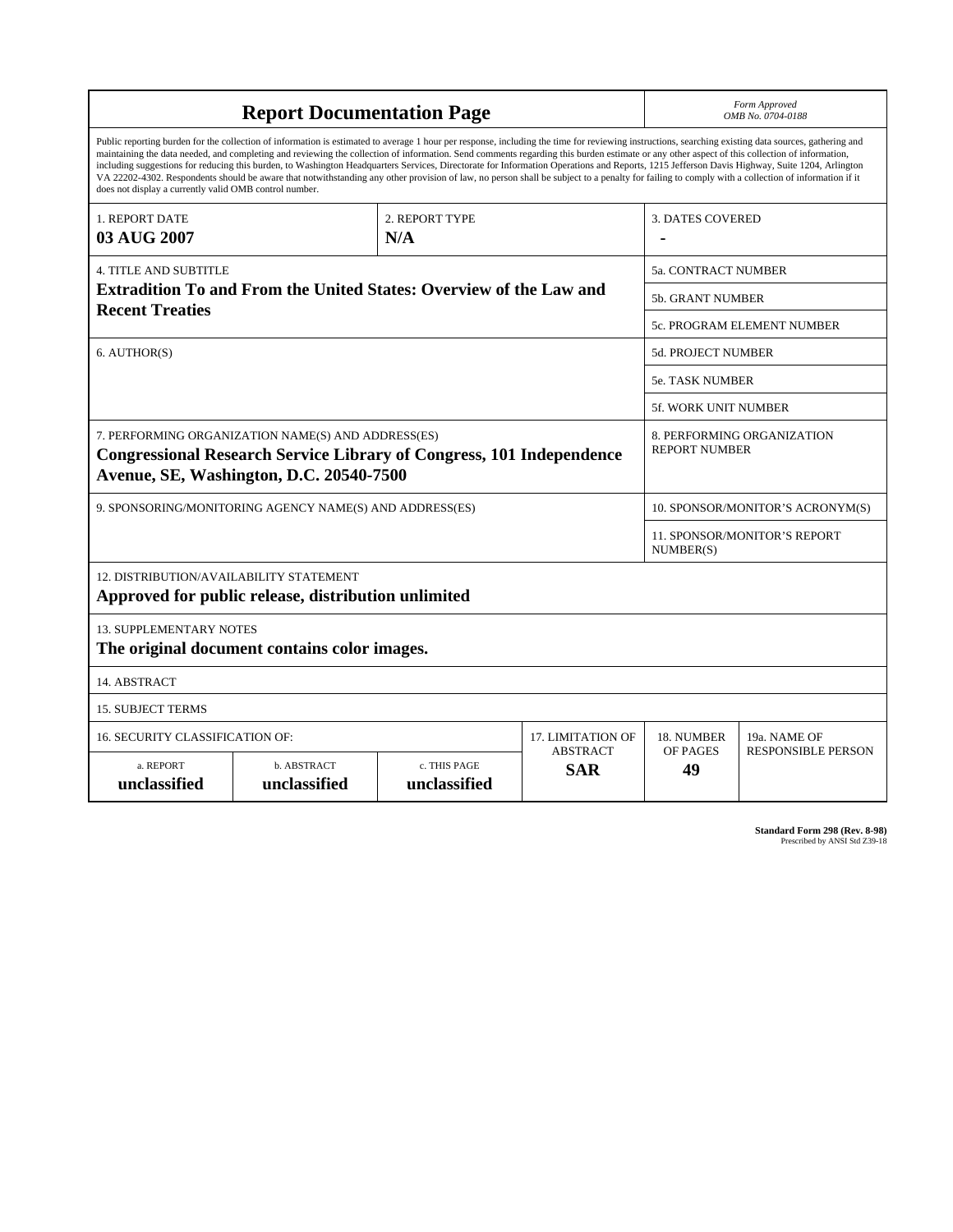### **Extradition** To and From the United States: Overview of the Law and Recent Treaties

#### **Summary**

"Extradition" is the formal surrender of a person by a State to another State for prosecution or punishment. Extradition to or from the United States is a creature of treaty. The United States has extradition treaties with over a hundred of the nations of the world, although they are many with whom it has no extradition treaty. International terrorism and drug trafficking have made extradition an increasingly important law enforcement tool. This is a brief overview of the adjustments made in recent treaties to accommodate American law enforcement interests, and then a nutshell overview of the federal law governing foreign requests to extradite a fugitive found in this country and a United States request for extradition of a fugitive found in a foreign country.

Extradition treaties are in the nature of a contract and generate the most controversy with respect to those matters for which extradition may not be had. In addition to an explicit list of crimes for which extradition may be granted, most modern extradition treaties also identify various classes of offenses for which extradition may or must be denied. Common among these are provisions excluding purely military and political offenses; capital offenses; crimes that are punishable under only the laws of one of the parties to the treaty; crimes committed outside the country seeking extradition; crimes where the fugitive is a national of the country of refuge; and crimes barred by double jeopardy or a statute of limitations.

Extradition is triggered by a request submitted through diplomatic channels. In this country, it proceeds through the Departments of Justice and State and may be presented to a federal magistrate to order a hearing to determine whether the request is in compliance with an applicable treaty, whether it provides sufficient evidence to satisfy probable cause to believe that the fugitive committed the identified treaty offense(s), and whether other treaty requirements have been met. If so, the magistrate certifies the case for extradition at the discretion of the Secretary of State. Except as provided by treaty, the magistrate does not inquire into the nature of foreign proceedings likely to follow extradition.

The laws of the country of refuge and the applicable extradition treaty govern extradition back to the United States of a fugitive located overseas. Requests travel through diplomatic channels and the only issue likely to arise after extradition to this country is whether the extraditee has been tried for crimes other than those for which he or she was extradited. The fact that extradition was ignored and a fugitive forcibly returned to the United States for trial constitutes no jurisdictional impediment to trial or punishment. Federal and foreign immigration laws sometimes serve as a less controversial alternative to extradition to and from the United States.

This report is available in an abridged version, without quotations, citations or footnotes as CRS Report RS22702, *An Abridged Sketch of Extradition To and From the United States,* by Charles Doyle.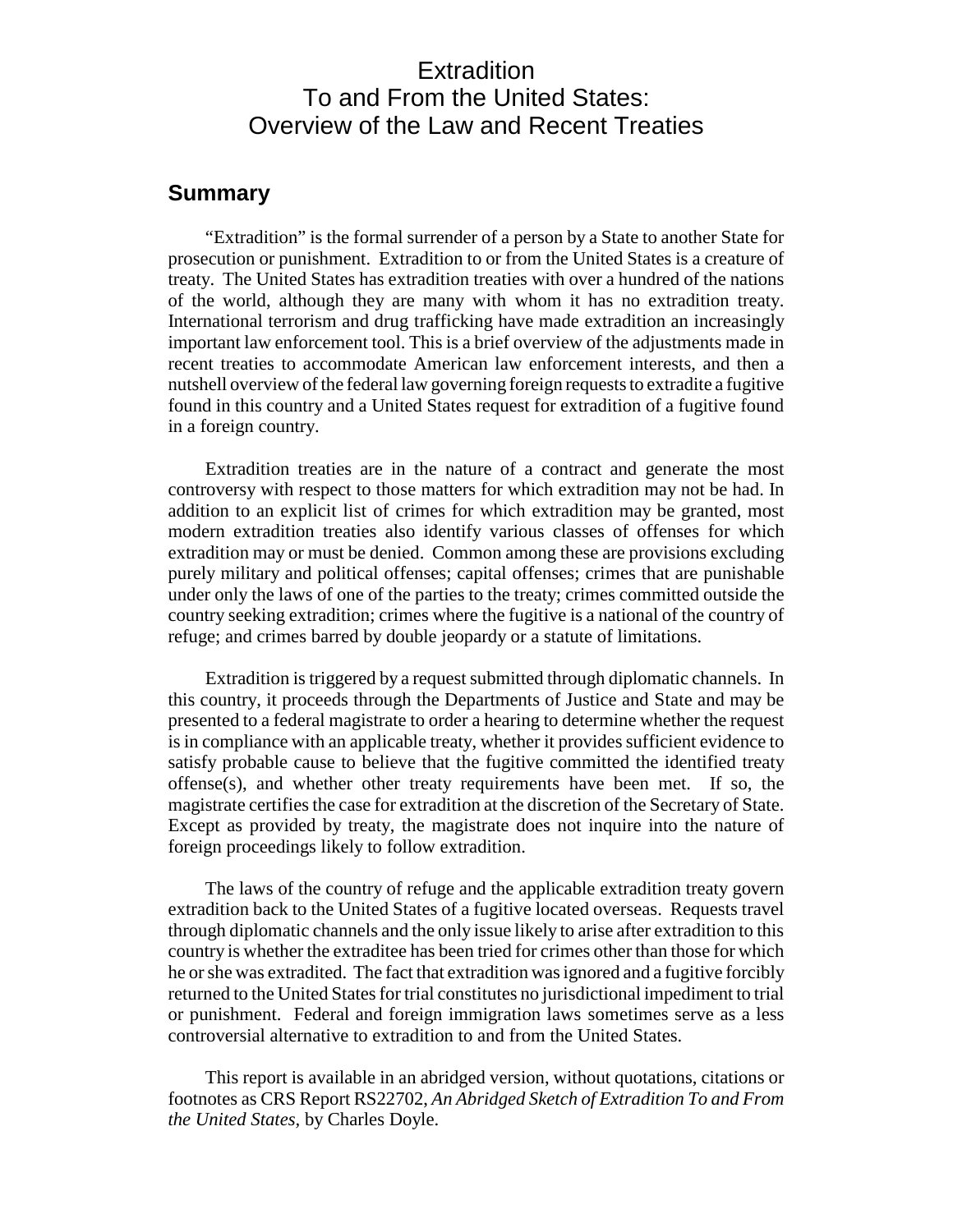## **Contents**

| Countries with Whom the United States Has an Extradition Treaty  42 |
|---------------------------------------------------------------------|
| Countries with Whom the United States Has                           |
|                                                                     |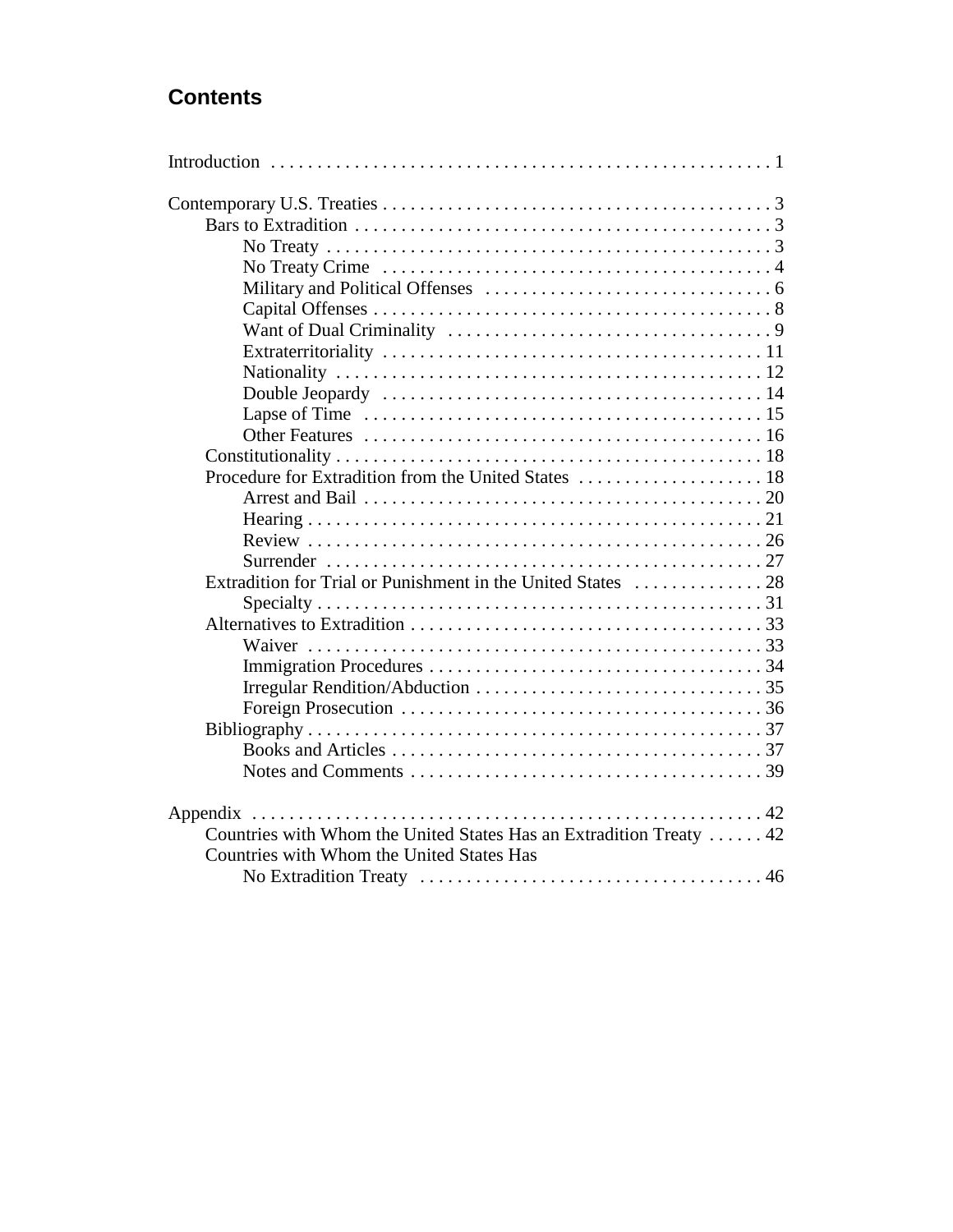## **Extradition** To and From the United States: Overview of the Law and Recent Treaties

### **Introduction**

"'Extradition' is the formal surrender of a person by a State to another State for prosecution or punishment."<sup>1</sup> Extradition to or from the United States is a creature of treaty. The United States has extradition treaties with over a hundred of the nations of the world, although there are many with whom the United States has no extradition treaty.<sup>2</sup> International terrorism and drug trafficking have made extradition an increasingly important law enforcement tool.<sup>3</sup>

Although extradition as we know it is of relatively recent origins,<sup>4</sup> its roots can be traced to antiquity. Scholars have identify procedures akin to extradition scattered

<sup>&</sup>lt;sup>1</sup> Harvard Research in International Law, *Draft Convention on Extradition*, 29 AMERICAN JOURNAL OF INTERNATIONAL LAW 21 (Supp. 1935); *see also*, 1 RESTATEMENT (THIRD) OF THE FOREIGN RELATIONS LAW OF THE UNITED STATES 556-57 (1986)(RESTATEMENT). In the parlance of international law nations are identified as "states." In order to avoid confusion, the several states of the United States will be referred to as "the states of the United States."

Interstate rendition, the formal surrender of a person by one of the states of the United States to another, is also sometimes referred to as extradition, but is beyond the scope of this report.

<sup>&</sup>lt;sup>2</sup> The list of countries along with the citations to our treaties follow 18 U.S.C. 3181. A similar list is appended to this report, as is a list of the countries with whom we have no extradition treaty in force at the present time.

<sup>&</sup>lt;sup>3</sup> Until the early 1970's, the United States received and submitted fewer than 50 extradition requests a year; by the mid 1980's the number had grown to over 500 requests a year, IV ABBELL & RISTAU, INTERNATIONAL JUDICIAL ASSISTANCE: CRIMINAL  $\blacklozenge$  EXTRADITION (ABBELL & RISTAU) 11-18 (1990).

<sup>&</sup>lt;sup>4</sup> Even the term "extradition" did not appear until the late eighteenth century, BLAKESLY, TERRORISM, DRUGS, INTERNATIONAL LAW, AND THE PROTECTION OF HUMAN LIBERTY: A COMPARATIVE STUDY OF INTERNATIONAL LAW, ITS NATURE, ROLE, AND IMPACT IN MATTERS OF TERRORISM, DRUG TRAFFICKING, WAR, AND EXTRADITION 171 (1992). For a more extensive examination of the history of extradition, *see*, Blakesly, *The Practice of Extradition from Antiquity to Modern France and the United States: A Brief History*, 4 BOSTON COLLEGE INTERNATIONAL & COMPARATIVE LAW REVIEW 39 (1981); Harvard Research in International Law, *Draft Convention on Extradition*, 29 AMERICAN JOURNAL OF INTERNATIONAL LAW 41-6 (Supp. 1935); BASSIOUNI, INTERNATIONAL EXTRADITION: UNITED STATES LAW AND PRACTICE (BASSIOUNI) 31-5 (4<sup>th</sup> ed. 2002); ABBELL & RISTAU at 3-11.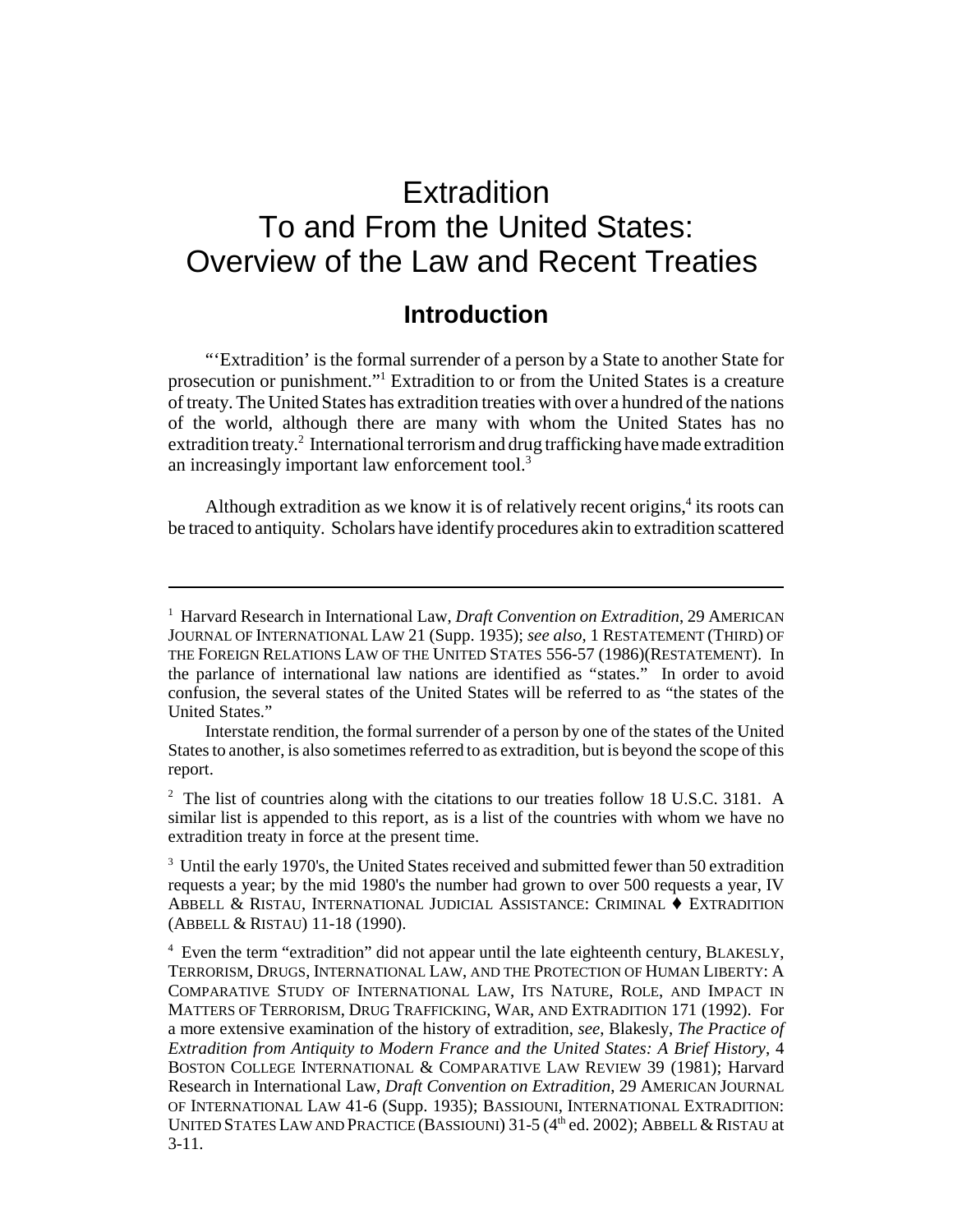throughout history dating as far back as the time of Moses.<sup>5</sup> By 1776, a notion had evolved to the effect that "every state was obliged to grant extradition freely and without qualification or restriction, or to punish a wrongdoer itself" and the absence of intricate extradition procedures has been attributed to the predominance of this simple principle of international law.<sup>6</sup>

Whether by practice's failure to follow principle or by the natural evolution of the principle, modern extradition treaties and practices began to emerge in this country and elsewhere by the middle eighteenth and early nineteenth centuries.<sup>7</sup>

Our first extradition treaty consisted of a single terse article in Jay's Treaty of 1794 with Great Britain, but it contained several of the basic features of contemporary extradition pacts. Article XXVII of the Treaty provided in its entirety,

<sup>6</sup> 1 RESTATEMENT, *Introductory Note to Subchapter 7B*, 557, citing, GROTIUS, DE JURE BELLI AC PACIS, Vol.II, ch.21, §§3-4 (Scott ed. 1925).

 $7 \text{ }$  "By the latter part of the nineteenth century that [principle] had yielded to the view that delivery of persons charged with, or convicted of, crimes in another state was at most a moral duty, not required by customary international law, but generally governed by treaty and subject to various limitations. A network of bilateral treaties, differing in detail but having considerable similarity in principle and scope, has spelled out these limitations, and in conjunction with state legislation, practice, and judicial decisions has created a body of law with substantial uniformity in major respects. But the network of treaties has not created a principle of customary law requiring extradition, and it is accepted that states are not required to extradite except as obligated to do so by treaty," ID.

From the perspective of one commentator, "The history of extradition can be divided into four periods: (1) ancient times to the seventeenth century – a period revealing an almost exclusive concern for political and religious offenders; (2) the eighteenth century and half of the nineteenth century – a period of treaty-making chiefly concerning military offenders characterizing the condition of Europe during that period; (3) 1833 to 1948 – a period of collective concern for suppressing common criminality; and (4) post 1948 developments which ushered in a greater concern for protecting human rights of persons and revealed an awareness of the need to have international due process of law regulate international relations," BASSIOUNI at 33.

<sup>&</sup>lt;sup>5</sup> Ramses II of Egypt and the Hittite king, Hattusili III, entered into a pact under which they promised to extradite fugitives of both noble and humble birth, *Treaty Between Hattusili and Ramesses II*, §§11-14, transliteration and translation in, Langdon & Gardiner, *The Treaty of Alliance Between Hattusili, King of the Hittites, and the Pharaoh Ramesses II of Egypt*, 6 JOURNAL OF EGYPTIAN ARCHAEOLOGY 179, 192-94 (1920). Until fairly recently, nations seem have been happily rid of those who fled rather than face punishment. The Egyptian-Hittite treaty reflects the fact that extradition existed primarily as an exception to the more favored doctrines of asylum and banishment. Fugitives returned pursuant to the treaty received the benefits of asylum in the form of amnesty, "If one man flee from the land of Egypt, or two, or three, and they come to the great chief of Hatti, the great chief of Hatti shall seize them and shall cause them to be brought to Ramesse-mi-Amun, the great ruler of Egypt. But as for the man who shall be brought to Ramesse-mi-Amun, the great ruler of Egypt, let not his crime be charged against him, let not his house, his wives or his children be destroyed, let him not be killed, let no injury be done to his eyes, to his ears, to his mouth or to his legs . . ." §17, *id.* at 197.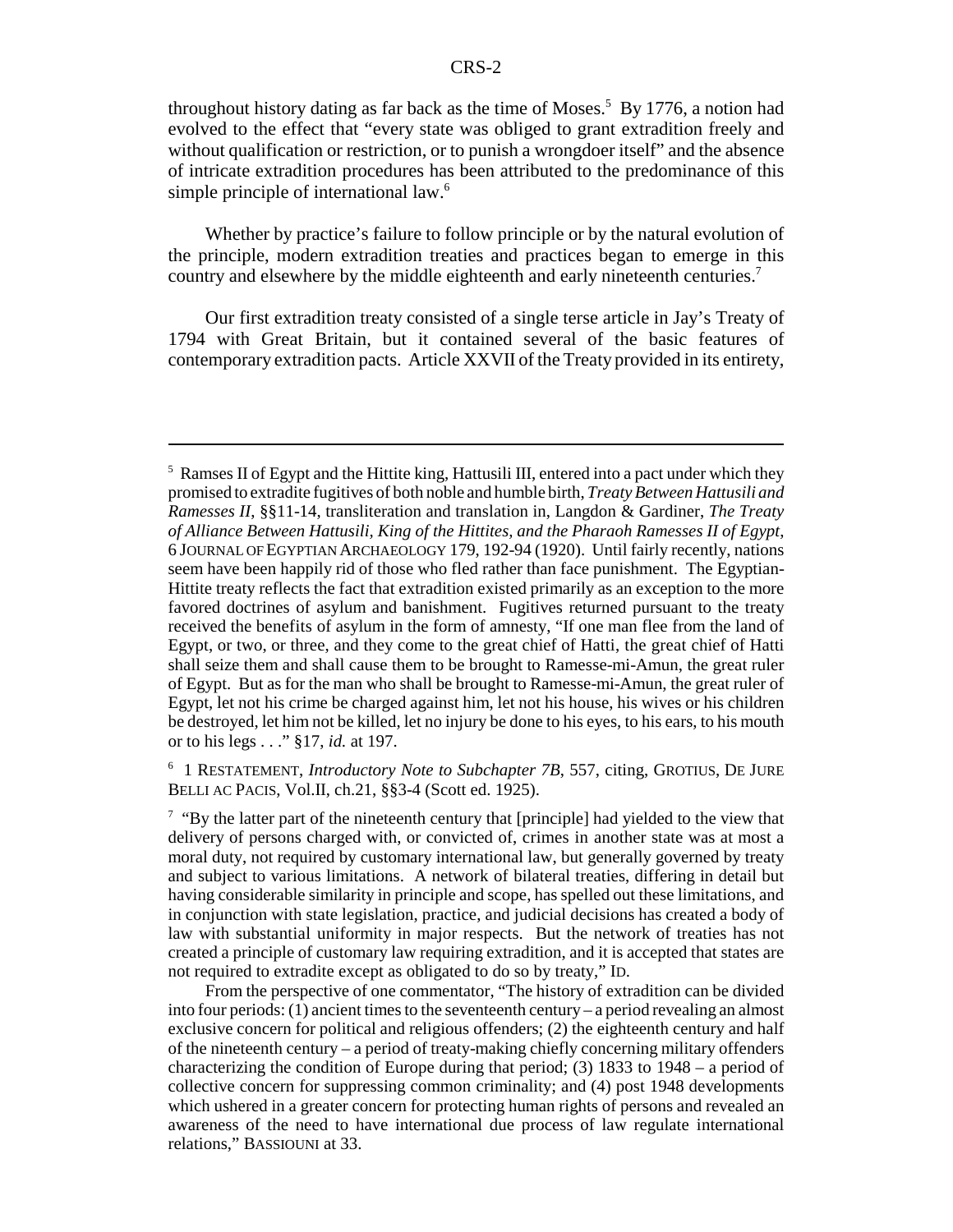It is further agreed, that his Majesty and the United States, on mutual requisitions, by them respectively, or by their respective ministers or officers authorized to make the same, will deliver up to justice all persons, who, being charged with murder or forgery, committed within the jurisdiction of the other, provided that this shall only be done on such evidence of criminality, as, according to the laws of the place, where the fugitive or person so charged shall be found, would justify his apprehension and commitment for trial, if the offence had there been committed. The expense of such apprehension and delivery shall be borne and defrayed, by those who make the requisition and receive the fugitive.<sup>8</sup>

### **Contemporary U.S. Treaties**

### **Bars to Extradition**

Extradition treaties are in the nature of a contract and by operation of international law, "[a] state party to an extradition treaty is obligated to comply with the request of another state party to that treaty to arrest and deliver a person duly shown to be sought by that state (a) for trial on a charge of having committed a crime covered by the treaty within the jurisdiction of the requesting state, or (b) for punishment after conviction of such a crime and flight from that state, provided that none of the grounds for refusal to extradite set forth in [the treaty] is applicable."<sup>9</sup>

Subject to a contrary treaty provision, federal law defines the mechanism by which we honor our extradition treaty obligations.<sup>10</sup> Although some countries will extradite in the absence of an applicable treaty as a matter of comity, it was long believed that the United States could only grant an extradition request if it could claim coverage under an existing extradition treaty,  $18$  U.S.C. 3181, 3184 (1994).<sup>11</sup> Dicta in several court cases indicated that this requirement, however, was one of congressional choice rather than constitutional requirement.<sup>12</sup>

#### **No Treaty.**

Congress appears to have acted upon that assumption when in 1996 it first authorized the extradition of fugitive aliens even at the behest of a nation with whom

<sup>8</sup> 8 Stat. 116, 129 (1794).

<sup>&</sup>lt;sup>9</sup> 1 RESTATEMENT §475 at 559.

<sup>&</sup>lt;sup>10</sup> 18 U.S.C. 3181 to 3196.

<sup>&</sup>lt;sup>11</sup> 18 U.S.C. 3181 ("The provisions of this chapter relating to the surrender of persons who have committed crimes in foreign countries shall continue in force only during the existence of any treaty of extradition with such foreign government"); 18 U.S.C. 3184 ("Whenever there is a treaty or convention for extradition between the United States and any foreign government . . .").

<sup>12</sup> *E.g.*, *United States v. Alvarez-Machain*, 504 U.S. 655, 664 (1992) ("*Valentine v. United States ex rel. Neidecker, supra*, 299 U.S., at 8-9. . . (United States may not extradite a citizen *in the absence of a statute* or treaty obligation)" (emphasis added)).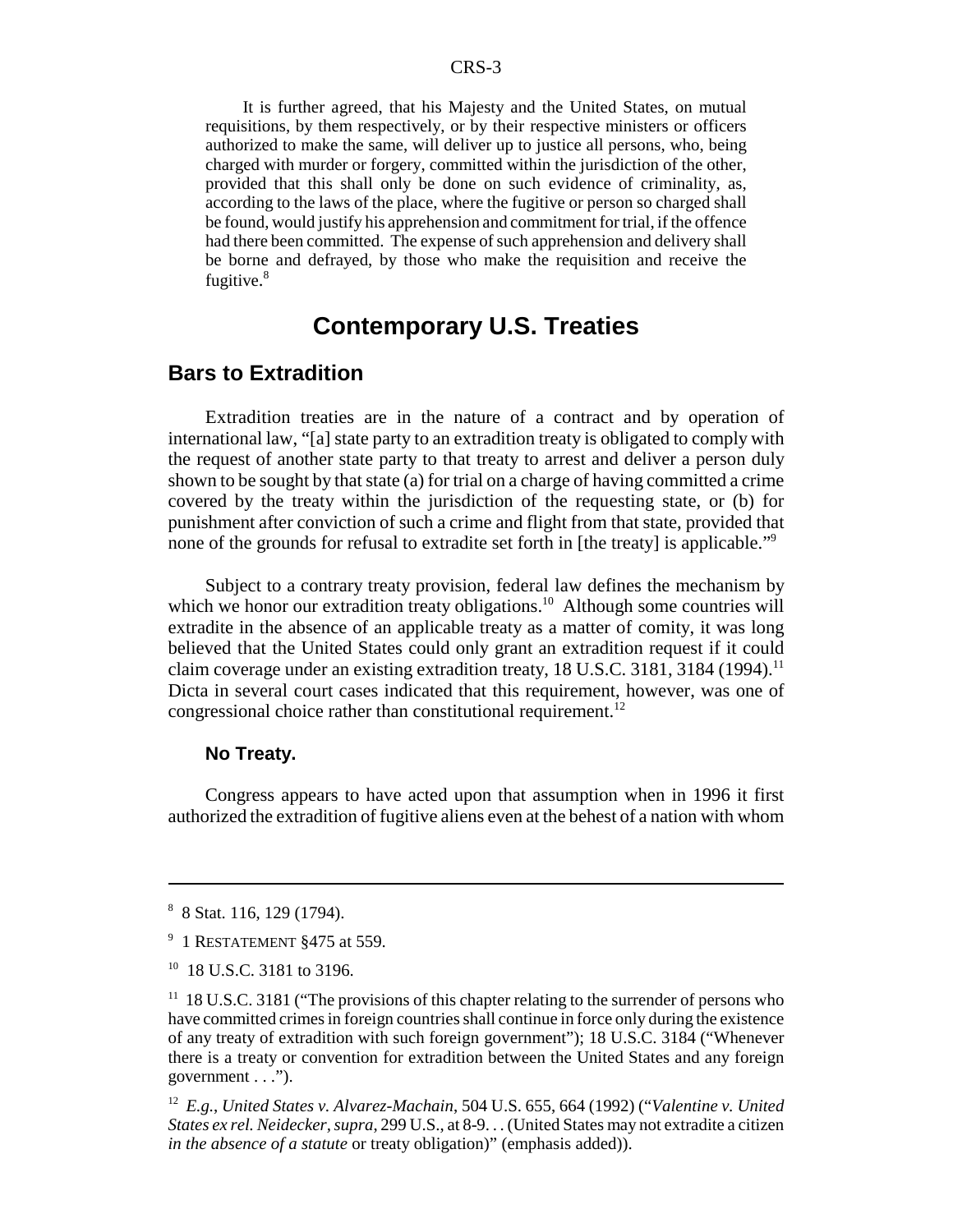we have no extradition treaty,  $13$  and then by statute making the extradition procedures applicable to requests from international tribunals for Yugoslavia and Rwanda.<sup>14</sup>

The initial judicial response has left the vitality of those efforts somewhat in doubt. A district court in Texas initially ruled that constitutional separation of powers requirements precluded extradition in the absence of a treaty, but the Fifth Circuit Court of Appeals upheld the constitutional validity of extradition by statute rather than treaty when it overturned the district court finding on appeal.<sup>15</sup>

A question has occasionally arisen over whether an extradition treaty with a colonial power continues to apply a former colony becomes independent. Although the United States periodically renegotiates replacements or supplements for existing treaties to make contemporary adjustments, we have a number of treaties that predate the dissolution of a colonial bond or some other adjustment in governmental status. Fugitives in these situations have sometimes contested extradition on the grounds that we have no valid extradition treaty with the successor government that asks that they be handed over for prosecution. These efforts are generally unsuccessful since successor governments will ordinarily have assumed the extradition treaty obligations negotiated by their predecessors.<sup>16</sup>

#### **No Treaty Crime.**

Extradition is generally limited to crimes identified in the treaty. Early treaties often recite a list of the specific extraditable crimes. Jay's Treaty mentions only murder and forgery; the inventory in our 1852 treaty with Prussia included eight

14 18 U.S.C. 3181 note, P.L. 104-132, §443, 110 Stat. 1280 (1996).

 $13 \text{ 18 U.S.C. } 3181(b)$  ("The provisions of this chapter shall be construed to permit, in the exercise of comity, the surrender of persons, other than citizens, nationals, or permanent residents of the United States, who have committed crimes of violence against nationals of the United States in foreign countries without regard to the existence of any treaty of extradition with such foreign government if the Attorney General certifies, in writing, that  $-$  (1) evidence has been presented by the foreign government that indicates that had the offenses been committed in the United States, they would constitute crimes of violence as defined under section 16 of this title; and (2) the offenses charged are not of a political nature").

<sup>&</sup>lt;sup>15</sup> "The Constitution calls for the Executive to make treaties with the advice and consent of the Senate. Throughout the history of this Republic, every extradition from the United States has been accomplished under the terms of a valid treaty of extradition. In the instant case, it is undisputed that no treaty exists between the United States and the Tribunal. This is so even when, the Government insists, and the Court agrees, the Executive has the full ability and right to negotiate such at a treaty. The absence of a treaty is a fatal defect in the Government's request that the Extraditee be surrendered. Without a treaty, this Court has no jurisdiction to act, and Congress' attempt to effectuate the Agreement in the absence of a treaty is an unconstitutional exercise of power," *In re Surrender of Ntakirutimana*, 988 F.Supp. 1038, 1042 (S.D.Tex. 1997), *rev'd*, *Ntakirutimana v. Reno*, 184 F.3d 419, 424-27  $(5<sup>th</sup> Cir. 1999)$ .

<sup>16</sup> *Hoxha v. Levi*, 465 F.3d 554, 562-63 (3d Cir. 2006); *Kastnerova v. United States*, 365 F.3d 980, 986-87 (11th Cir. 2004); *Then v. Melendez*, 92 F.3d 851, 853-55 (9th Cir. 1996), *see generally*, ABBELL & RISTAU, at 52-3, 180-81.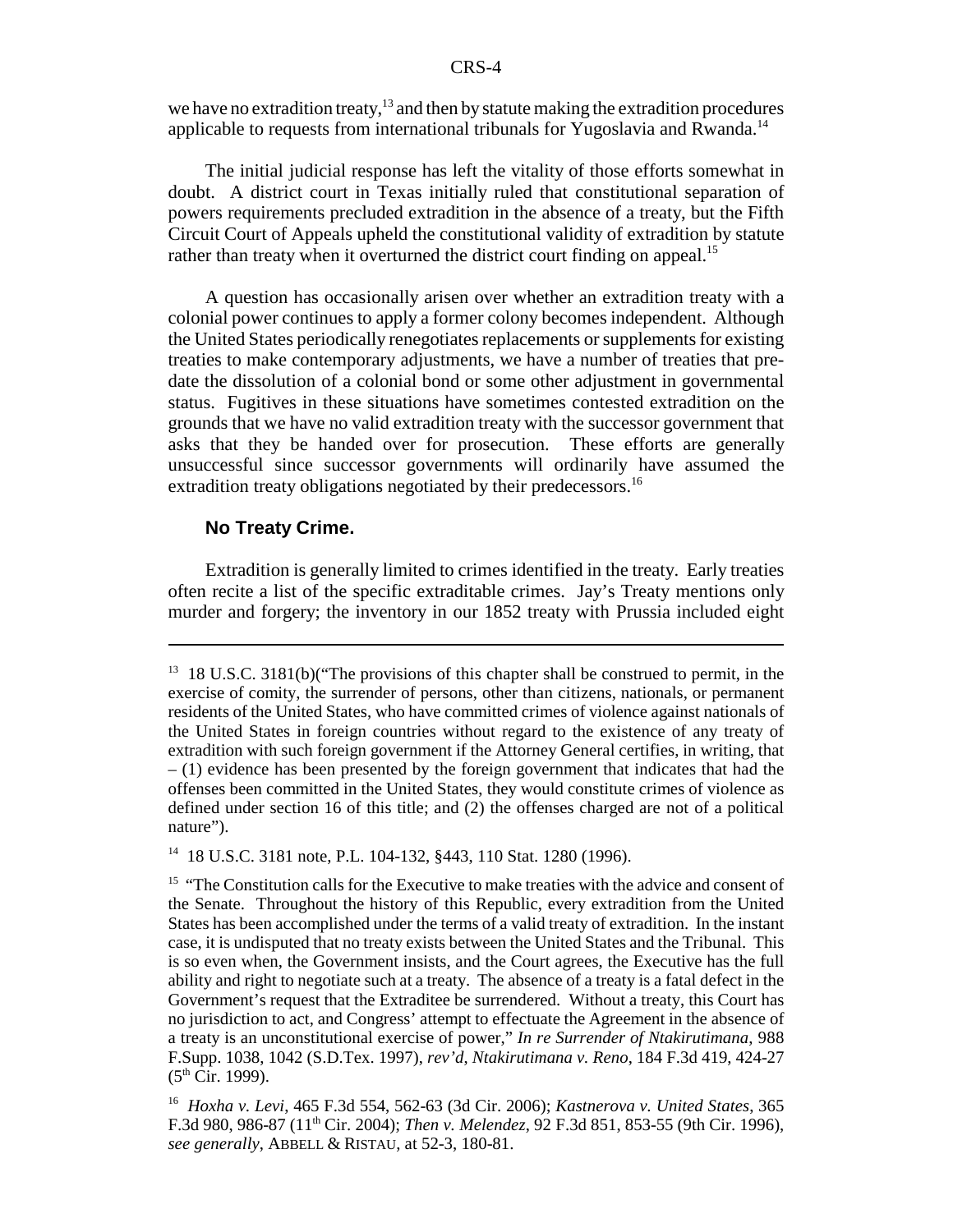#### others;17 and our 1974 treaty with Denmark identifies several dozen extradition offenses:

1. murder; voluntary manslaughter; assault with intent to commit murder. 2. Aggravated injury or assault; injuring with intent to cause grievous bodily harm. 3. Unlawful throwing or application of any corrosive or injurious substances upon the person of another. with schemes intended to deceive or defraud, or by any other fraudulent means. 4. Rape; indecent assault; sodomy accompanied by use of force or threat; sexual intercourse and other unlawful sexual relations with or upon children under the age specified by the laws of both the requesting and the requested States. 5. Unlawful abortion. 6. Procuration; inciting or assisting a person under 21 years of age or at the time ignorant of the purpose in order that such person shall carry on sexual immorality as a profession abroad or shall be used for such immoral purpose; promoting of sexual immorality by acting as an intermediary repeatedly or for the purpose of gain; profiting from the activities of any person carrying on sexual immorality as a profession. 7. Kidnaping; child stealing; abduction; false imprisonment. 8. Robbery; assault with intent to rob. 9. Burglary. 10. Larceny. 11. Embezzlement. 12. Obtaining property, money or valuable securities: by false pretenses or by threat or force, by defrauding any governmental body, the public or any person by deceit, falsehood, use of the mails or other means of communication in connection. 13. Bribery, including soliciting, offering and accepting. 14. Extortion. 15. Receiving or transporting any money, valuable securities or other property knowing the same to have been unlawfully obtained. 16. Fraud by a bailee, banker, agent, factor, trustee, executor, administrator or by a director or officer of any company. 17. An offense against the laws relating to counterfeiting or forgery. 18. False statements made before a court or to a government agency or official, including under United States law perjury and subornation of perjury. 19. Arson. 20. An offense against any law relating to the protection of the life or health of persons from: a shortage of drinking water; poisoned, contaminated, unsafe or unwholesome drinking water, substance or products. 21. Any act done with intent to endanger the safety of any person traveling upon a railway, or in any aircraft or vessel or bus or other means of transportation, or any act which impairs the safe operation of such means of transportation. 22. Piracy; mutiny or revolt on board an aircraft against the authority of the commander of such aircraft; any seizure or exercise of control, by force or violence or threat of force or violence, of an aircraft. 23. An offense against the laws relating to damage to property. 24. a. Offenses against the laws relating to importation, exportation or transit of goods, articles, or merchandise. b. Offenses relating to willful evasion of taxes and duties. c. Offenses against the laws relating to international transfers of funds. 25. An offense relating to the: a. spreading of false intelligence likely to affect the price of commodities, valuable securities or any other similar interests; or b. making of incorrect or misleading statements concerning the economic conditions of such commercial undertakings as joint-stock companies, corporations, co-operative societies or similar undertakings through channels of public communications, in reports, in statements of accounts or in declarations to the general meeting or any proper official of a company, in notifications to, or registration with, any commission, agency or officer having supervisory or regulatory authority over corporations, joint-stock companies, other forms of commercial undertakings or in any invitation to the establishment of those commercial undertakings or to the subscription of shares. 28. Unlawful abuse of official authority which results in grievous bodily injury or deprivation of the life, liberty or property of any person, [or] attempts to commit, conspiracy to commit, or participation in, any of the offenses mentioned in this Article, Art. 3, 25 U.S.T. 1293 (1974).<sup>18</sup>

 $17$  10 Stat. 964, 966 (1852)("murder, or assault with intent to commit murder, or piracy, or arson, or robbery, or forgery, or the utterance of forged papers, or the fabrication or circulation of counterfeit money, whether coin or paper money, or the embezzlement of public moneys").

<sup>&</sup>lt;sup>18</sup> Section 203 of Public Law 105-323 purports to require construction of an extradition treaty that permits extradition for kidnaping to authorize extradition for parental kidnaping as well; the impact of section 203 remains to be seen.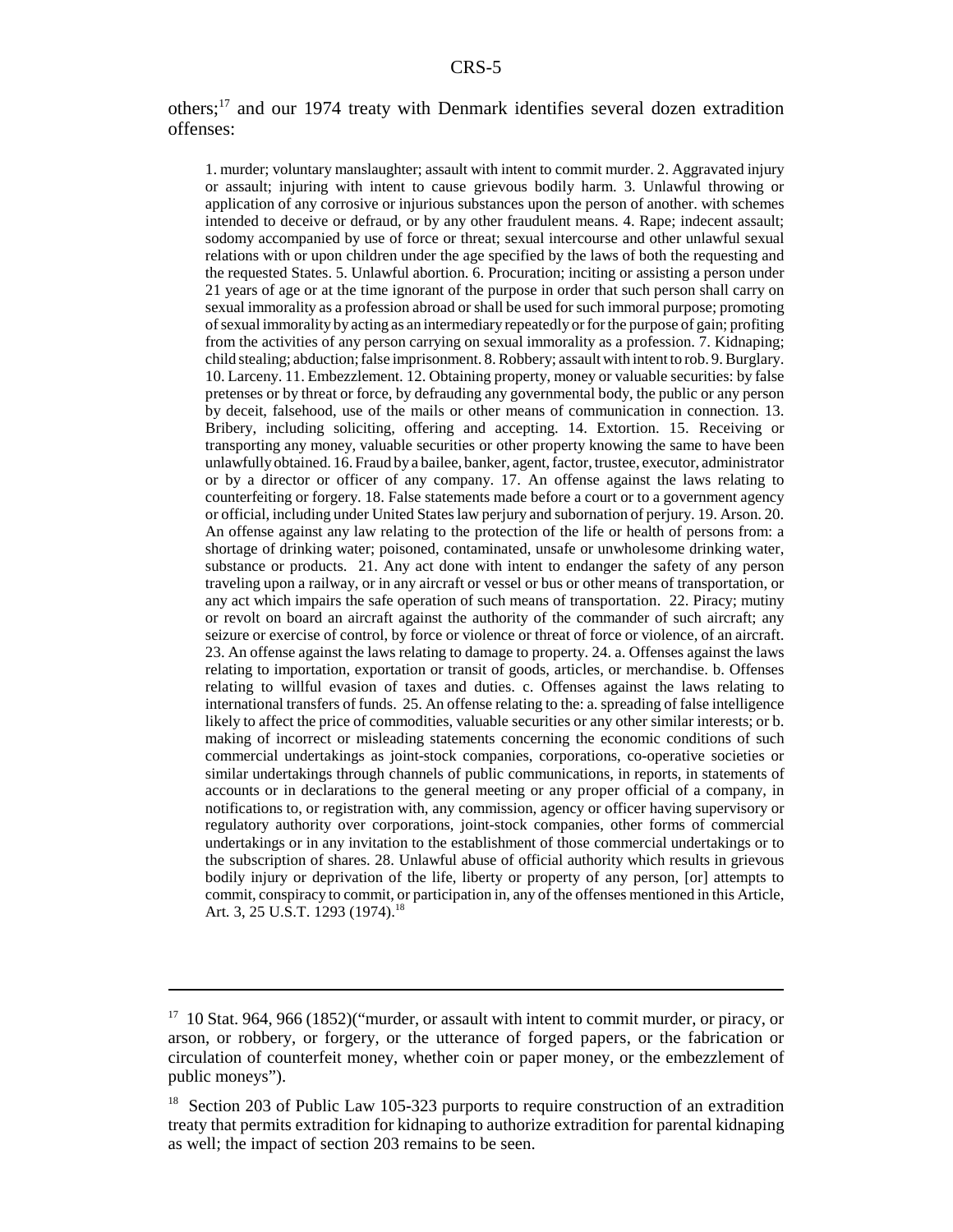While many of our existing extradition treaties continue to list specific extraditable offenses, the more recent ones feature a dual criminality approach, and simply make all felonies extraditable (subject to other limitations found elsewhere in their various provisions). $19$ 

#### **Military and Political Offenses.**

In addition to an explicit list of crimes for which extradition may be granted, most modern extradition treaties also identify various classes of offenses for which extradition may or must be denied. Common among these are provisions excluding purely military and political offenses. The military crimes exception usually refers to those offenses like desertion which have no equivalents in civilian criminal law.<sup>20</sup> The exception is on relatively recent vintage.<sup>21</sup> In the case of treaties that list specific extraditable offenses, the exception is unnecessary since purely military offenses are not listed. The exception became advisable, however, with the advent of treaties that make extraditable any misconduct punishable under the laws of both treaty partners. With the possible exception of selective service cases arising during the Vietnam War period, $2^2$  recourse to the military offense exception appears to have been infrequent and untroubled.

<sup>19</sup> *E.g.*, *Argentine Extradition Treaty*, Art.2, ¶1, S. Treaty Doc. 105-18 (eff. June 6, 2000)("An offense shall be an extraditable offense if it is punishable under the laws in both Parties by deprivation of liberty for a maximum period of more than one year or by a more severe penalty"); *see also*, *Paraguyan Extradition Treaty*, Art. IV, ¶3, S. Treaty Doc. 106-4 (eff. Aug. 25, 2003); *Bolivian Extradition Treaty*, Art. II, ¶1, S. Treaty Doc. 104-22 (eff. Nov. 21, 1996); *French Extradition Treaty*, Art.2, ¶1, S. Treaty Doc. 105-13 (eff. Feb. 1, 2002); *Hungarian Extradition Treaty*, Art.2, ¶1, S. Treaty Doc. 104-5 (eff. Mar. 18, 1997); *Jordanian Extradition Treaty* , Art.2, ¶1, S. Treaty Doc. 104-3 (eff. July 29, 1995); and *Italian Extradition Treaty*, Art. V, ¶1, 35 U.S.T. 3027 (1984).

Where an official citation is unavailable for particular treaty, we have used the Senate Treaty Document citation along with the date upon which the treaty entered into force according the State Department's *Treaties In Force 2007*, available on July 25, 2007 at [http://www.state.gov/documents/organization/83046.pdf]. Beginning with the 104<sup>th</sup> Congress, Senate Treaty Documents are available on the Government Printing Office's website, [http://www.access.gpo.gov/congress].

<sup>20</sup> *E.g*., *Italian Extradition Treaty*, Art. V, §3, 35 U.S.T. 3029 (1984) ("Extradition shall not be granted for offenses under military law which are not offenses under ordinary criminal law"). *See generally, In re Extradition of Suarez-Mason*, 694 F.Supp. 676, 702-3 (N.D.Cal. 1988)(the military offense exception covers crimes like "mutiny and desertion which are outside the realm of ordinary criminal law"); BASSIOUNI at 676-78; ABBELL & RISTAU at 116-17, 212-13.

<sup>21</sup> ABBELL,EXTRADITION TO AND FROM THE UNITED STATES (ABBELL) §3-2(25)(No United States extradition treaty negotiated prior to 1960 contains an express military offense exception).

 $22$  Even there the political offense exception was thought more hospitable, except in the case of desertion, *see generally*, Tate, *Draft Evasion and the Problem of Extradition*, 32 ALBANY LAW REVIEW 337 (1968).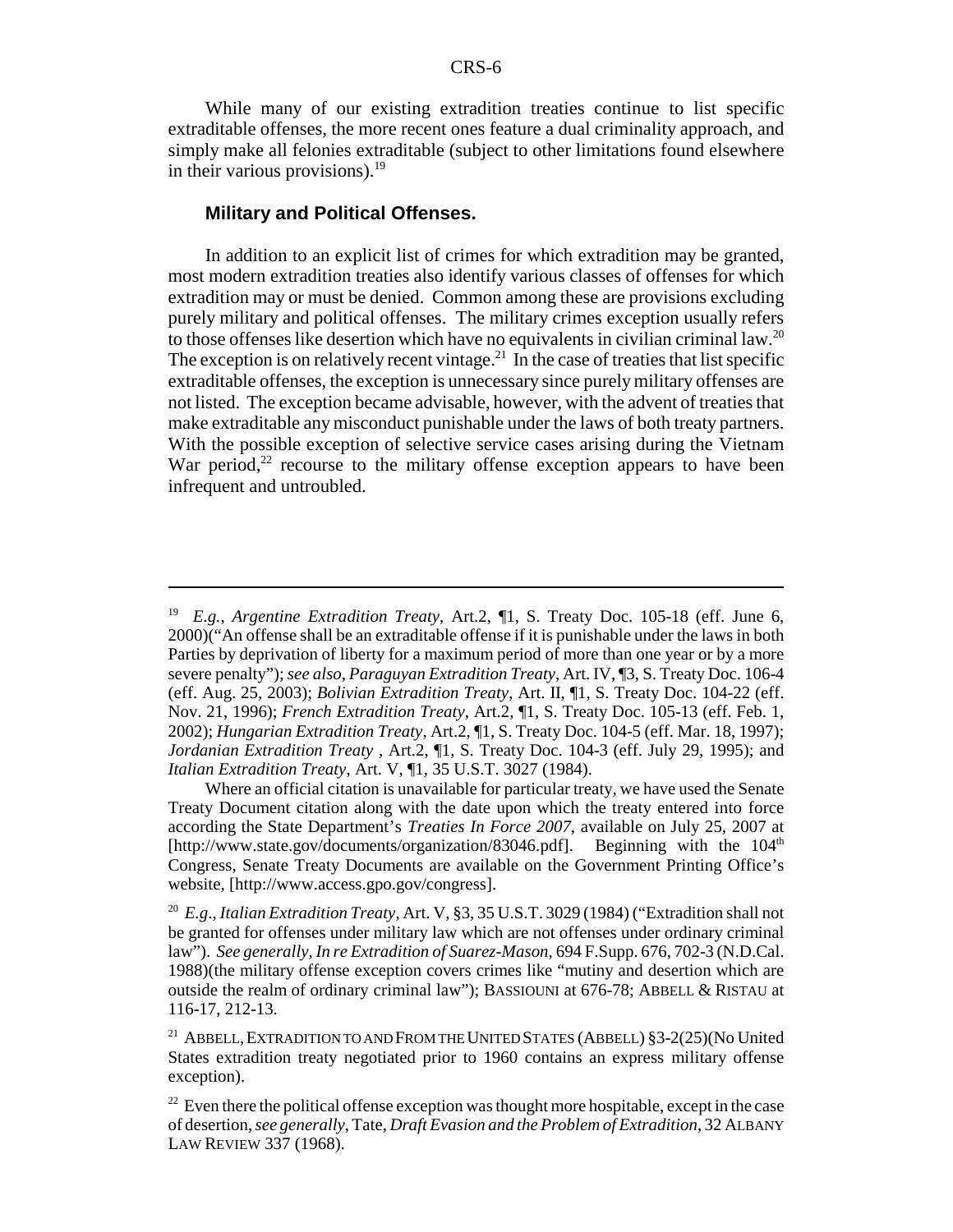The political offense exception, however, has proven more troublesome.<sup>23</sup> The exception is and has been a common feature of extradition treaties for almost a century and a half. In its traditional form, the exception is expressed in deceptively simple terms.<sup>24</sup> Yet it has been construed in a variety ways, more easily described in hindsight than to predicate beforehand. As a general rule, American courts require that a fugitive seeking to avoid extradition "demonstrat[e] that the alleged crimes were committed in the course of and incidental to a violent political disturbance such as a war, revolution or rebellion."25

 Contemporary treaties often seek to avoid misunderstandings in a number of ways. They expressly exclude terrorist offenses or other violent crimes from the definition of political crimes for purposes of the treaty;<sup>26</sup> they explicitly extend the political exception to those whose prosecution is politically or discriminatorily

<sup>23</sup> *See generally*, BASSIOUNI, at 594-676; RESTATEMENT, §476, *Comment g.* & *Reporters' Notes* 4-8; ABBELL & RISTAU at 199-212; Phillips, *The Political Offense Exception and Terrorism: Its Place in the Current Extradition Scheme and Proposals for its Future*, 15 DICKINSON JOURNAL OF INTERNATIONAL LAW 337 (1997); *The Political Offense Exception: Reconciling the Tension Between Human Rights and International Public Order*, 63 GEORGE WASHINGTON LAW REVIEW 585 (1995).

<sup>&</sup>lt;sup>24</sup> *Egyptian Extradition Treaty*, Art. III, 19 Stat. 574 (1874)("The provisions of this treaty shall not apply to any crime or offence of a political character").

<sup>25</sup> *Kostotas v. Roche*, 931 F.2d 169, 171 (1st Cir. 1991), citing, *Eain v. Wilkes*, 641 F.2d 504, 512 (7th Cir. 1981); *Ordinola v. Hackman*, 478 F.3d 588, 596-97 (4th Cir. 2007); *Vo v. Benov*, 447 F.3d 1235, 1241 (9<sup>th</sup> Cir. 2006); *Barapind v. Enomoto*, 400 F.3d 744, 750 (9<sup>th</sup> Cir. 2005); *Escobedo v. United States*, 623 F.2d 1098, 1104 (5<sup>th</sup> Cir. 1980); *Sindona v. Grant*, 619 F.2d 167, 173 (2d Cir. 1980); *Quinn v. Robinson*, 783 F.2d 776, 807-9 (9th Cir. 1986); *Ornelas v. Ruiz*, 161 U.S. 689, 692 (1896).

<sup>26</sup> *E.g.*, *Hungarian Extradition Treaty*, Art. 2, ¶2, S. Treaty Doc. 104-5 (eff. Dec. 9, 1996)("For purposes of this Treaty, the following offenses shall not be considered to be political offenses: a. a murder or other willful crime against the person of a Head of State of one of the Contracting Parties, or a member of the Head of State's family; . . . c. murder, manslaughter, or other offense involving substantial bodily harm; d. an offense involving kidnaping or any form of unlawful detention, including the taking of a hostage; e. placing or using an explosive, incendiary or destructive device capable of endangering life, of causing substantial bodily harm, or of causing substantial property damage; and f. a conspiracy or any type of association to commit offenses as specified in Article 2, paragraph 2, or attempt to commit, or participation in the commission of, any of the foregoing offenses"); *Polish Extradition Treaty*, Art.5, ¶2, S. Treaty Doc. 105-14 (eff. Sept. 17, 1999)(murder or other offense against heads of state or their families; murder, manslaughter, assault; kidnaping, abduction, hostage taking; bombing; or attempt or conspiracy to commit any of those offenses); *Extradition Treaty with Luxembourg*, Art.4, ¶2, S. Treaty Doc. 105- 10 (eff. Feb. 1, 2002)(virtually the same); *Costa Rican Extradition Treaty*, Art.4, ¶2, S. Treaty Doc. 98-17, (eff. Oct. 11, 1991)(violent crimes against a Head of State or a member of his or her family).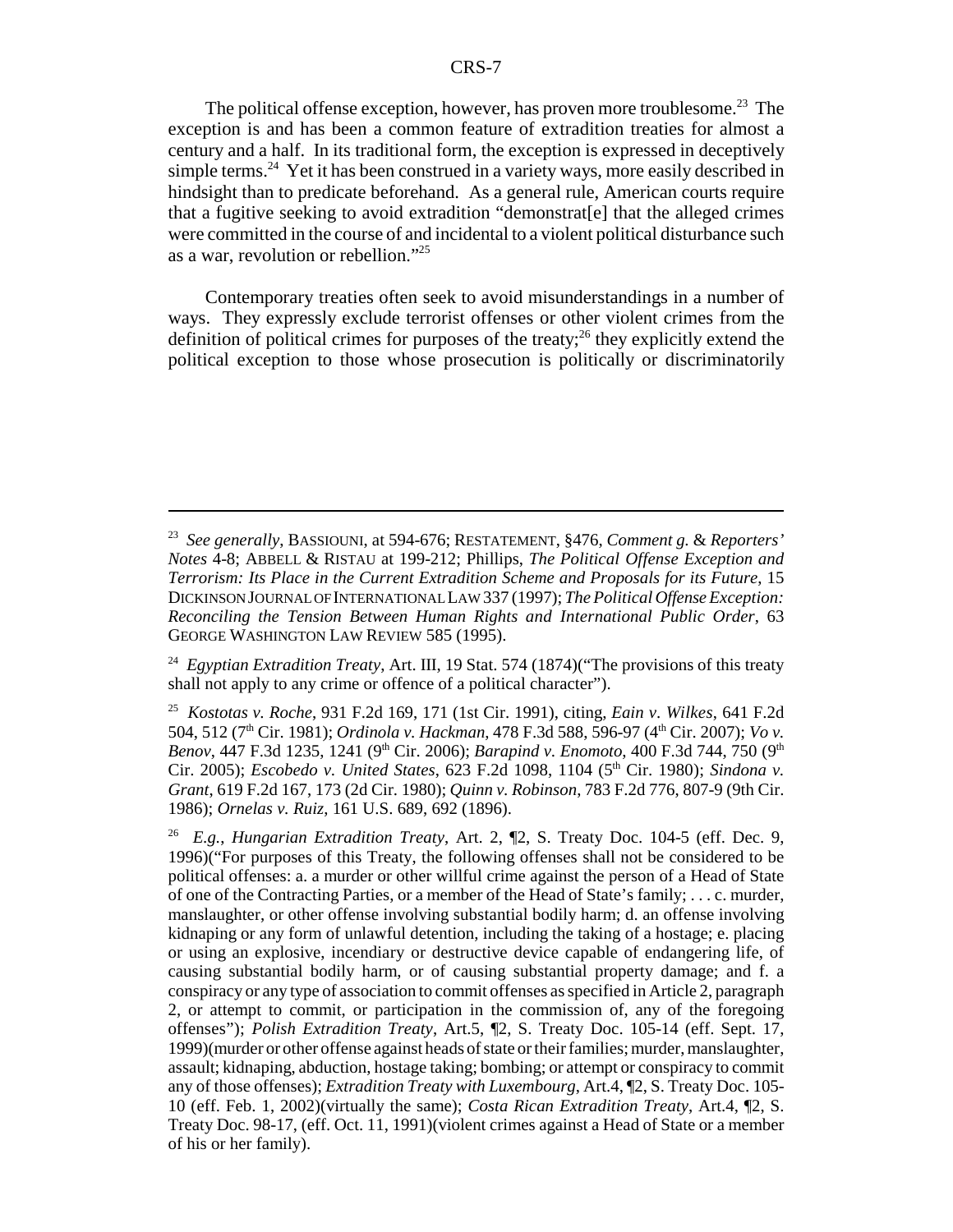motivated; $^{27}$  and/or they limit the reach of their political exception clauses to conform to their obligations under multinational agreements. $^{28}$ 

#### **Capital Offenses.**

A number of nations have abolished or abandoned capital punishment as a sentencing alternative.<sup>29</sup> Several of these have preserved the right to deny extradition in capital cases either absolutely or in absence of assurances that the fugitive will not be executed if surrendered.<sup>30</sup> More than a few countries are reluctant to extradite in

<sup>29</sup> SCHABAS, THE INTERNATIONAL SOURCEBOOK ON CAPITAL PUNISHMENT, 239-45 (1997); HOOD, THE DEATH PENALTY, 240-47 (2d ed. 1996).

30 *E.g.*, *Jordanian Extradition Treaty*, Art. 7, S. Treaty Doc. 104-3 (eff. July 29, 1995) ("when the offense for which extradition is sought is punishable by death under the laws in the Requesting State and is not punishable by death under the laws in the Requested State, the Requested State may refuse extradition unless the Requesting State provides such assurances as the Requested State considers sufficient that the death penalty, if imposed, shall not be carried out"); *see also*, *Argentine Extradition Treaty*, Art.6, S. Treaty Doc. 105- 18 (eff. June 15, 2000); *Bolivian Extradition Treaty*, Art. IV, ¶1, S. Treaty Doc. 104-22 (eff. Nov. 21, 1996); *Hungarian Extradition Treaty*, Art. 7, ¶1, S. Treaty Doc. 104-5 (eff. Dec. 9, 1996); *South African Extradition Treaty*, Art.5, S. Treaty Doc. 106-24 (eff. June 25, 2001); *Costa Rican Extradition Treaty*, Art.7, S. Treaty Doc. 98-17 (eff. Oct. 11, 1991).

<sup>27</sup> *Jamaican Extradition Treaty*, Art. III, ¶2, S. Treaty Doc. 98-18 (eff. July 7, 1991) ("Extradition shall also not be granted if . . . (b) it is established that the request for extradition, though purporting to be on account of the extraditable offence, is in fact made for the purpose of prosecuting or punishing the person sought on account of his race, religion, nationality, or political opinions; or (c) the person sought is by reason of his race, religion, nationality, or political opinions, likely to be denied a fair trial or punished, detained or restricted in his personal liberty for such reasons" ); *Extradition Treaty with the Bahamas*, Art. 3, ¶(1)(c), S. Treaty Doc. 102-17 (eff. Sept. 22, 1994)("Extradition shall not be granted when: . . . the executive authority of the Requested State determines that the request was politically or racially motivated"); *Extradition Treaty with Cyprus*, Art.4, ¶3, S. Treaty Doc. 105-16 (eff. Sept. 14, 1999)(politically motivated); *French Extradition Treaty*, Art.4, ¶4, S. Treaty Doc. 105-13 (eff. Feb. 1, 2002)(prosecution or punishment on account of the fugitive's "race, religion, nationality or political opinions").

<sup>28</sup> *Costa Rican Extradition Treaty*, Art.4, ¶2(b), S. Treaty Doc. 98-17, (eff. Oct. 11, 1991); *Peruvian Extradition Treaty*, Art. IV, ¶¶1-3 (eff. Aug. 25, 2003); *Korean Extradition Treaty*, Art. 4, ¶2(b), S. Treaty Doc. 106-2 (eff. Dec. 20, 1999); *Indian Extradition Treaty*, Art.4, ¶2(b)-(g), S. Treaty Doc. 105-30 (eff. July 21, 1999); *Hungarian Extradition Treaty*, Art. 2, ¶2, S. Treaty Doc. 104-5 (eff. Dec. 9, 1996)("For purposes of this Treaty, the following offenses shall not be considered to be political offenses . . . an offense for which both Contracting Parties have the obligation pursuant to a multilateral international agreement to extradite the person sought or to submit the case to their competent authorities for decision as to prosecution"). The State Department has noted that the list of crimes subject to such international agreements includes air piracy, aircraft sabotage, crimes of violence committed against foreign dignitaries, hostage taking and narcotics trafficking, *Letter of Submittal, Id*. at VI. Unless restricted in the Treaty, the list apparently also includes genocide, war crimes, theft of nuclear materials, slavery, torture, violence committed against the safety of maritime navigation or maritime platforms, theft or destruction of national treasures, counterfeiting currency and bribery of foreign officials. BASSIOUNI at 665-66.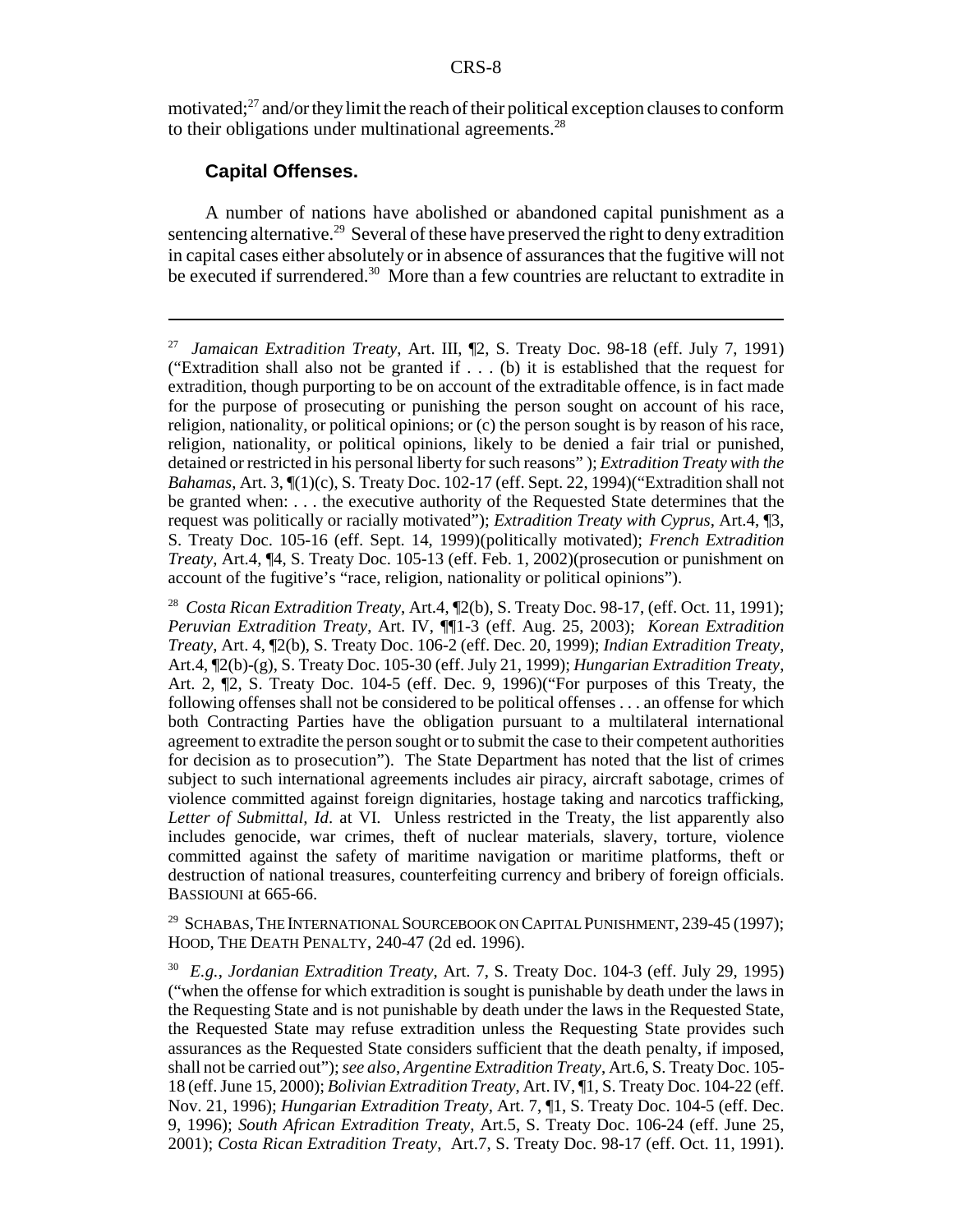a capital case even though their extradition treaty with the United State has no such provision, based on opposition to capital punishment or to the methods and procedures associated with execution bolstered by sundry multinational agreements to which the United States is either not a signatory or has signed with pertinent reservations.31

#### **Want of Dual Criminality.**

Dual criminality exists when the two parties to an extradition treaty each punishes a particular form of misconduct. Historically, extradition treaties have handled dual criminality in one of three ways. They list extraditable offenses and do not otherwise speak to the issue. They list extraditable offenses and contain a separate provisions requiring dual criminality. They identify as extraditable offenses those offenses condemned by the laws of both nations. Today, "[u]nder most international agreements . . . [a] person sought for prosecution or for enforcement of a sentence will not be extradited . . . (c) if the offense with which he is charged or of which he has been convicted is not punishable as a serious crime in both the requesting and requested state. . ."<sup>32</sup>

Some capital punishment clauses do not apply in murder cases, *see e.g.*, *Extradition Treaty with the Bahamas*, Art. 2, ¶2, S. Treaty Doc. 102-17 (eff. Sept. 22, 1994)("When the offense for which extradition is sought is punishable by death under the laws in the Requesting State and is not punishable by death under the laws in the Requested State, the competent authority of the Requested State may refuse extradition unless: (a) the offense constitutes murder under the laws in the Requested State; or (b) the competent authority of the Requesting State provides such assurances as the competent authority of the Requested State considers sufficient that the death penalty will not be imposed or, if imposed, will not be carried out"); *Extradition Treaty with Thailand*, Art. 6, S. Treaty Doc. 98-16 (eff. May 17, 1991); *Extradition Treaty with Sri Lanka*, Art.7, S. Treaty Doc. 106-34 (eff. Jan. 12, 2001); *see also, Extradition Treaty with the United Kingdom*, Art. IV, 28 U.S.T. 230 (eff. May 17, 1977).

31 BASSIOUNI at 735-44; ABBELL & RISTAU at 117-19, 295-6; *International and Domestic Approaches to Constitutional Protections of Individual Rights: Reconciling the* Soering *and* Kindler *Decisions*, 34 AMERICAN CRIMINAL LAW REVIEW 225 (1996); *Extradition, Human Rights, and the Death Penalty: When Nations Must Refuse to Extradite a Person Charged with a Capital Crime*, 25 CALIFORNIA WESTERN INTERNATIONAL LAW JOURNAL 189 (1994).

32 1 RESTATEMENT, §476; *United States v. Saccoccia*, 58 F.3d 754, 766 (1st Cir. 1995). Examples include the *Italian Extradition Treaty*, Art II, 35 U.S.T. 3027 (1984) ("An offense, however denominated, shall be an extraditable offense only if it is punishable under the laws of both Contracting Parties by deprivation of liberty for a period of more than one year or by a more severe penalty. . ."); *see also*, *Extradition Treaty with Belize*, Art.2, ¶1, S. Treaty Doc. 106-38 (eff. Mar. 21, 2001); *Argentine Extradition Treaty*, Art.2, ¶1, S. Treaty Doc. 105-18 (eff. June 15, 2000); *Extradition Treaty with Uruguay*, Art. 2, 35 U.S.T. 3201 (1973); *Hungarian Extradition Treaty*, Art. 2, ¶1, S. Treaty Doc. 104-5 (eff. Dec. 9, 1996); *Jordanian Extradition Treaty*, Art. 2, ¶1, S. Treaty Doc. 104-3 (eff. July 29, 1995); *Bolivian Extradition Treaty*, Art. II, ¶1, S. Treaty Doc. 104-22 (eff. Nov. 21, 1996); *Extradition*

On the other hand, the capital punishment mutuality provision can redound to our interests when another nation has a wider range of capital offenses than do we, *see e.g.*, S. Ex. Rept. 104-2, at 9 (1995)("The United States delegation sought this provision because Jordan imposes the death penalty for some crimes that are not punishable by death in the United States").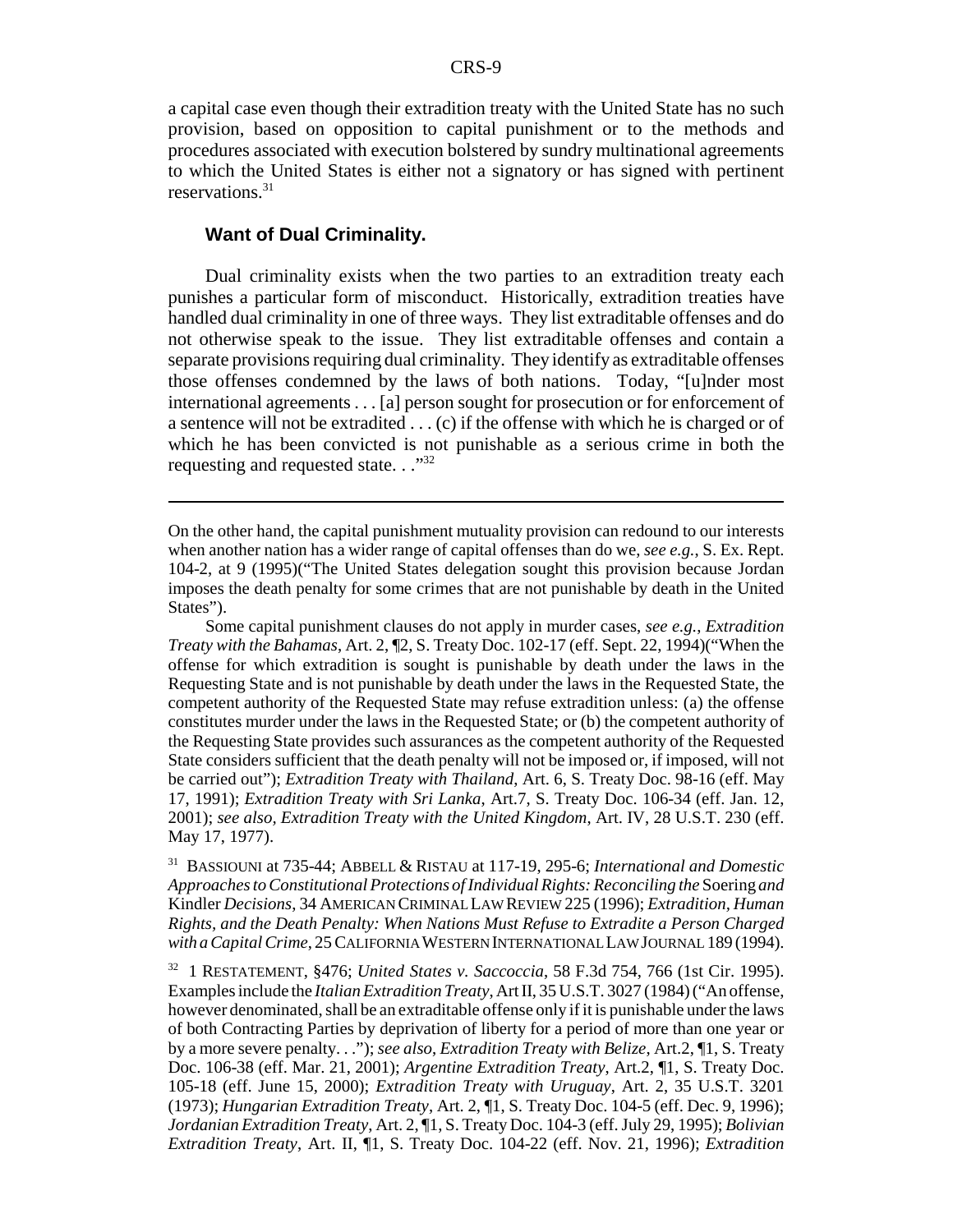Although there is a split of authority over whether dual criminality resides in all extradition treaties that do not deny its application,  $33$  the point is largely academic since it is a common feature of all American extradition treaties.<sup>34</sup> Subject to varying interpretations, the United States favors the view that treaties should be construed to honor an extradition request if possible. Thus, dual criminality does not "require that the name by which the crime is described in the two countries shall be same; nor that the scope of the liability shall be coextensive, or, in other respects, the same in the two countries. It is enough if the particular act charged is criminal in both jurisdictions."35 When a foreign country seeks to extradite a fugitive from the United States dual criminality may be satisfied by reference to either federal or state law.<sup>36</sup>

Our treaty partners do not always construe dual criminality requirements as broadly. In the past, some have been unable to find equivalents for attempt, conspiracy, RICO, CCE, and crimes with prominent federal jurisdictional elements.<sup>37</sup> Many modern extradition treaties contain provisions addressing the problem of

34 Soma, Muther, & Brissette, *Transnational Extradition for Computer Crimes; Are New Treaties and Laws Needed?* 34 HARVARD JOURNAL OF LEGISLATION 317, 324 (1997).

35 *Collins v. Loisel*, 259 U.S. 309, 312 (1922); *United States v. Anderson*, 472 F.3d 662, 664-65 (9<sup>th</sup> Cir. 2006); *Gallo-Chamorro v. United States*, 233 F.3d 1298, 1307 (11<sup>th</sup> Cir. 2000); *DeSilva v. DiLeonardi*, 125 F.3d 1110, 1113 (7th Cir. 1997); *LoDuca v. United States*, 93 F.3d 1100, 1112 (2d Cir. 1996); *United States v. Saccoccia*, 58 F.3d 754, 766 (1st Cir. 1995); *In re Extradition of Platko*, 213 F.Supp.2d 1229, 1236 (S.D.Cal. 2002); *see generally*, *Test of "Dual Criminality" Where Extradition to or From Foreign Nation Is Sought*, 132 ALR FED 525 (1996 & Oct. 2006 Supp.).

36 *International Extradition: Issues Arising Under the Dual Criminality Requirement*, 1992 BRIGHAM YOUNG UNIVERSITY LAW REVIEW 191, 207 ("The current state of the law appears to be that if the offense is considered criminal under federal law, the law of the asylum State, or under the law of the preponderance of States, the dual criminal requirement is satisfied"); *Test of Dual Criminality Where Extradition From Foreign Nations Is Sought*, 132 ALR FED. at 539-40.

<sup>37</sup> The Racketeer Influenced and Corrupt Organization (RICO) provisions prohibit acquisition or operation of an interstate commercial enterprise through the patterned commission of various other "predicate" offenses, 18 U.S.C. 1961 to 1966. The Continuing Criminal Enterprise (CCE) or drug kingpin provisions, 21 U.S.C. 848, outlaw management of a large drug trafficking operation. Along with attempt, conspiracy and federal crimes with distinctive jurisdictional elements, they pose difficulties when they approximate but do not exactly matching the elements for extraditable offenses. They present a distinct problem, however, when they are based entirely on predicate offenses that are not themselves extraditable offenses. BASSIOUNI at 504-11; *RICO, CCE, and International Extradition*, 62 TEMPLE LAW REVIEW 1281 (1989).

*Treaty with the Bahamas*, Art. 2, ¶1, S. Treaty Doc. 102-17 (eff. Sept. 22, 1994); *Extradition Treaty with Thailand*, Art. 2, ¶1, S. Treaty Doc. 98-16 (eff. May 17, 1991); *Costa Rican Extradition Treaty*, Art. 2, ¶1, S. Treaty Doc. 98-17 (eff. Oct. 11, 1991).

<sup>33</sup> *In re Extradition of Loharoia*, 932 F.Supp. 802, 810 (N.D.Tex. 1996) ("The principle is a general policy of extradition, and arguably applies even absent explicit inclusion in the treaty in question. *See, Wright v. Henkel*, 190 U.S. 40, 58 (1903); *Bauch v. Raiche*, 618 F.2d 843, 847 ( $1<sup>st</sup> Cir. 1980$ ). On the other hand, there is authority suggesting that the principle does not apply unless it is expressly stated in the treaty. *See, Factor [v. Laubenheimer]*, 290 U.S. [276], at 287-90 [(1933)]").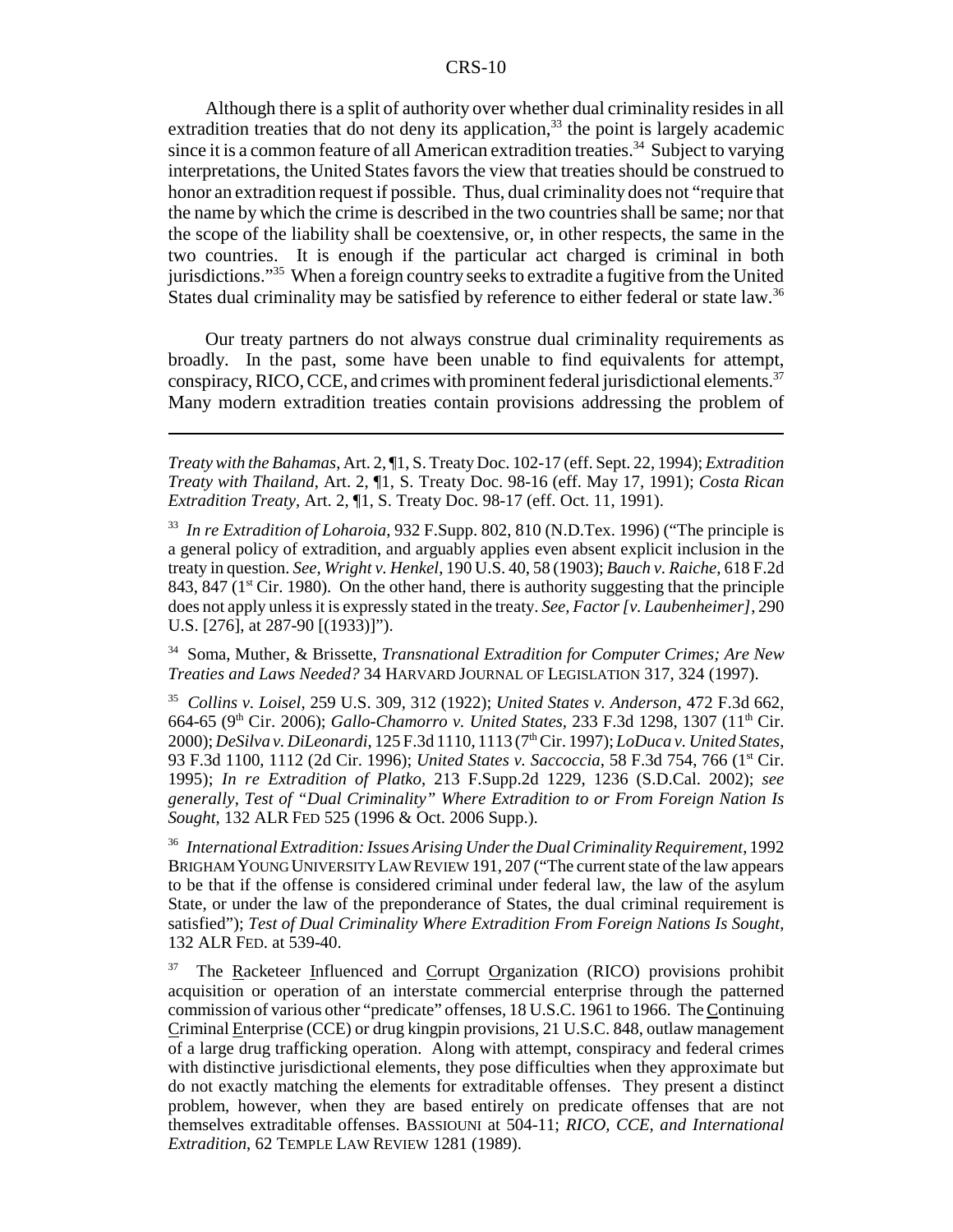jurisdictional elements<sup>38</sup> and/or making extraditable attempt or conspiracy to commit an extraditable offense.<sup>39</sup> Some include special provisions for tax and customs offenses as well.40

#### **Extraterritoriality.**

As a general rule, crimes are defined by the laws of the place where they are committed. There have always been exceptions to this general rule under which a nation was understood to have authority to outlaw and punish conduct occurring outside the confines of its own territory. In the past, our extradition treaties applied to crimes "committed within the [territorial] jurisdiction" of the country seeking extradition.<sup>41</sup> Largely as a consequence of terrorism and drug trafficking, however, the United States now claims more sweeping extraterritorial application for our criminal laws than recognized either in our more historic treaties or by many of

<sup>38</sup> *E.g.*, *Hungarian Extradition Treaty*, Art. 2, ¶3.b., S. Treaty Doc. 104-5 (eff. Dec. 9, 1996) ("For the purpose of this Article, an offense shall be an extraditable offense . . . whether or not the offense is one for which United States federal law requires the showing of such matters as interstate transportation or use of the mails or of other facilities affecting interstate or foreign commerce, such matters being merely for the purpose of establishing jurisdiction in a United States federal court"); *see also*, *Lithuanian Extradition Treaty*, Art. 2, ¶3, S. Treaty Doc. 107-4 (eff. Mar. 31, 2003); *Austrian Extradition Treaty*, Art.2, ¶4(c), S. Treaty Doc. 105-50 (eff. Jan. 1, 2000); *Extradition Treaty with Belize*, Art.2, ¶3(b), S. Treaty Doc. 106-38 (eff. Mar. 21, 2001); *Korean Extradition Treaty*, Art.2, ¶3(c), S. Treaty Doc. 106-2 (eff. Dec. 20, 1999).

<sup>39</sup> *E.g.*, *Extradition Treaty with the Bahamas*, Art. 2, ¶2, S. Treaty Doc. 102-17 (eff. Sept. 22, 1994)("An offense shall also be an extraditable offense if it consists of an attempt or a conspiracy to commit, aiding or abetting, counselling, causing or procuring the commission of, or being an accessory before or after the fact to, an [extraditable] offense. . ."); *Extradition Treaty with Trinidad and Tobago*, Art. 2, ¶2, S. Treaty Doc. 105-21 (eff. Nov. 29, 1999); *Jordanian Extradition Treaty*, Art. 2, ¶2, S. Treaty Doc. 104-3 (eff. July 29, 1995)("An offense shall also be an extraditable offense if it consists of an attempt or a conspiracy to commit, or participation in the commission of, an [extraditable] offense. . ."); *Extradition Treaty with Luxembourg*, Art.2, ¶1(a), (b), S. Treaty Doc. 105-10 (eff. Feb. 1, 2002); *Extradition Treaty with the United Kingdom*, Art. III, ¶2, 28 U.S.T. 230 (1977)("Extradition shall also be granted for any attempt or conspiracy to commit an [extraditable] offense . . .").

<sup>40</sup> *E.g.*, *South African Extradition Treaty*, Art. 2 ¶6, S. Treaty Doc. 106-24 (eff. June 25, 2001)("Where extradition of a person is sought for an offense against a law relating to taxation, customs duties, exchange control, or other revenue matters, extradition may not be refused on the ground that the law of the Requested State does not impose the same kind of tax or duty or does not contain a tax, customs duty, or exchange regulation of the same kinds as the law of the Requesting State"); *Austrian Extradition Treaty*, Art. 2, ¶4(B), S. Treaty Doc. 105-50 (eff. Jan. 1, 2002); *Korean Extradition Treaty*, Art.2, ¶6, S. Treaty Doc. 106-2 (eff. Dec. 20, 1999); *Polish Extradition Treaty*, Art.3, S. Treaty Doc. 105-14 (eff. Sept. 17, 1999); *but see*, *Extradition Treaty with Luxembourg*, Art. 5, S. Treaty Doc. 105-10 (eff. Feb. 1, 2002) ("The executive authority of the Requested State shall have discretion to deny extradition when the offense for which extradition is requested is a fiscal offense [*i.e.*, purely a tax, customs, or currency offense]").

<sup>41</sup> ABBELL & RISTAU at 64-7, 278-80.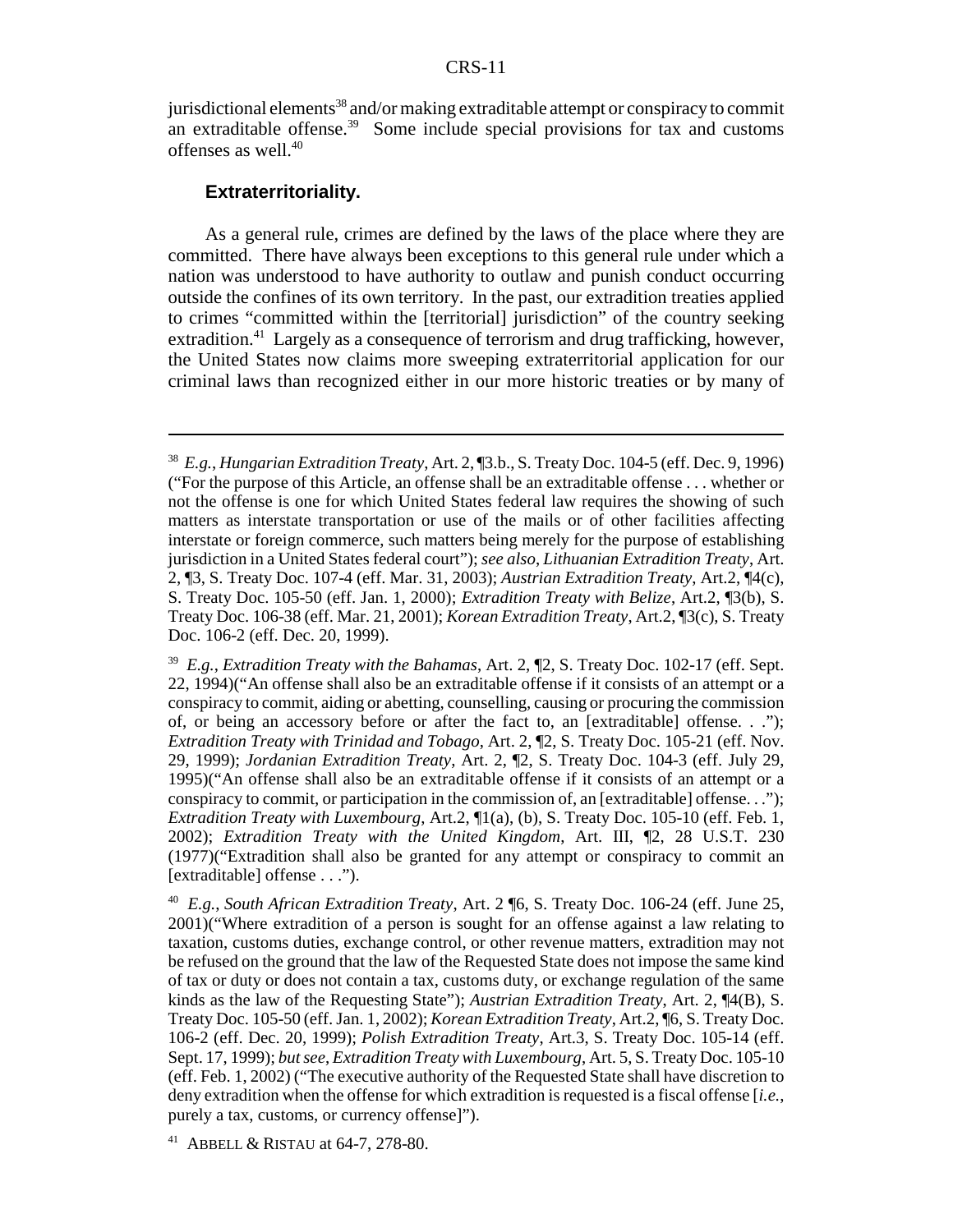today's governments.<sup>42</sup> Here, our success in eliminating extradition impediments by negotiating new treaty provisions has been mixed. More than a few call for extradition regardless of where the offense was committed.<sup>43</sup> Yet perhaps an equal number of contemporary treaties permit or require denial of an extradition request that falls within an area where the countries hold conflicting views on extraterritorial jurisdiction.<sup>44</sup>

#### **Nationality.**

The right of a country to refuse to extradite one's own nationals is probably the greatest single obstacle to extradition. The United States has long objected to the impediment $45$  and recent treaties indicate that its hold may not be as formidable as

44 *E.g.*, *Hungarian Extradition Treaty*, Art. 2, ¶4, S. Treaty Doc. 104-5 (eff. Dec. 9, 1996) ("If the offense has been committed outside the territory of the Requesting State, extradition shall be granted if the laws of the Requested State provide for the punishment of an offense committed outside of its territory in similar circumstances. If the laws of the Requested State do not so provide, the executive authority of the Requested State may, in its discretion grant extradition"); *Extradition Treaty with the Bahamas*, Art. 2, ¶4, S. Treaty Doc. 102-17 (eff. Sept. 22, 1994)("An offense described in this Article shall be an extraditable offense whether or not the offense was committed within the territory of the Requesting State. However, if the offense was committed outside the territory of the Requesting State, extradition shall be granted if the law of the Requested State provides for punishment of an offense committed outside of its territory in similar circumstances"); *Italian Extradition Treaty*, Art III, 35 U.S.T. 3028 (1984) ("When an offense has been committed outside the territory of the Requesting Party, the Requested Party shall have the power to grant extradition if its laws provide for the punishment of such an offense or if the person sought is a national of the Requesting Party"); *Extradition Treaty with Uruguay*, Art. 2, ¶2, 35 U.S.T. 3206 (1973)("... When the offense for which extradition has been requested has been committed outside the territory of the requesting Party, extradition may be granted if the laws of the requested Party provide for the punishment of such an offense committed in similar circumstances"); *French Extradition Treaty*, Art. 2, ¶4, S. Treaty Doc. 105-13 (eff. Feb. 1, 2002)("Extradition shall be granted for an extraditable offense committed outside the territory of the Requesting State, when the laws of the requested Party authorize the prosecution or provide the punishment of that offense in similar circumstances").

45 1 RESTATEMENT, §475, *Reporters' Note* 4.

 $42$  Even among countries with a fairly expansive view of the extraterritorial jurisdiction, there may be substantial differences between the perceptions of common law countries and those of civil law countries, Blakesley, *A Conceptual Framework for Extradition and Jurisdiction Over Extraterritorial Crimes*, 1984 UTAH LAW REVIEW 685.

<sup>43</sup> *E.g.*, *Peruvian Extradition Treaty*, Art. II, ¶3(c), S. Treaty Doc. 107-6 (eff. Mar. 25, 2003)("For the purposes of this Article, an offense shall be an extraditable offense, regardless of . . . (c) where the offense was committed"); *Bolivian Extradition Treaty*, Art. II, ¶3(b), S. Treaty Doc. 104-22 (eff. Nov. 21, 1996) ("To determine . . . whether an offense is punishable under the laws in the Requested State, it shall be irrelevant . . . where the act or acts constituting the offense were committed"); *Jordanian Extradition Treaty*, Art. 2, ¶4, S. Treaty Doc. 104-3 (eff. July 29, 1995) ("An offense described in this Article shall be an extraditable offense regardless of where the act or acts constituting the offense were committed"); *Austrian Extradition Treaty*, Art.2, ¶6, S. Treaty Doc. 105-50 (eff. Jan. 1, 2002); *Indian Extradition Treaty*, Art.2, ¶1(4) (eff. July 21, 1999); *Extradition Treaty with Luxembourg*, Art.2, ¶1(4), S. Treaty Doc. 105-10, (eff. Feb. 1, 2002).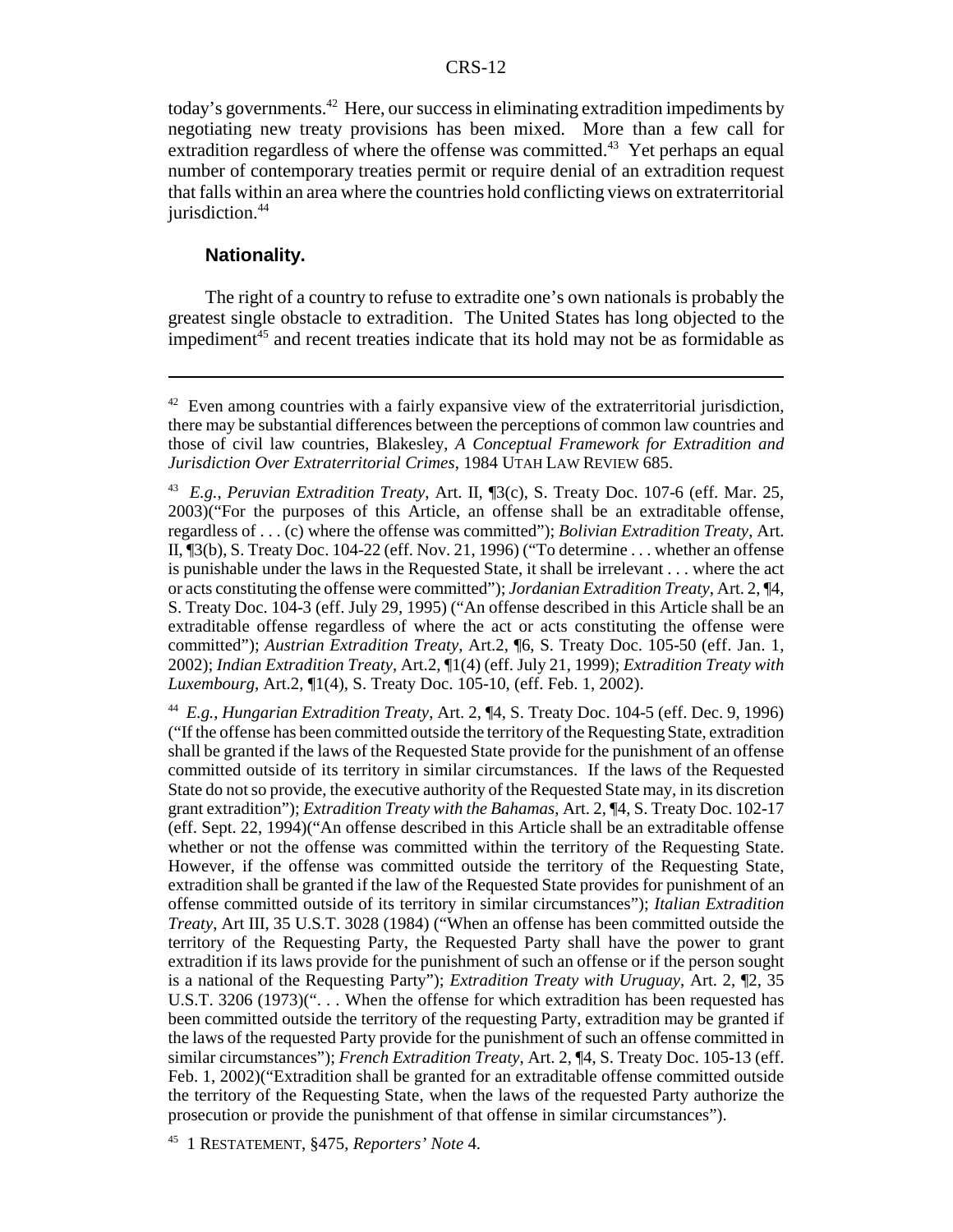was once the case. At one time it was fair to say that "United States extradition treaties contained generally three types of such provisions. The first does not refer to nationals specifically, but agrees to the extradition of all persons. Judicial construction, as well as executive interpretation, of such clauses have consistently held that the word 'person' includes nationals, and therefore refusal to surrender a fugitive because he is a national cannot be justified . . . . The second and most common type of treaty provision provides that 'neither of the contracting parties shall be bound to deliver up its own citizens or subjects . . . .' [Congress has enacted legislation to overcome judicial construction that precluded the United States from surrendering an American under such provision.<sup>46</sup>] The third type of treaty provision states that 'neither of the contracting parties shall be bound to deliver up its own citizens under the stipulations of this convention, but the executive authority of each shall have the power to deliver them up if, in its discretion, it be deemed proper do  $\mathrm{so.}$ <sup>"\*47</sup>

These basic three have been joined by a number of variants. A growing number go so far as to declare that "Extradition shall not be refused on the ground that the fugitive is a citizen or national of the Requested State."48 Another form limits the nationality exemption to nonviolent crimes; $49$  a third allows a conflicting obligation

47 BASSIOUNI at 683-84; ABBELL & RISTAU at 67-71, 186-87, 280-81.

<sup>46</sup> The Supreme Court in *Valentine v. United States ex rel. Neidecker*, 299 U.S. 5, 8 (1936), held that a national exemption clause that denied an obligation to extradition denied the United States the authority to honor a treaty request to surrender an American. Congress sought to reverse the result with the enactment of 18 U.S.C. 3196 ("If the applicable treaty or convention does not obligate the United States to extradite its citizens to a foreign country, the Secretary of State may, nevertheless, order the surrender to that country of a United States citizen whose extradition has been requested by that country if the other requirements of that treaty or convention are met"). At least two lower federal courts have held that the statute grants the government authority to extradite an American, *Hilario v. United States*, 854 F.2d 165 (E.D.N.Y. 1994); *Gouveia v. Vokes*, 800 F.Supp. 241 (E.D.Pa. 1992); *see also, Lopez-Smith v. Hood*, 121 F.3d 1322, 1325-326 (9th Cir. 1997)(section 3196 and a treaty provision stating that the parties "may" extradite their own nationals affords to the Secretary of State discretion).

<sup>48</sup> *Argentine Extradition Treaty*, Art.3, S. Treaty Doc. 105-18 (eff. June 15, 2000); *Extradition Treaty with Belize*, Art.3, S. Treaty Doc. 106-38 (eff. Mar. 20, 2000); *South African Extradition Treaty*, Art.3, S. Treaty Doc. 106-24 (eff. June 25, 2001); *Extradition Treaty with the Bahamas*, Art. 4, S. Treaty Doc. 102-17 (eff. Sept. 22, 1994); *Jordanian Extradition Treaty*, Art. 3, S. Treaty Doc. 104-3 (eff. July 29, 1995); *Italian Extradition Treaty*, Art IV, 35 U.S.T. 3028 (1983); *Extradition Treaty with Uruguay*, Art. 4, 35 U.S.T. 3206 (1973).

<sup>49</sup> *Bolivian Extradition Treaty*, Art. III, ¶1(b), S. Treaty Doc. 104-22 (eff. Nov. 21, 1996) ("Neither Party shall be obligated to extradite its own nationals, except when the extradition request refers to . . . (b) murder; voluntary manslaughter; kidnaping; aggravated assault; rape; sexual offenses involving children; armed robbery; offenses related to the illicit traffic in controlled substances; serious offenses related to terrorism; serious offenses related to organized criminal activity; fraud against the government or involving multiple victims; counterfeiting of currency; offenses related to the traffic in historical or archeological items; offenses punishable in both States by deprivation of liberty for a maximum period of at least ten years; or (c) an attempt or conspiracy, participation in, or association regarding the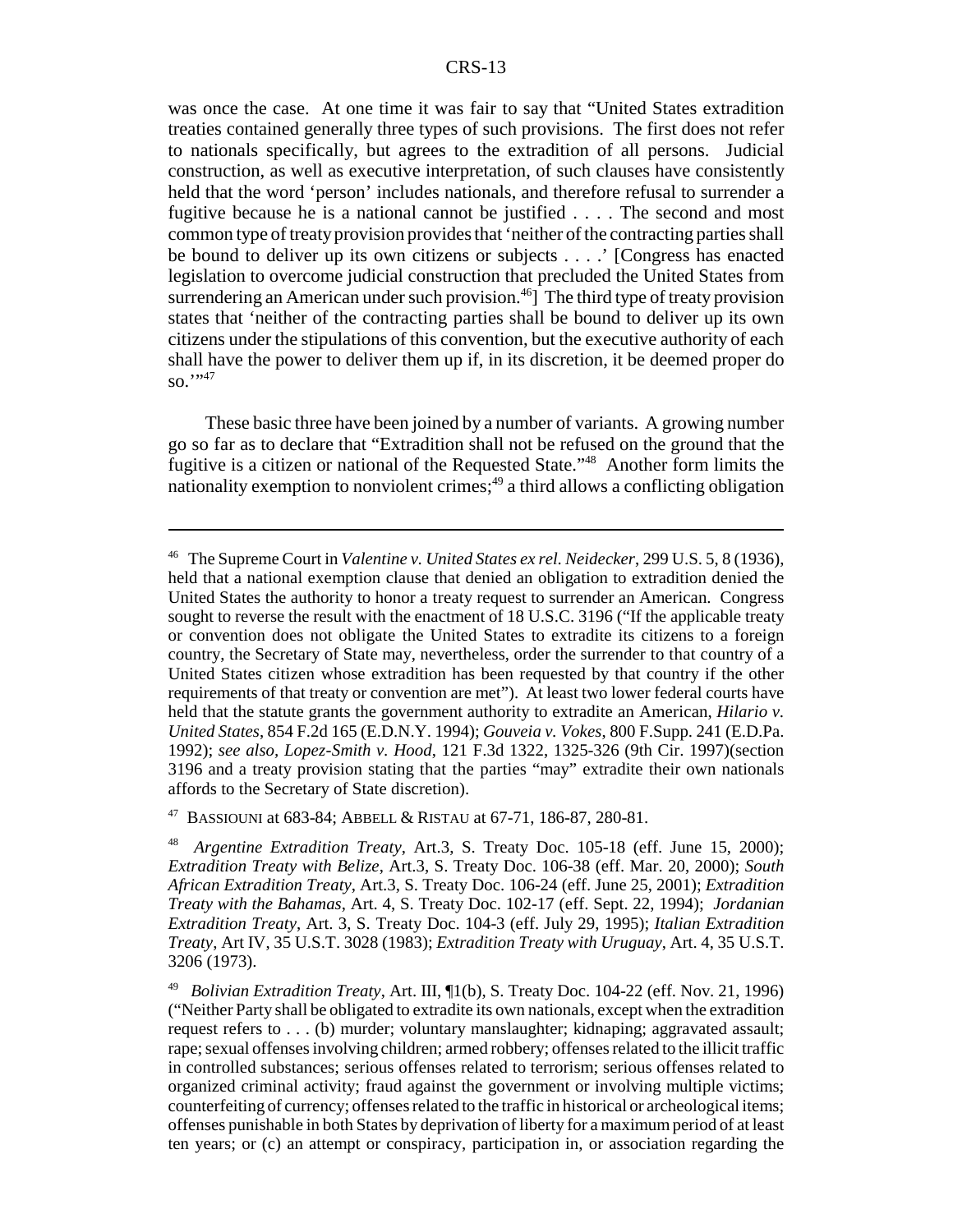under a multinational agreement to wash the exemption away.<sup>50</sup> Even where the exemption is preserved, contemporary treaties more regularly refer to the obligation to consider prosecution at home of those nationals whose extradition has been refused. $51$ 

#### **Double Jeopardy.**

Depending on the treaty, extradition may also be denied on the basis of a number of procedural considerations. Double punishment and/or double jeopardy (also know as *non bis in idem*) clauses are among these.52 The more historic clauses are likely to bar extradition for a second prosecution of the "same acts" or the "same event" rather than the more narrowly drawn "same offenses."<sup>53</sup> The new model limits the exemption to fugitives who have been convicted or acquitted of the same offense and specifically denies the exemption where an initial prosecution has simply been abandoned.<sup>54</sup>

commission of any of the offenses described in subparagraphs (a) and (b)").

51 *E.g.*, *Hungarian Extradition Treaty*, Art. 3, ¶2, S. Treaty Doc. 104-5 (eff. Dec. 9, 1996) ("If extradition is refused solely on the basis of the nationality of the person sought, the Requested State shall, at the request of the Requesting State, submit the case to its authorities for prosecution"); *Austrian Extradition Treaty*, Art.3, ¶¶1, 2, S. Treaty Doc. 105- 50 (eff. Jan. 1, 2002); *Extradition Treaty with Cyprus*, Art.3, ¶¶1, 2, S. Treaty Doc. 105-16 (eff. Sept. 14, 1999); *Bolivian Extradition Treaty*, Art. III, ¶3, S. Treaty Doc. 104-22 (eff. Nov. 21, 1996); *Extradition Treaty with Thailand*, Art. 8, ¶2, S. Treaty Doc. 98-16 (eff. May 17, 1991); *Costa Rican Extradition Treaty*, Art. 8, ¶2, S. Treaty Doc. 98-17 (eff. Oct. 11, 1991); *Jamaican Extradition Treaty*, Art. VII, ¶¶2, 3, S. Treaty Doc. 98-18 (eff. July 7, 1991)(but also requiring extradition if a fugitive is a national of both the Requesting and Requested State).

52 BASSIOUNI at 693-707; ABBELL & RISTAU at 96-100, 192-98, 290-93.

53 *Italian Extradition Treaty*, Art VI, 35 U.S.T. 3030 (1984) ("Extradition shall not be granted when the person sought has been convicted, acquitted or pardoned, or has served the sentence imposed, by the Requested Party for the same act for which extradition is requested"); *Extradition Treaty with the United Kingdom*, Art. V, ¶1(a), 28 U.S.T. 230 (1977) ("Extradition shall not be granted if: (a) the person sought would, if proceeded against in the territory of the requested Party for the offense for which his extradition is requested, be entitled to be discharged on the grounds of a previous acquittal or conviction in the territory of the requesting or requested Party or of a third State").

54 *E.g.*, *Bolivian Extradition Treaty*, Art. V, ¶2, S. Treaty Doc. 104-22 (eff. Nov. 21, 1996) ("Extradition shall not be granted when the person sought has been convicted or acquitted in the Requested State for the offense for which extradition is requested. Extradition shall not be precluded by the fact that the authorities of the Requested State have decided to refrain from prosecuting the person sought for the acts for which extradition is requested or to discontinue any criminal proceedings which have been initiated against the person sought for those acts."); *see also*, *Extradition Treaty with Sri Lanka*, Art.5, S. Treaty Doc. 106-34 (eff. Jan. 12, 2001); *Extradition Treaty with Trinidad and Tobago*, Art.5, S. Treaty Doc.

<sup>50</sup> *Bolivian Extradition Treaty*, Art. III, ¶1(a), S. Treaty Doc. 104-22 (eff. Nov. 21, 1996) ("Neither Party shall be obligated to extradite its own nationals, except when the extradition request refers to: (a) offenses as to which there is an obligation to establish criminal jurisdiction pursuant to multilateral international treaties in force with respect to the Parties").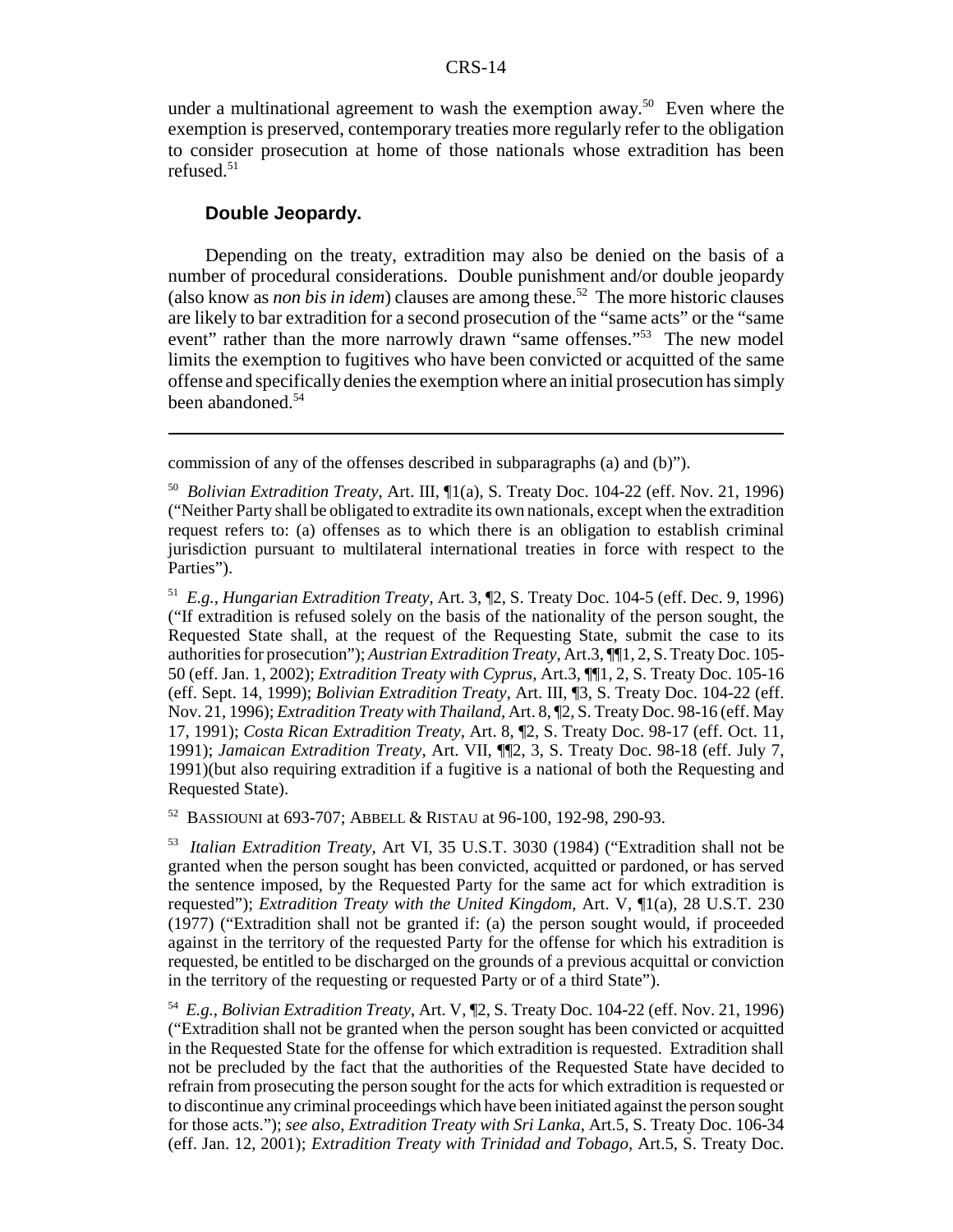#### **Lapse of Time.**

Lapse of time or statute of limitation clauses are prevalent as well. "Many [states] . . . preclude extradition if prosecution for the offense charged, or enforcement of the penalty, has become barred by lapse of time under the applicable law. Under some treaties the applicable law is that of the requested state,<sup>55</sup> in others that of the requesting state;<sup>56</sup> under some treaties extradition is precluded if either state's statute of limitations has run.<sup>57</sup> . . . When a treaty provides for a time-bar only under the law of the requesting state, or only under the law of the requested state, United States courts have generally held that time-bar of the state not mentioned does not bar extradition. If the treaty contains no reference to the effect of a lapse of time neither state's statute of limitations will be applied."58 Left unsaid is the fact that some treaties declare in no uncertain terms that the passage of time is no bar to extradition.<sup>59</sup>

In cases governed by American law and in instances of American prosecution following extradition, applicable statutes of limitation and due process determine whether pre-indictment delays bar prosecution $60$  and speedy trial provisions govern

55 *E.g., Argentine Extradition Treaty*, Art.7, ¶1, S. Treaty Doc. 105-18 (eff. June 15, 2000); *French Extradition Treaty*, Art.8, ¶1, S. Treaty Doc. 105-13 (eff. Feb. 1, 2002).

56 *E.g.*, *Austrian Extradition Treaty*, Art. 7, S. Treaty Doc. 105-50 (eff. Jan. 1, 2000); *Indian Extradition Treaty*, Art.7, S. Treaty Doc. 105-30 (eff. July 21, 1999); *Extradition Treaty with the Bahamas*, Art. 6, S. Treaty Doc. 102-17 (eff. Sept. 22, 1994); *Hungarian Extradition Treaty*, Art. 6, S. Treaty Doc. 104-5 (eff. Dec. 9, 1996); *Italian Extradition Treaty*, Art VII, 35 U.S.T. 3030 (1983).

57 *E.g.*, *Extradition Treaty with Uruguay*, Art. 5, ¶3, 35 U.S.T. 3207 (1973); *see also*, *Jordanian Extradition Treaty*, Art. 6, S. Treaty Doc. 104-3 (eff. July 29, 1995); *Extradition Treaty with the United Kingdom*, Art. V, ¶1(b), 28 U.S.T. 230 (1977).

58 1 RESTATEMENT §476, *Comment e*; *see also*, BASSIOUNI at 707-12; ABBELL & RISTAU at 94-6, 187-90, 289-90.

59 *E.g.*, *Jordanian Extradition Treaty*, Art. 6, S. Treaty Doc. 104-3 (eff. July 29, 1995) ("The decision whether to grant the request for extradition shall be made without regard to provisions of the law of either Contracting State concerning lapse of time"); *Extradition Treaty with Belize*, Art.8,106-38 (eff. Mar. 21, 2001); *Extradition Treaty with Cyprus*, Art.7, S. Treaty Doc.105-16 (eff. Sept. 14, 1999).

60 U.S.Const. Amends. V, XIV; *United States v. Lovasco*, 431 U.S. 783, 789-90 (1977); *United States v. MacDonald*, 456 U.S. 1, 8 (1982);*United States v. Gregory*, 322 F.3d 1157, 1165 (9<sup>th</sup> Cir. 2002); *United States v. Farmer*, 312 F.3d 933, 936 (8<sup>th</sup> Cir. 2003).

<sup>105-21 (</sup>eff. Nov. 29, 1999); *Extradition Treaty with the Bahamas*, Art. 5, ¶¶1, 2, S. Treaty Doc. 102-17 (eff. Sept. 22, 1994); *Jordanian Extradition Treaty*, Art. 5, ¶¶1, 2, S. Treaty Doc. 104-3 (eff. July 29, 1995). Some include language to avoid confusion over whether an American dismissal with prejudice is the same as an acquittal, *Hungarian Extradition Treaty*, Art. 5, ¶1, S. Treaty Doc. 104-5 (eff. Dec. 9, 1996) ("Extradition shall not be granted when the person sought has been convicted or acquitted or the case dismissed by court order with finding and final effect in the Requested State for the offense for which extradition is requested").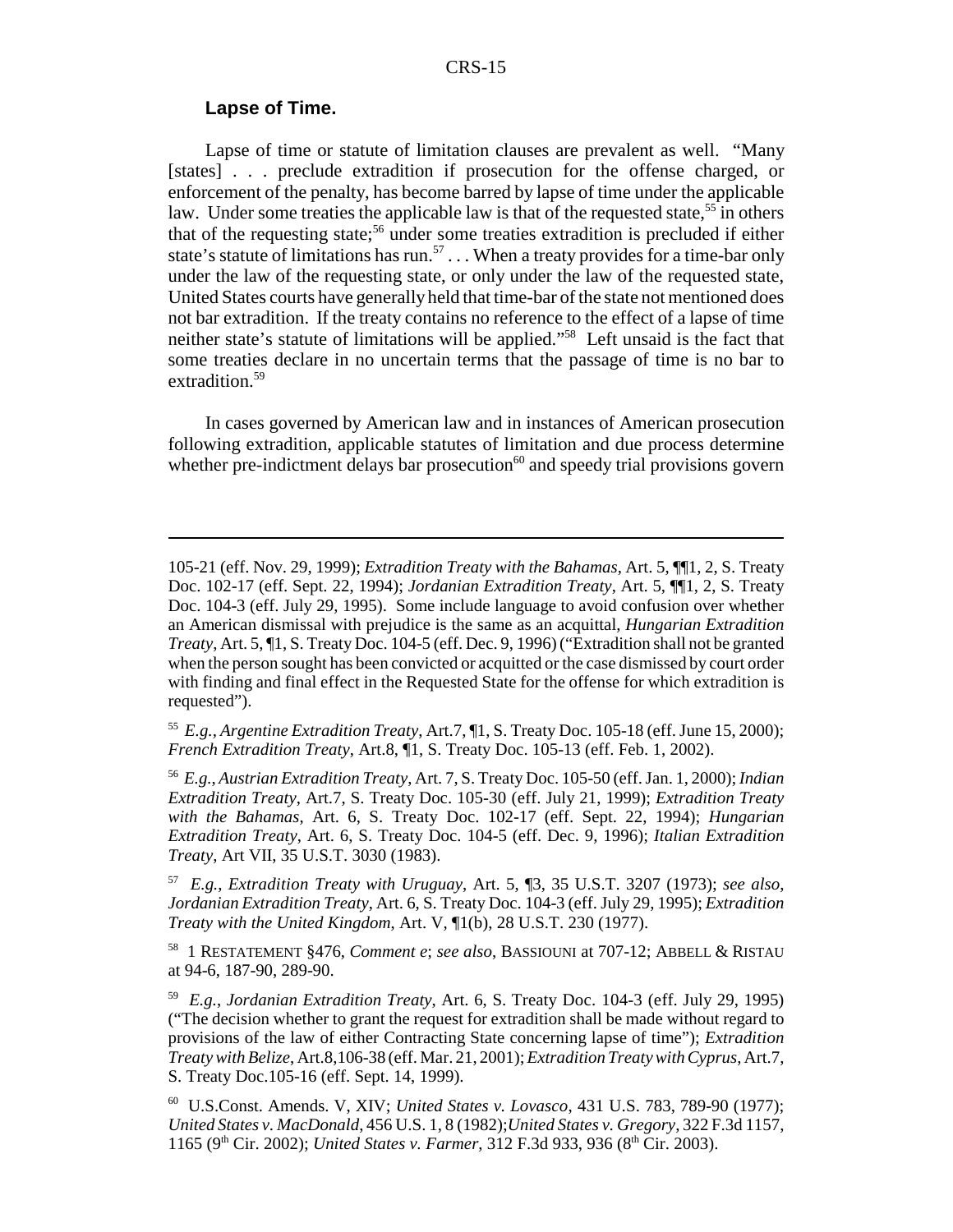whether post-indictment delays preclude prosecution.<sup>61</sup>

#### **Other Features.**

**Expenses and Representation.** Our extradition treaties, particularly the more recent ones, often have other less obvious, infrequently mentioned features. Perhaps the most common of these deal with the expenses associated with the procedure and representation of the country requesting extradition before the courts of the country of refuge. The distribution of costs is ordinarily governed by a treaty stipulation, reflected in federal statutory provisions, $62$  under which the country seeking extradition accepts responsibility for any translation expenses and the costs of transportation after surrender, and the country of refuge assumes responsibility for all other costs.63 Although sometimes included in a separate article, contemporary

<sup>61</sup> U.S.Const. Amends. VI, XIV; *Doggett v. United States*, 505 U.S. 647, 651 (1992); *Barker v. Wingo, 407 U.S. 514, 530 (1972); <i>United States v. White Horse, 316 F.3d 769, 774* (8<sup>th</sup> Cir. 2003); *United States v. Cope*, 312 F.3d 757, 777-78 (6<sup>th</sup> Cir. 2003).

 $62$  18 U.S.C. 3195 ("All costs or expenses incurred in any extradition proceeding in apprehending, securing, and transmitting a fugitive shall be paid by the demanding authority. All witness fees and costs of every nature in cases of international extradition, including the fees of the magistrate, shall be certified by the judge or magistrate before whom the hearing shall take place to the Secretary of State of the United States, and the same shall be paid out of appropriations to defray the expenses of the judiciary or the Department of Justice as the case may be. The Attorney General shall certify to the Secretary of State the amounts to be paid to the United States on account of said fees and costs in extradition cases by the foreign government requesting the extradition, and the Secretary of State shall cause said amounts to be collected and transmitted to the Attorney General for deposit in the Treasury of the United States").

<sup>63</sup> *Hungarian Extradition Treaty*, Art. 20, ¶¶2 & 3, S. Treaty Doc. 104-5 (eff. Dec. 9, 1996)("2. The Requesting State shall bear the expenses related to the translation of documents and transportation of the person surrendered. The Requested State shall pay all other expenses incurred in that State by reason of the extradition proceedings. 3. Neither State shall make any pecuniary claim against the other State arising out of the arrest, detention, examination, or surrender of persons sought under this Treaty"); *Indian Extradition Treaty*, Art. 20, ¶2, S. Treaty Doc. 105-30 (eff. July 21, 1999); *French Extradition Treaty*, Art. 22, ¶2, S. Treaty Doc. 105-13 (eff. Feb. 1, 2002); *Jordanian Extradition Treaty*, Art. 19, ¶¶2 & 3, S. Treaty Doc. 104-3 (eff. July 29, 1995); *Costa Rican Extradition Treaty*, Art. 18, S. Treaty Doc. 98-17 (eff. Oct. 11, 1991); *Extradition Treaty with Thailand*, Art. 18, S. Treaty Doc. 98-16 (eff. May 17, 1991); *Jamaican Extradition Treaty*, Art. XVII, ¶¶1, 3 & 4, S. Treaty Doc. 98-18 (eff. July 7, 1991)(also requesting state may be subject to a claim due to special expenses or concerning third party interests in transferred property); *Extradition Treaty with the Bahamas*, Art. 18, ¶¶2 & 3, S. Treaty Doc. 102-17 (eff. Sept. 22, 1994); *Italian Extradition Treaty*, Art XXI, 35 U.S.T. 3041 (1984); *but see*, *Bolivian Extradition Treaty*, Art. XVI, ¶¶3 & 4, S. Treaty Doc. 104-22 (eff. Nov. 21, 1996)("The Requesting State shall bear expenses related to the translation of documents and the transportation of the person sought. 4. Neither Party shall make any pecuniary claim against the other arising from the arrest, detention, custody, examination, or surrender of a person sought under this Treaty")(note absence of language as to the responsibility for cost other than transportation or translation); *Extradition Treaty with Uruguay*, Art. 18, 35 U.S.T. 3216 (similar).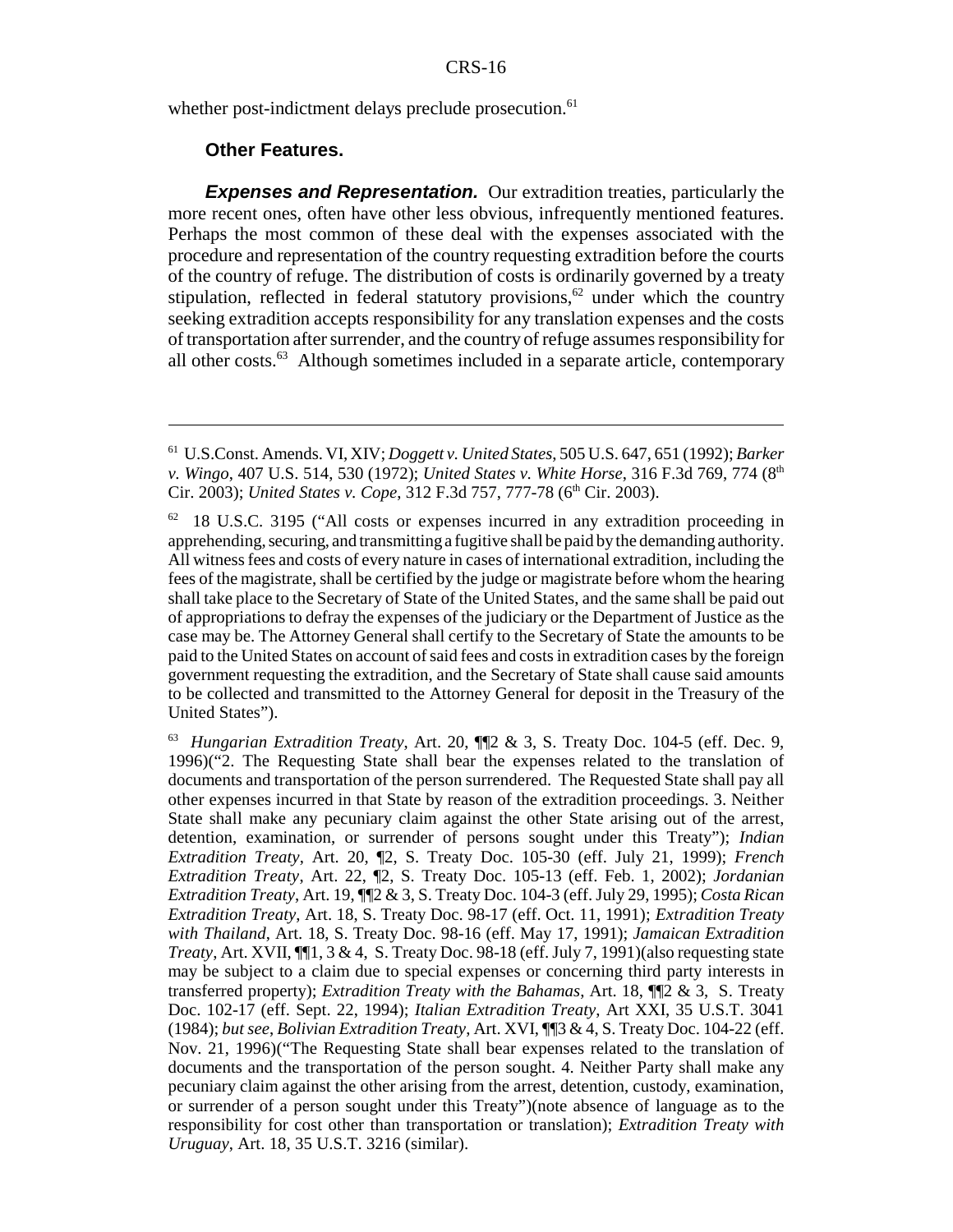treaties generally make the country of refuge responsible for legal representation of the country seeking extradition.<sup>64</sup>

*Transfer of Evidence.* Contemporary treaties regularly permit a country to surrender documents and other evidence along with an extradited fugitive. An interesting attribute of these clauses is that they permit transfer of the evidence even if the fugitive becomes unavailable for extradition. This may make some sense in the case of disappearance or flight, but seems a bit curious in the case of death.<sup>65</sup>

*Transit.* A somewhat less common clause permits transportation of a fugitive through the territory of either of the parties to a third country without the necessity of following the treaty's formal extradition procedure.<sup>66</sup>

<sup>64</sup> *Jordanian Extradition Treaty*, Art. 19, ¶1, S. Treaty Doc. 104-3 (eff. July 29, 1995)("The Requested State shall advise, assist, appear in court on behalf of the Requesting State, and represent the interests of the Requesting State, in any proceedings arising out of a request for extradition"); *Extradition Treaty with Luxembourg*, Art. 20, ¶1, S. Treaty Doc. 1-5-10 (eff. Feb. 1, 2002); *Extradition Treaty with Sri Lanka*, Art. 19, ¶1, S. Treaty Doc.106-34 (eff. Jan. 12, 2001); *Hungarian Extradition Treaty*, Art. 20, ¶1, S. Treaty Doc. 104-5; *Extradition Treaty with the Bahamas*, Art. 18, ¶1, S. Treaty Doc. 102-17 (eff. Sept. 22, 1994); *Costa Rican Extradition Treaty*, Art. 20, S. Treaty Doc. 98-17 (eff. Oct. 11, 1991); *Bolivian Extradition Treaty*, Art. XVI, ¶¶1 & 2, S. Treaty Doc. 104-22 (eff. Nov. 21, 1996); *Extradition Treaty with Uruguay*, Art. 18, 35 U.S.T. 3216 (1983); *Italian Extradition Treaty*, Art XX, 35 U.S.T. 3040 (1984) *Jamaican Extradition Treaty*, Art. XVII, ¶2, S. Treaty Doc. 98-18 (eff. July 7, 1991)("The Requested State shall also provide for the representation of the Requesting State in any proceedings arising in the Requested State out of a request for extradition"); *Extradition Treaty with Thailand*, Art. 18, ¶2, S. Treaty Doc. 98-16 (eff. May 17, 1991).

<sup>&</sup>lt;sup>65</sup> The typical clause provides that "All articles, instruments, objects of value, documents, and other evidence relating to the offense may be seized and, upon granting of extradition, surrendered to the requesting State. The property mentioned in this Article may be surrendered even when extradition cannot be granted or effected due to the death, disappearance, or escape of the person sought. The rights of third parties in such property shall be duly respected," *Costa Rican Extradition Treaty*, Art. 18, ¶1, S. Treaty Doc. 98-17 (eff. Oct. 11, 1991); *see also*, *South African Extradition Treaty*, Art.16, S. Treaty Doc. 106- 24 (eff. June 25, 2001); *Extradition Treaty with Trinidad and Tobago*, Art. 13, ¶1, S. Treaty Doc. 105-21 (eff. Nov. 29, 1999); *Jordanian Extradition Treaty*, Art. 15, ¶1, S. Treaty Doc. 104-3 (eff. July 29, 1995); *Hungarian Extradition Treaty*, Art. 20, ¶1, S. Treaty Doc. 104-5; *Extradition Treaty with the Bahamas*, Art. 16, ¶1, S. Treaty Doc. 102-17 (eff. Sept. 22, 1994); *Bolivian Extradition Treaty*, Art. XIV, S. Treaty Doc. 104-22 (eff. Nov. 21, 1996); *Extradition Treaty with Uruguay*, Art. 16, 35 U.S.T. 3215 (1983); *Italian Extradition Treaty*, Art XVIII, 35 U.S.T. 3039 (1984) *Jamaican Extradition Treaty*, Art. XVI, ¶1, S. Treaty Doc. 98-18 (eff. July 7, 1991); *Extradition Treaty with Thailand*, Art. 16, S. Treaty Doc. 98-16 (eff. May 17, 1991).

<sup>66</sup> *E.g.*, *Extradition Treaty with the Bahamas*, Art. 17, S. Treaty Doc. 102-17 (eff. Sept. 22, 1994)("(1) Either Contracting State may authorize transportation through its territory of a person surrendered to the other State by a third State. A request for transit shall be made through the diplomatic channel and shall contain a description of the person being transported and a brief statement of the facts of the case. (2) No authorization is required where air transportation is used and no landing is scheduled on the territory of the Contracting State. If an unscheduled landing occurs on the territory of the other Contracting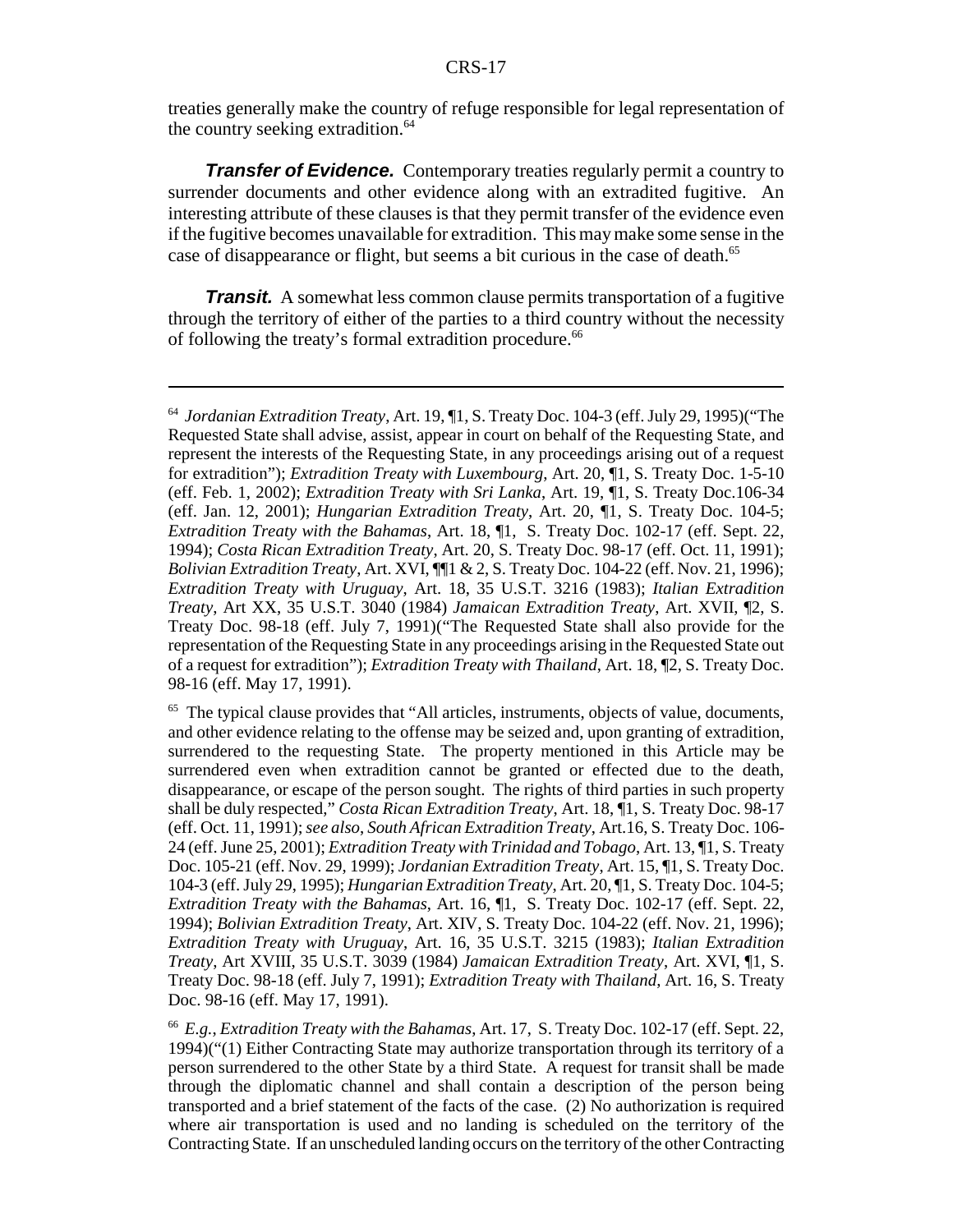### **Constitutionality**

The Constitution provides that the judicial power of the United States extends to certain cases and controversies.<sup>67</sup> Historically, this has lead to discomfort whenever an effort is made to insert the federal courts in the midst of an executive or legislative process, such as the issuance of purely advisory opinions.<sup>68</sup> The fact that extradition turns on the discretion of the Secretary of State following judicial certification has led to the suggestion that the procedure established by the extradition statute is constitutionally offensive to this separation of powers. First broached by a district court in the District of Columbia, $69$  subsequent courts have rejected the suggestion in large measure under the view that much like the issuance of a search or arrest warrant the task is compatible with tasks constitutionally assigned to the judiciary.70

### **Procedure for Extradition from the United States**

A foreign country usually begins the extradition process with a request submitted to the State Department<sup>71</sup> sometimes including the documentation required

State, transit shall be subject to paragraph (1) of this Article. That Contracting State shall detain the person to be transported until the request for transit is received and the transit is effected, so long as the request is received within 96 hours of the unscheduled landing"); *see also*, *Argentine Extradition Treaty*, Art. 18, S. Treaty Doc. 105-18 (eff. June 15, 2000); *Korean Extradition Treaty*, Art. 17, S. Treaty Doc. 106-2 (eff. Dec. 20, 1999); *Costa Rican Extradition Treaty*, Art. 19, S. Treaty Doc. 98-17 (eff. Oct. 11, 1991); *Jordanian Extradition Treaty*, Art. 18, S. Treaty Doc. 104-3 (eff. July 29, 1995); *Hungarian Extradition Treaty*, Art. 19, S. Treaty Doc. 104-5; *Bolivian Extradition Treaty*, Art. XV, S. Treaty Doc. 104-22 (eff. Nov. 21, 1996); *Extradition Treaty with Thailand*, Art. 17, S. Treaty Doc. 98-16 (eff. May 17, 1991); *Extradition Treaty with Uruguay*, Art. 17, 35 U.S.T. 3216 (1983); *Italian Extradition Treaty*, Art XIX, 35 U.S.T. 3040 (1984).

67 U.S. Const. Art. III, §2.

68 *Hayburn's Case*, 2 U.S. (2 Dall.) 408 (1792); *Muskrat v. United States*, 219 U.S. 346 (1911); Frankfurter, *Advisory Opinions*, 37 HARVARD LAW REVIEW 1002 (1924).

69 *Lobue v. Christopher*, 893 F.Supp. 65 (D.D.C. 1995), *vac'd on juris. grounds,* 82 F.3d 1081 (D.C.Cir. 1996).

70 *In re Requested Extradition of Artt*, 158 F.3d 462, 469-70 (9th Cir. 1998), *redesignated after rehearing, In re Artt*, 248 F.3d 1197 (9th Cir. 2001); *LoDuca v. United States,* 93 F.3d 1100, 1105-10 (2d Cir. 1996); *DeSilva v. DiLeonardi,* 125 F.3d 1110, 1113 (7th Cir. 1997); *see also*, *In re Extradition of Seong-I*, 346 F.Supp.2d 1149, 1154-156 (D.N.M. 2004); *Noel v. United States*, 12 F.Supp.2d 1300, 1304-305 (M.D.Fla. 1998); *In re Extradition of Lehming*, 951 F.Supp. 505, 508-9 (D.Del. 1996); *Sandhu v. Bransom,* 932 F.Supp. 822, 826 (N.D.Tex. 1996); *Werner v. Hickey,* 920 F.Supp. 1257, 1259 (M.D.Cal. 1996); *see also*, *Innocence Abroad: An Analysis of the Constitutionality of International Extradition*, 33 STANFORD JOURNAL OF INTERNATIONAL LAW 343 (1997).

<sup>71</sup> *Vo v. Benov*, 447 F.3d 1235, 1237 (9<sup>th</sup> Cir. 2006). "[T]hrough the diplomatic channel" seems to be the phrase favored most recently, *see e.g.*, *Hungarian Extradition Treaty*, Art. 8, ¶1, S. Treaty Doc. 104-5 (eff. Dec. 9, 1996)("All requests for extradition shall be made through the diplomatic channel"); *Polish Extradition Treaty*, Art.9, ¶1, S. Treaty Doc. 105- 14 (eff. Sept. 17, 1999); *Korean Extradition Treaty*, Art. 8, ¶1, S. Treaty Doc. 106-2 (eff.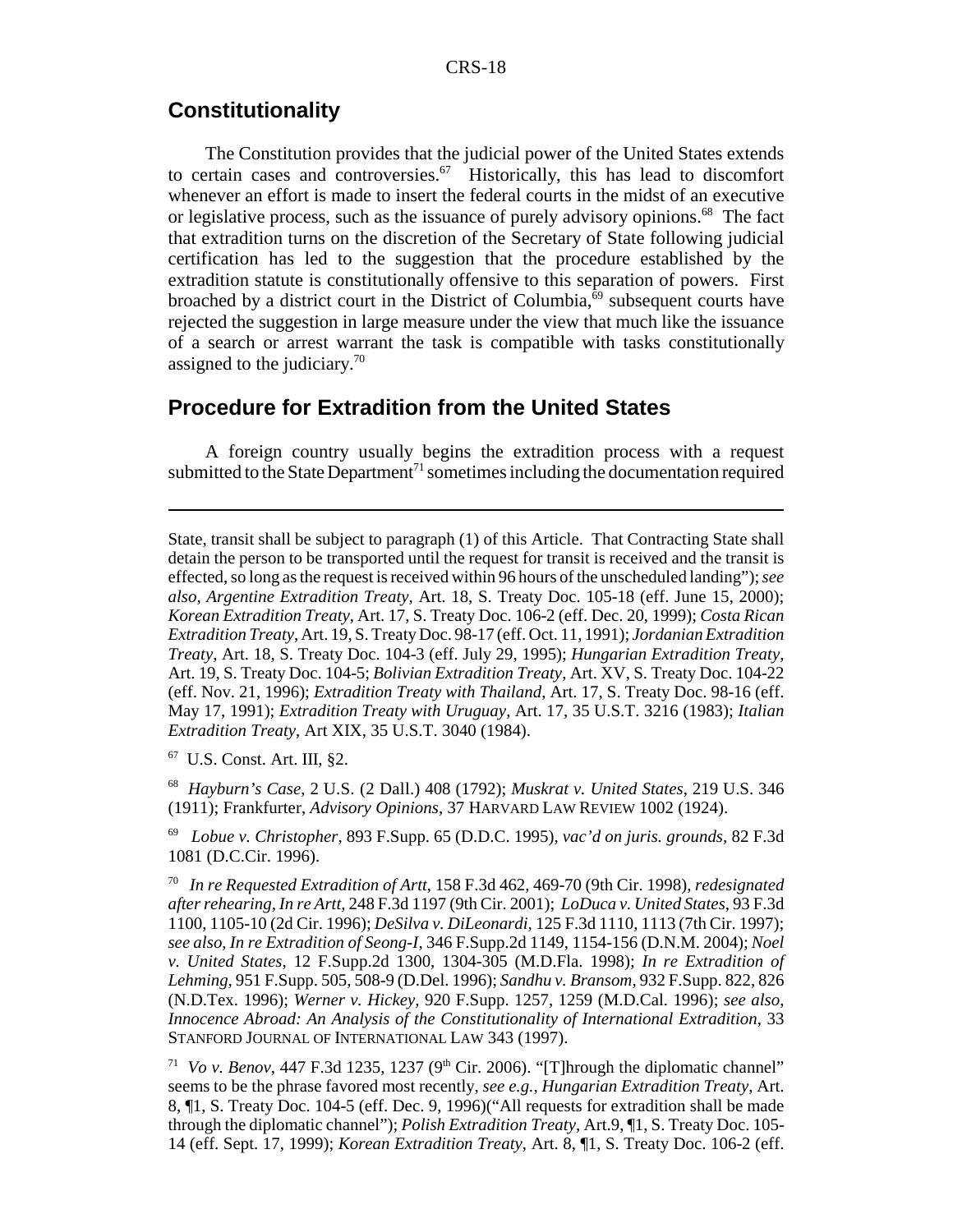by the treaty.<sup>72</sup> When a requesting nation is concerned that the fugitive will take flight before it has time to make a formal request, it informally asks for extradition and provisional arrest with the assurance that the full complement of necessary documentation will follow.<sup>73</sup> In either case, the Secretary of State, at his discretion, may forward the matter to the Department of Justice to begin the procedure for the arrest of the fugitive "to the end that the evidence of criminality may be heard and considered."74

Dec. 20, 1999); *Extradition Treaty with the Bahamas*, Art. 8, ¶1, S. Treaty Doc. 102-17 (eff. Sept. 22, 1994); *Jordanian Extradition Treaty*, Art. 8 ¶1, S. Treaty Doc. 104-3 (eff. July 29, 1995); *Bolivian Extradition Treaty*, Art. VI, ¶1, S. Treaty Doc. 104-22 (eff. Nov. 21, 1996); *Italian Extradition Treaty*, Art. X, 35 U.S.T. 3031 (1983); *Extradition Treaty with Uruguay*, Art. 10, ¶1, 35 U.S.T. 3210 (1973).

72 *Jordanian Extradition Treaty*, Art. 8 ¶¶2, 3, & 4, S. Treaty Doc. 104-3 (eff. July 29, 1995)("2. All requests shall contain: (a) documents, statements, photographs (if possible), or other types of information which describe the identity, nationality, and probable location of the person sought; (b) information describing the facts of the offense and the procedural history of the case; (c) the text of the law describing the essential elements of the offense for which extradition is requested; (d) the text of the law prescribing the punishment for the offense; and (e) the documents, statements, or other types of information specified in paragraph 3 or paragraph 4 of this Article, as applicable."); 3. A request for extradition of a person who is sought for prosecution shall also contain: (a) a copy of the warrant or order of arrest issued by a judge or other competent authority; (b) a copy of the charging documents; and (c) such information as would provide a reasonable basis to believe that the person sought committed the offense for which extradition is requested. 4. A request for extradition relating to a person who has been found guilty of the offense for which extradition is sought shall also contain: (a) a copy of the judgment of conviction or, if such copy is not available, a statement by a judicial authority that the person has been found guilty; (b) information establishing that the person sought is the person to whom the finding of guilt refers; (c) a copy of the sentence imposed, if the person sought has been sentenced, and a statement establishing to what extent the sentence has been carried out; and (d) in the case of a person who has been found guilty in absentia, the documents required in paragraph 3"); *see also*, *South African Extradition Treaty*, Art.9, ¶¶2, 3 & 4 S. Treaty Doc. 106-24 (eff. June 25, 2001); *Extradition Treaty with Luxembourg*, Art. 8, ¶¶2, 3 & 4, S. Treaty Doc. 105- 10 (eff. Feb. 1, 2002); *Hungarian Extradition Treaty*, Art. 8, ¶¶2, 3, & 4, S. Treaty Doc. 104-5 (eff. Dec. 9, 1996); *Extradition Treaty with the Bahamas*, Art. 8, ¶¶2, 3, & 4, S. Treaty Doc. 102-17 (eff. Sept. 22, 1994); *Bolivian Extradition Treaty*, Art. VI, ¶¶2-6, S. Treaty Doc. 104-22 (eff. Nov. 21, 1996).

73 ABBELL at §3-3(7).

 $74$  "Whenever there is a treaty or convention for extradition between the United States and any foreign government, or in cases arising under section 3181(b)[relating to the extradition from the United States of foreign nationals charged with, or convicted of, crimes of violence committed against Americans overseas, without reference to an extradition treaty], any justice or judge of the United States, or any magistrate authorized so to do by a court of the United States, or any judge of a court of record of general jurisdiction of any State, may, upon complaint made under oath, charging any person found within his jurisdiction, with having committed within the jurisdiction of any such foreign government any of the crimes provided for by such treaty or convention . . . issue his warrant for the apprehension of the person so charged, that he may be brought before such justice, judge, or magistrate, to the end that the evidence of criminality may be heard and considered," 18 U.S.C. 3184; *Prasoprat v. Benov*, 421 F.3d 1009, 1012 (9th Cir. 2005); *see generally*, ABBELL & RISTAU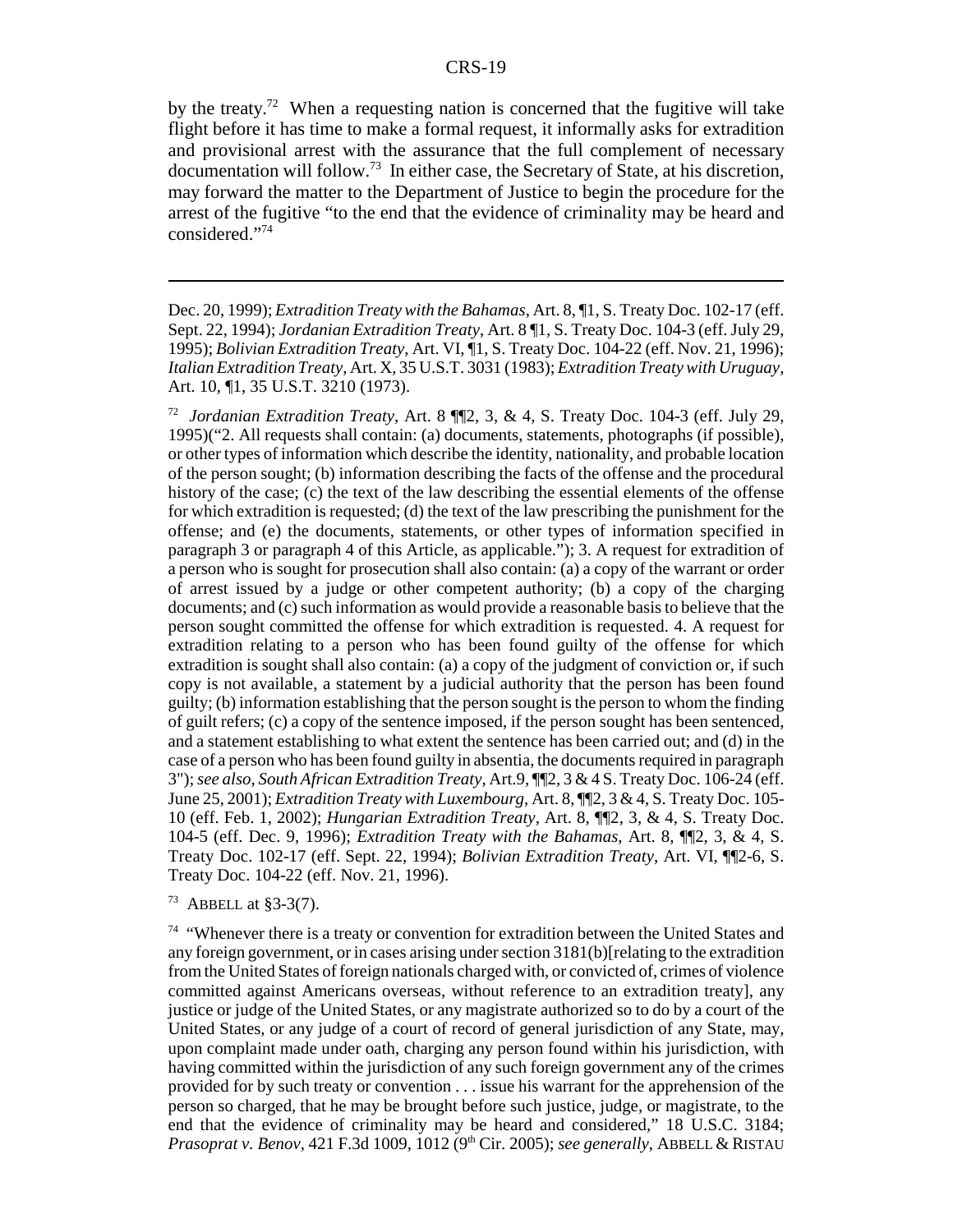The United States Attorneys Manual encapsulates the Justice Department's participation thereafter in these words:

1. OIA [Office of International Affairs] reviews . . . requests for sufficiency and forwards appropriate ones to the district [where the fugitive is found].

2. The Assistant United States Attorney assigned to the case obtains a warrant and the fugitive is arrested and brought before the magistrate judge or the district judge.

3. The government opposes bond in extradition cases.

4. A hearing under 18 U.S.C. 3184 is scheduled to determine whether the fugitive is extraditable. If the court finds the fugitive to be extraditable, it enters an order of extraditability and certifies the record to the Secretary of State, who decides whether to surrender the fugitive to the requesting government. In some cases a fugitive may waive the hearing process.

5. OIA notifies the foreign government and arranges for the transfer of the fugitive to the agents appointed by the requesting country to receive him or her. Although the order following the extradition hearing is not appealable (by either the fugitive or the government), the fugitive may petition for a writ of habeas corpus as soon as the order is issued. The district court's decision on the writ is subject to appeal, and extradition may be stayed if the court so orders.<sup>75</sup>

#### **Arrest and Bail.**

Although United States takes the view that an explicit treaty provision is unnecessary,<sup>76</sup> extradition treaties sometimes expressly authorize requests for provisional arrest of a fugitive prior to delivery of a formal request for extradition.<sup>77</sup>

75 UNITED STATES ATTORNEYS MANUAL (USAM) §9-15.700, available on July 27, 2007 at [http://www.usdoj.gov/usao/eousa/foi\_reading\_room/usam/title9/15mcrm.htm].

76 ABBELL at §3-3(7).

at 159-71. The requesting nation is usually represented in federal court by an Assistant United States Attorney or other Justice Department attorney, ABBELL at §3-3(9); Semmelman & Snell, *Defending the International Extradition Case*, CHAMPION 20, 21 (June, 2006).

<sup>77</sup> *Extradition Treaty with Thailand*, Art. 10, ¶¶1, 2, S. Treaty Doc. 98-16 (eff. May 17, 1991)("In case of urgency, either Contracting Party may request the provisional arrest of any accused or convicted person. Application for provisional arrest shall be made through the diplomatic channel or directly between the Department of Justice . . . and the Ministry of Interior in Thailand . . . . (2) The application shall contain: a description of the person sought; the location of that person, if known; a brief statement of the facts of the case including, if possible, the time and location of the offense; a statement of the existence of a warrant of arrest or a judgment of conviction against that person . . . and a statement that a request for extradition of the person will follow"). Such provisions usually also call for the release of the fugitive upon the failure to submit a formal request within a designated period of time, *e.g.*, *id.*, Art. 10 ¶4 (60 days); *Argentine Extradition Treaty* (60 days), Art. 11, ¶4, S. Treaty Doc. 105-18 (eff. June 15, 2000); *Korean Extradition Treaty* (two months), Art. 10, ¶4, S. Treaty Doc. 106-2 (eff. Dec. 20, 1999); *Hungarian Extradition Treaty* (60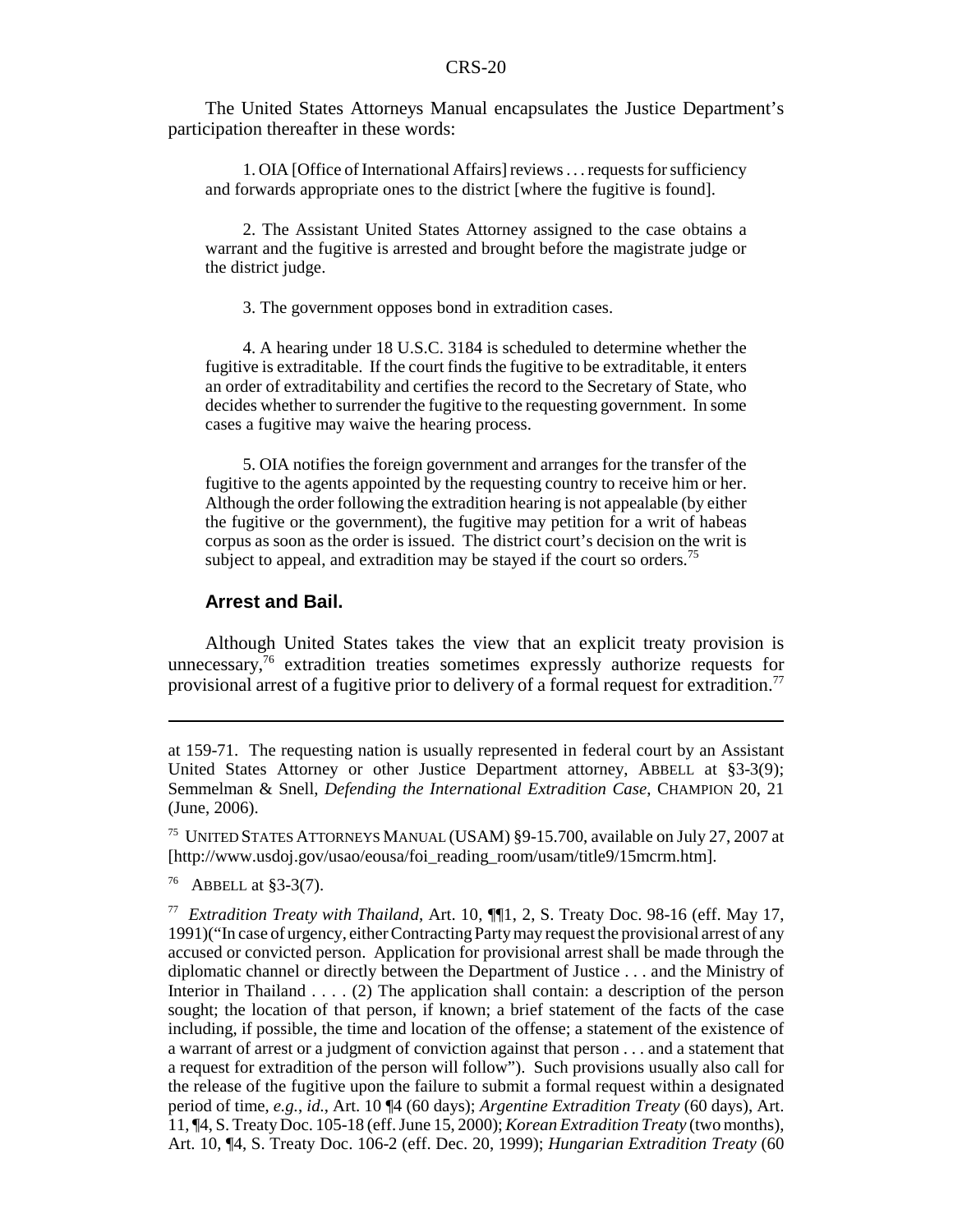Regardless of whether detention occurs pursuant to provisional arrest, as a consequence of the initiation of an extradition hearing or upon certification of extradition, the fugitive is not entitled to release on bail except under rare "special circumstances."78 This limited opportunity for pre-extradition release may be further restricted under the applicable treaty.79

#### **Hearing.**

The precise menu for an extradition hearing is dictated by the applicable extradition treaty, but a common check list for a hearing conducted in this country would include determinations that:

- 1. There exists a valid extradition treaty between the United States and the requesting state;
- 2. The relator is the person sought;
- 3. The offense charged is extraditable;
- 4. The offense charged satisfies the requirement of double criminality;
- 5. There is 'probable cause' to believe the relator committed the offense charged;
- 6. The documents required are presented in accordance with United States law, subject to any specific treaty requirements, translated and duly authenticated . . . ; and
- 7. Other treaty requirements and statutory procedures are followed.<sup>80</sup>

days), Art. 11, S. Treaty Doc. 104-5 (eff. Dec. 9, 1996); *Extradition Treaty with the Bahamas* (60 days), Art. 10, S. Treaty Doc. 102-17 (eff. Sept. 22, 1994); *Jordanian Extradition Treaty* (60 days with a possible 30-day extension), Art. 11, S. Treaty Doc. 104-3 (eff. July 29, 1995); *Bolivian Extradition Treaty* (60 days), Art. VIII, S. Treaty Doc. 104-22 (eff. Nov. 21, 1996); *Italian Extradition Treaty* (45 days), Art. XII, 35 U.S.T. 3034-35 (1984); *Extradition Treaty with Uruguay* (45 days), Art. 11, ¶1, 35 U.S.T. 3212-213 (1973).

78 *Wright v. Henkel*, 190 U.S. 40, 61-3 (1903)(no bail following certification absent special circumstances); *United States v. Kin-Hong*, 83 F.3d 523, 524-25 (1st Cir. 1996) (no bail during pendency of extradition proceedings absent special circumstances); *In re Requested Extradition of Kirby*, 106 F.3d 855, 863 (9th Cir. 1996) (release on bail pending the completion of extradition hearings requires special circumstances); *Borodin v. Ashcroft*, 136 F.Supp.2d 125, 128-33 (E.D.N.Y. 2001); *Hababou v. Albright*, 82 F.Supp.2d 347, 349-52 (D.N.J. 2000); *see also*, *In re Extradition of Sacirbegovic*, 280 F.Supp.2d 81, 83 (S.D.N.Y. 2003); *In re Extradition of Molnar*, 182 F.Supp.2d 684, 686-89 (N.D.Ill. 2002)(suggesting it may be easier to demonstrate special circumstances following provisional arrest than after a formal request has been presented); *Parretti v. United States*, 122 F.3d 758, 786 (9th Cir. 1997) (suggesting that the strong presumption against bail be abandoned), *opinion withdraw upon the flight of the respondent*, 143 F.3d 508 (9th Cir. 1998); *International Extradition and the Right to Bail*, 34 STANFORD JOURNAL OF INTERNATIONAL LAW 407 (1998).

79 *See e.g.*, *Costa Rican Extradition Treaty*, Art. 12, S. Treaty Doc. 98-17 (eff. Oct. 11, 1991)("A person detained pursuant to the Treaty shall not be released until the extradition request has been finally decided, unless such release is required under the extradition law of the Requested State or unless this Treaty provides for such release").

80 *In re Extradition of Valdez-Mainero*, 3 F.Supp.2d 1112, 1114-115 (S.D.Cal. 1998), *citing, Bassiouni*, at Ch. IX, §5.1; *see also*, ABBELL & RISTAU at 172-241; shorthand versions appear in *Cheung v. United States*, 213 F.3d 82, 88 (2d Cir. 2000)("The judicial officer's inquiry is confined to the following: whether a valid treaty exists, whether the crime charged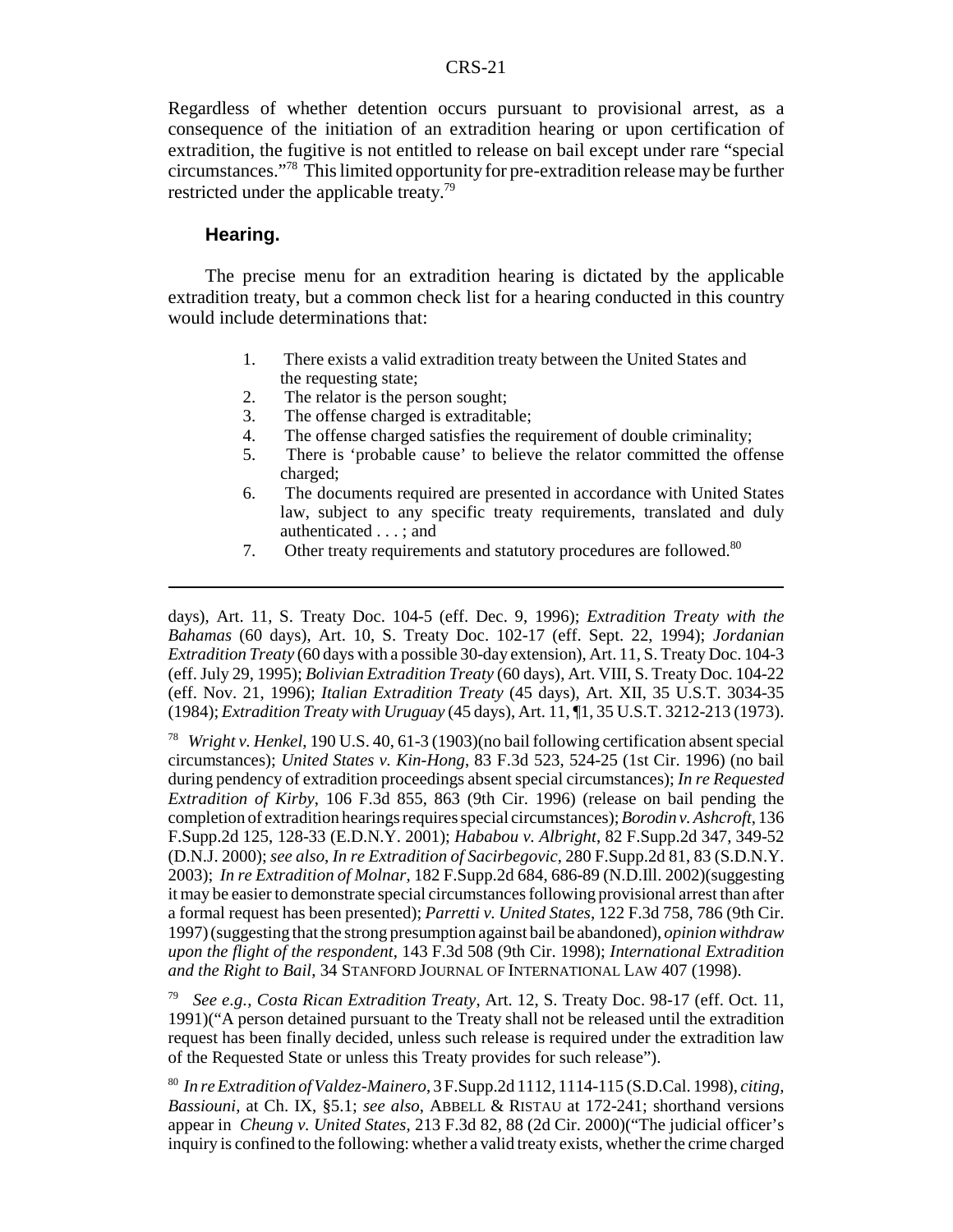An extradition hearing is not, however, "in the nature of a final trial by which the prisoner could be convicted or acquitted of the crime charged against him. . . . Instead, it is essentially a preliminary examination to determine whether a case is made out which will justify the holding of the accused and his surrender to the demanding nation. . . . The judicial officer who conducts an extradition hearing thus performs an assignment in line with his or her accustomed task of determining if there is probable cause to hold a defendant to answer for the commission of an offense."<sup>81</sup>

The purpose of the hearing is in part to determine whether probable cause exists to believe that the individual committed an offense covered by the extradition treaty. The individual may offer evidence to contradict or undermine the existence of probable cause, $82$  but affirmative defenses that might be available at trial are irrelevant.<sup>83</sup> The rules of criminal procedure and evidence that would apply at trial have no application. $84$  Hearsay is not only admissible but may be relied upon

<sup>82</sup> *Barapind v. Enomoto*, 400 F.3d 744, 749 (9<sup>th</sup> Cir. 2005); *Hoxha v. Levi*, 465 F.3d 554, 561 (3d Cir. 2006).

<sup>83</sup> *DeSilva v. DiLeonardi*, 125 F.3d 1110, 1112 (7<sup>th</sup> Cir. 1997)(legal custodian defense to kidnaping charge), *citing, Charlton v. Kelly*, 229 U.S. 447 (1913), and *Collins v. Loisel*, 259 U.S. 309 (1922); *Lopez-Smith v. Hood*, 121 F.3d 1322, 1324 (9<sup>th</sup> Cir. 1997)(due process bar to criminal trial of incompetent defendant); *In re Extradition of Schweidenback*, 3 F.Supp.2d 113, 117 (D.Mass. 1998)(evidence related to a defense is excludable); *In re Extradition of Diaz Medina*, 210 F.Supp.2d 813, 819 (N.D.Tex. 2002).

84 *Afanasjev v. Hurlburt*, 418 F.3d 1159, 1164-165 (11th Cir. 2005); *United States v. Kin-Hong*, 110 F.3d 103, 120 (1<sup>st</sup> Cir. 1997); *Then v. Melendez*, 92 F.3d 851, 855 (9<sup>th</sup> Cir. 1996); *In re Extradition of Fulgencio Garcia*, 188F.Supp.2d 921, 932 (N.D.Ill. 2002); F.R.CRIM.P.  $54(b)(5)$ , F.R.EVID.  $1101(d)(3)$ . Evidence offered to support an extradition request need only be authenticated, *Barapind v. Enomoto*, 400 F.3d 744, 748 (9<sup>th</sup> Cir. 2005); 18 U.S.C. 3190 ("Depositions, warrants, or other papers or copies thereof offered in evidence upon the hearing of any extradition case shall be received and admitted as evidence on such hearing for all the purposes of such hearing if they shall be properly and legally authenticated so as to entitle them to be received for similar purposes by the tribunals of the foreign country from which the accused party shall have escaped, and the certificate of the principal diplomatic or consular officer of the United States resident in such foreign country shall be proof that the same, so offered, are authenticated in the manner required"); 22 C.F.R. §92.40 (foreign extradition requests are authenticated by the U.S. chiefs of mission).

is covered by the relevant treaty; and whether the evidence marshaled in support of the complaint for extradition is sufficient under the applicable standard of proof"); and *Vo v. Benov*, 447 F.3d 1235, 1237 (9<sup>th</sup> Cir. 2006)("The authority of a magistrate judge serving as an extradition judicial officer is thus limited to determining an individual's eligibility to be extradited, which he does by ascertaining whether a crime is an extraditable offense under the relevant treaty and whether probable cause exists to sustain the charge"); *United States v. Lin Kin-Hong*, 110 F.3d 103, 110 (1<sup>st</sup> Cir. 1997).

<sup>81</sup> *LoDuca v. United States*, 93 F.3d 1100, 1104 (2d Cir. 1996)(internal quotation marks omitted), quoting, *Benson v. McMahon*, 127 U.S. 457, 463 (1888); *Collins v. Loisel*, 259 U.S. 309, 316 (1922); and *Ward v. Rutherford*, 921 F.2d 286, 287 (D.C. Cir. 1990); *see also*, *Kastnerova v. United States*, 365 F.3d 980, 987 (11th Cir. 2004); *DeSilva v. DiLeonardi*, 125 F.3d 1110, 1112 (7<sup>th</sup> Cir. 1997); *In re Extradition of Molnar*, 202 F.Supp.2d 782, 786 (N.D.Ill. 2002).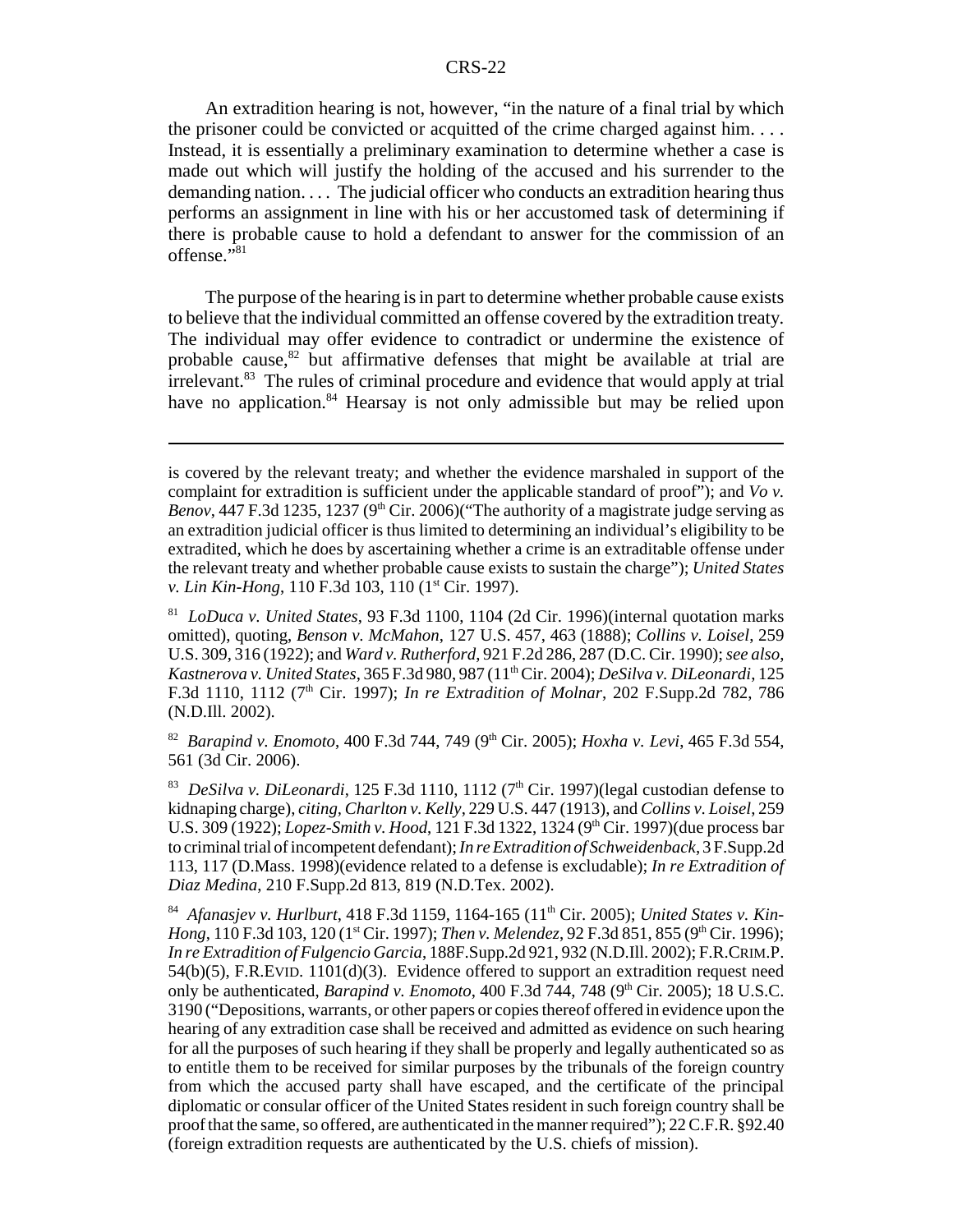exclusively;<sup>85</sup> the Miranda rule has no application;<sup>86</sup> initiation of extradition may be delayed without regard for the Sixth Amendment right to a speedy trial or the Fifth Amendment right of due process; $87$  nor does the Sixth Amendment right to the assistance of counsel apply.<sup>88</sup> Due process, however, will bar extradition of informants whom the government promised confidentiality and then provided the evidence necessary to establish probable cause for extradition.<sup>89</sup>

Moreover, extradition will ordinarily be certified without "examining the requesting country's criminal justice system or taking into account the possibility that the extraditee will be mistreated if returned."90 This "non-inquiry rule" is premised

87 *Yapp v. Reno*, 26 F.3d 1562, 1565 (11th Cir. 1994); *McMaster v. United States*, 9 F.3d 47, 49 (8th Cir. 1993); *Martin v. Warden*, 993 F.2d 824, 829 (11th Cir. 1993); *Bovio v. United States*, 989 F.2d 255, 260 (7th Cir. 1993); *Sabatier v. Daborwski*, 586 F.2d 866, 869 (1st Cir. 1978); *Jhirad v. Ferrandina*, 536 F.2d 478, 485 n.9 (2d Cir. 1976); *In re Extradition of Fulgencio Garcia*, 188F.Supp.2d 921, 932 (N.D.Ill. 2002)(internal citations omitted)("the Sixth Amendment right to a speedy trial and the Fifth Amendment right against undue delay are inapplicable to an extradition. Likewise, the Sixth Amendment right to effective counsel does not apply to extradition proceedings. The Supreme Court has found no constitutional infirmity where those subject to extradition proceedings have been denied an opportunity to confront their accusers. Finally, the Fifth Amendment guarantee against double jeopardy and the right to a Miranda warning are inapplicable to an extradition proceeding").

<sup>88</sup> *DeSilva v. DiLeonardi*, 181 F.3d 865, 868-69 (7<sup>th</sup> Cir. 1999).

<sup>89</sup> *Valenzuela v. United States, 286 F.3d 1223, 1229-230 (11<sup>th</sup> Cir. 2002).* 

*Gallina v. Fraser*, 278 F.3d 77 (2d Cir. 1960), declined to depart from the rule but observed that under some circumstance an extraditee might face "procedures or punishments so antipathetic to a federal court's sense of decency as to require re-examination" of the question. The courts appear to have rarely if ever encountered such procedures or punishments, *In re Extradition of Marinero*, 990 F.Supp. 1208, 1230 (S.D.Cal. 1997)("There

<sup>85</sup> *Hoxha v. Levi*, 465 F.3d 554, (3d Cir. 2006); *Afanasjev v. Hurlburt*, 418 F.3d 1159, 1165 (11th Cir. 2005); *United States v. Kin-Hong*, 110 F.3d 103, 120 (1st Cir. 1997), *citing, Collins v. Loisel*, 259 U.S. 309, 317 (1922); *In re Extradition of Platko*, 213 F.Supp.2d 1229, 1237 (S.D.Cal. 2002).

<sup>86</sup> *In re Extradition of Powell*, 4 F.Supp.2d 945, 951-52 (S.D.Cal. 1998); *Valenzuela v. United States*, 286 F.3d 1223, 1229  $(11<sup>th</sup>$  Cir. 2002)(noting that even compelled statements that incriminate the fugitive under the laws of the requesting country would be admissible in an extradition hearing); *cf., United States v. Balsys*, 524 U.S. 666 (1998)(the Fifth Amendment does not prohibit compelled statements simply because they are incriminating under the laws of a foreign nation).

<sup>90</sup> *In re Extradition of Cheung*, 968 F.Supp. 791, 798-99 (D.Conn, 1997)("The rule of noninquiry is well-established in the circuits and has been applied in extraditions to a panoply of nations. *Martin v. Warden*, 993 F.2d 824 (11th Cir. 1993)(Canada); *Koskotas v. Rocke*, 931 F.2d 169 (1st Cir. 1991)(Greece); *Quinn v. Robinson*, 783 F.2d 776 (9th Cir. 1986 (U.K.); *Eain v. Wilkes*, 641 F.2d 504 (7th Cir. 1981)(Israel); *Escobedo v. United States*, 623 F.2d 1098 (5<sup>th</sup> Cir. 1980)(Mexico) . . ."); *see also*, *Hoxha v. Levi*, 465 F.3d 554, (3d Cir. 2006); *Lopez-Smith v. Hood*, 121 F.3d 1322, 1327 (9<sup>th</sup> Cir. 1997); *United States v. Kin-Hong*, 110 F.3d 103, 110 (1<sup>st</sup> Cir. 1997); *United States v. Smyth*, 61 F.3d 711, 714 (9<sup>th</sup> Cir. 1995)(explaining the exception in the U.K. Supplementary Treaty); *see also*, Semmelman, *Federal Courts, the Constitution, and the Rule of Non-Inquiry in International Extradition Proceedings*, 76 CORNELL LAW REVIEW 1198 (1991).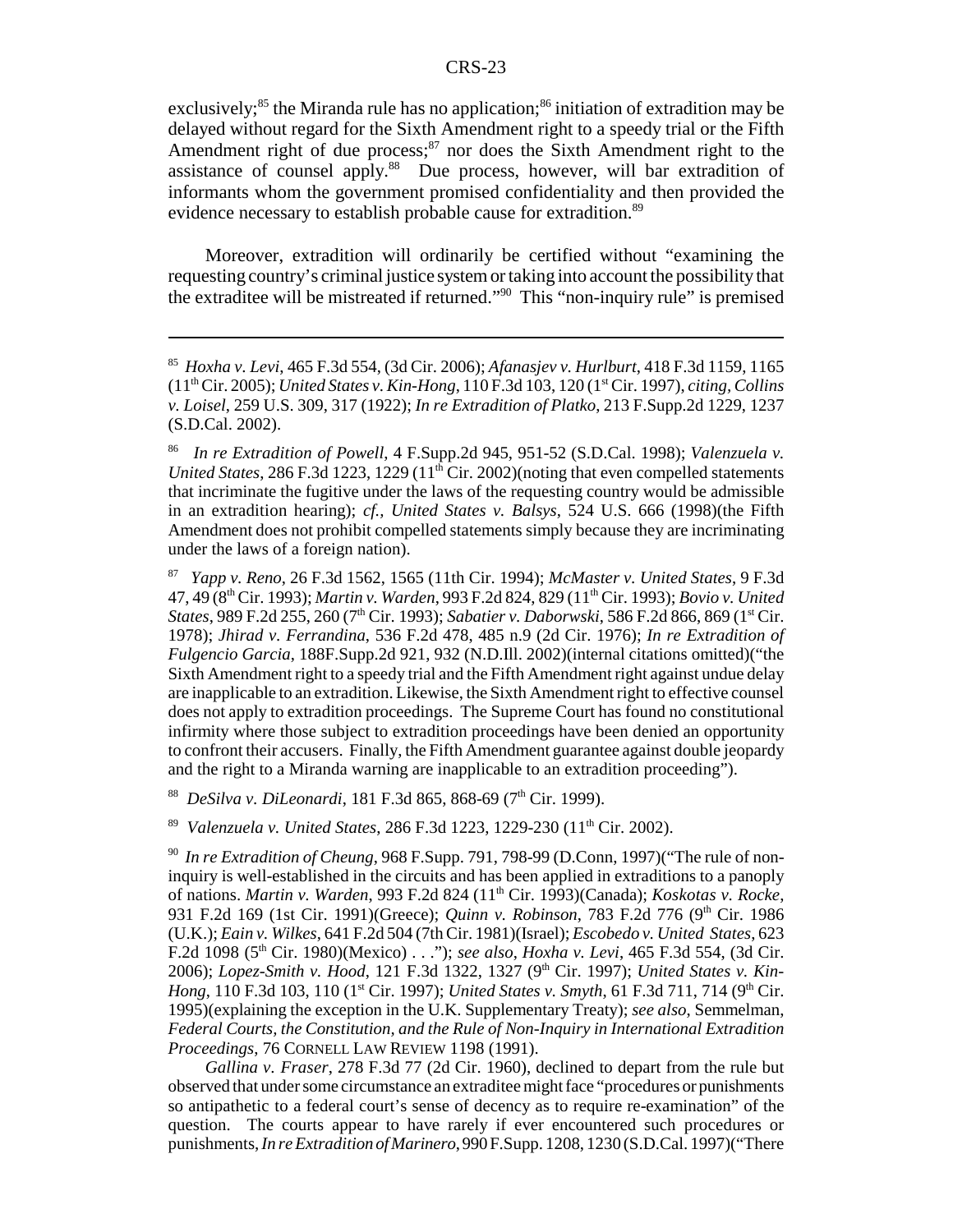on the view that, "[w]hen an American citizen commits a crime in a foreign country, he cannot complain if required to submit to such modes of trial and to such punishment as the laws of that country may prescribe for its own people, unless a different mode be provided for by treaty stipulations between that country and the United States."91

Nevertheless, unique irritants in the diplomatic relations between the United States and Great Britain stimulated a supplementary extradition treaty with singular characteristics.92 "The Supplementary Treaty alters the extradition procedures in force under the 1977 Treaty in three significant ways: (1) it limits the scope of the political offense exception; $93$  (2) it authorizes a degree of judicial inquiry into the factors motivating a request for extradition;<sup>94</sup> and (3) it creates a limited right to

91 *Martin v. Warden*, 993 F.2d 824, 829-30 (11th Cir. 1993), quoting, *Neely v. Henkel*, 180 U.S. 109, 123 (1901).

<sup>92</sup> "The Treaty was a response by the United States and British executive branches to several recent federal court decisions denying requests by the United Kingdom for the extradition of members of the Provisional Irish Republic Army . . . . [T]he denied requests were for PIRA members who had committed violent acts against British forces occupying Northern Ireland . . . *Quinn v. Robinson*, 783 F.2d 776 (9<sup>th</sup> Cir. 1986); *In re Mackin*, 668 F.2d 122 (2d Cir. 1981); *In re Doherty*, 559 F.Supp. 270 (S.D.N.Y. 1984); *In re Mullen*, No. 3-78-1099 MG (N.D.Cal. May 11, 1979)," *Questions of Justice; U.S. Courts' Powers of Inquiry Under Article 3(a) of the United States-United Kingdom Supplementary Extradition Treaty*, 62 NOTRE DAME LAW REVIEW 474, 475-76 n.8 (1987); *see also*, *Comparative Application of the Non-Discrimination Clause in the U.S.-U.K. Supplementary Extradition Treaty*, 5 TRANSNATIONAL LAW & CONTEMPORARY PROBLEMS 493 (1993).

 $93$  "For the purposes of the Extradition Treaty, none of the following shall be regarded as an offense of a political character: (a) an offense for which both Contracting Parties have the obligation pursuant to a multilateral international agreement to extradite the person sought or to submit his case to their competent authorities for decision as to prosecution; (b) murder, voluntary manslaughter, and assault causing grievous bodily harm; (c) kidnaping, abduction, or serious unlawful detention, including taking a hostage; (d) an offense involving the use of a bomb, grenade, rocket, firearm, letter or parcel bomb, or any incendiary device if this use endangers any person; (e) an attempt to commit any of the foregoing offenses or participation as an accomplice of a person who commits or attempts to commit such an offense," *British Supplementary Extradition Treaty*, Art. 1, S. Exec. Rep. 99-17 (eff. Dec. 23, 1986).

 $94$  "(a) Notwithstanding any other provision in this Supplementary Treaty, extradition shall not occur if the person sought establishes to the satisfaction of the competent judicial authority by a preponderance of the evidence that the request for extradition has in fact been made with a view to try or punish him on account of his race, religion, nationality, or political opinions, or that he would, if surrendered, be prejudiced at his trial or punished, detained or restricted in his personal liberty by reason of his race, religion, nationality, or political opinions," *id.* at Art. 3(a).

is no legal support for a judicially created 'humanitarian exception' [of the type foreseen in *Gallina*] in an extradition proceeding"); *In re Extradition of Sandhu*, 886 F.Supp. 318, 322 (S.D.N.Y. 1993)("The '*Gallina* exception' to the rule of non-inquiry has yet to be applied"); *Corneljo-Barreto v. Seifert*, 218 F.3d 1004, 1010 (9th Cir. 2000)("Our research failed to identify any case in which this [humanitarian exception] has been applied . . . .").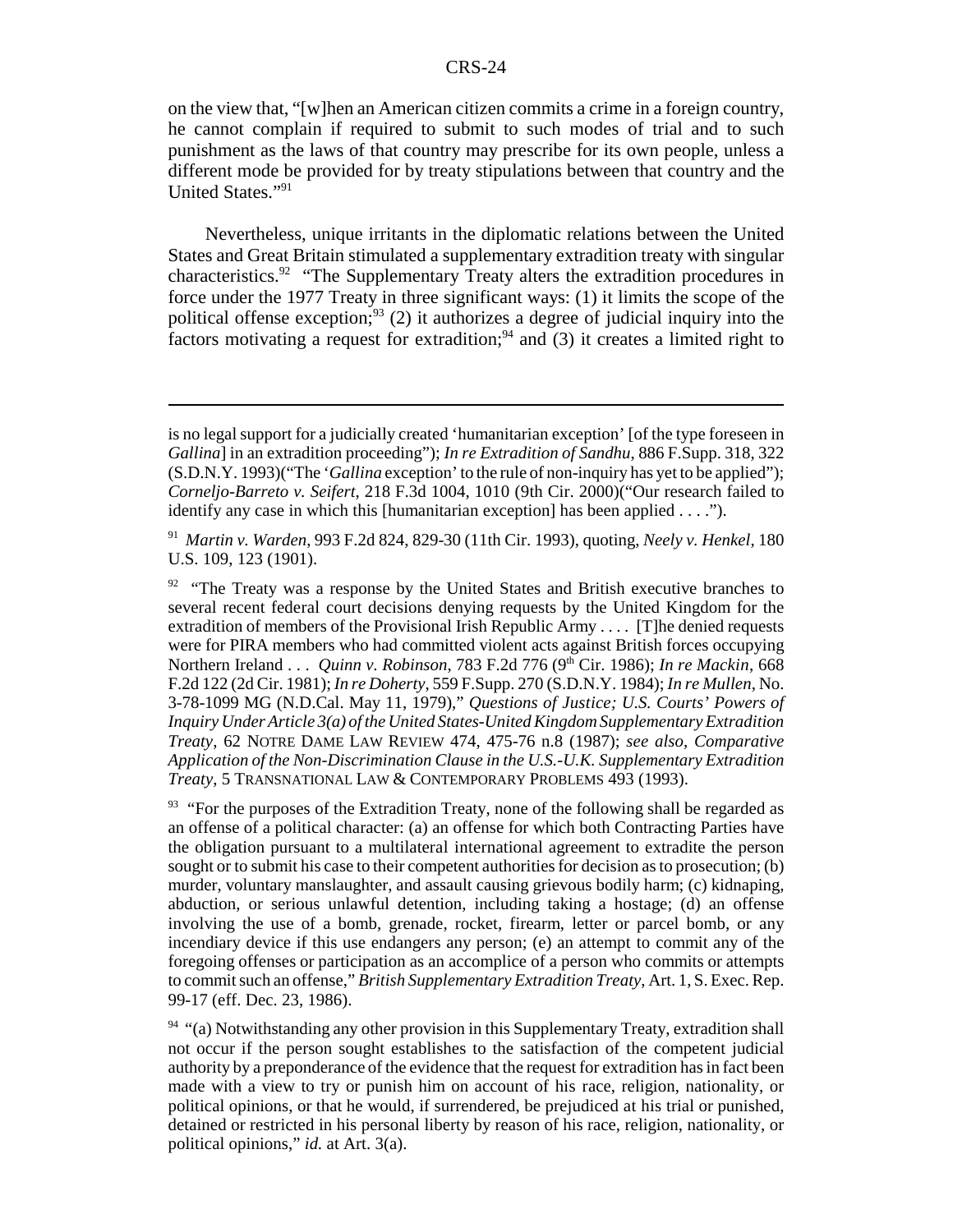appeal an extradition decision,"95 *In re Extradition of Artt*, 158 F.3d at 465 (9th Cir. 1998), redesignated, *In re Artt*, 248 F.3d 1197 ( $9<sup>th</sup>$  Cir. 2001). The United States and the United Kingdom subsequently negotiated a more contemporary replacement<sup>96</sup> to which the Senate has given its advice and consent<sup>97</sup> but which has yet to enter into  $force<sup>98</sup>$ 

Some may view implementation of the Torture Convention as a second exception. In implementation of the United Nations Convention Against Torture and Other Cruel, Inhuman or Degrading Treatment or Punishment, Congress enacted section 2422 of the Foreign Affairs Reform and Restructuring Act which states in relevant part, "It shall be the policy of the United States not to . . . extradite . . . any person to a country in which there are substantial grounds for believing the person would be in danger of being subjected to torture, regardless of whether the person is physically present in the United States."99 The Secretary of State is bound to enforce the policy.<sup>100</sup> Although the Act asserts that the declaration of policy and its accompanying enforcement responsibilities are not intended to create a basis for judicial review, some fugitives have argued that the Secretary's decision to extradite following court certification and in the face of a challenge under the Convention or implementing legislation is subject to habeas corpus review or to review under the Administrative Procedure Act. At least as of this writing, circuit law is to the contrary.101

99 Sec. 2242(a), P.L. 105-277, 112 Stat. 2681-822 (1998), 8 U.S.C. 1231 note.

100 Sec. 2242(b), 8 U.S.C. 1231 note; 22 C.F.R. pt.95.

 $95$  "(b) In the United States, the competent judicial authority shall only consider the defense to extradition set forth in paragraph (a) for defenses listed in Article 1 of this Supplementary Treaty. A finding under paragraph (a) shall be immediately appealable by either party to the United States district court, or court of appeals, as appropriate. The appeal shall receive expedited consideration at every stage. The time for filing notice of appeal shall be 30 days from the date of the filing of the decision. In all other respects, the applicable provisions of the Federal Rules of Appellate Procedure or Civil Procedure, as appropriate, shall govern the appeals process," *id*. at Art. 3(b).

<sup>&</sup>lt;sup>96</sup> S. Treaty Doc. 108-23 (2004).

<sup>97 152</sup> *Cong. Rec.* S10766-767 (daily ed. Sept. 29, 2006).

<sup>98</sup> For a more extensive discussion, see CRS Report RL32096, *Extradition Between the United States and Great Britain: The 2003 Treaty*, available in abbreviated form as CRS Report RS21633, *Extradition Between the United States and Great Britain: A Sketch of the 2003 Treaty*.

<sup>101</sup> *Mironescu v. Costner*, 480 F.3d 664, 673-77 (4th Cir. 2007); *see also*, *Hoxha v. Levi*, 465 F.3d 554, 565 (3d Cir. 2006)(declining to address the issue since the Secretary had not rule at the time and consequently it was not ripe for decision). The *Hoxha* court also describes the Ninth Circuit's struggles with the question: "The Ninth Circuit discussed this issue in a series of cases beginning in 2000. In *Cornejo-Barreto v. Seifert,* 218 F.3d 1004 (9th Cir.2000) ("*Cornejo-Barreto I* "), the Ninth Circuit held that, under FARR and the APA, "a fugitive fearing torture may petition [through habeas corpus] for review of the Secretary's decision to surrender him" following a court certification of extraditability. *Id.* at 1014-15. Because the Secretary had not yet made an extradition decision in the case, the Court affirmed the denial of habeas relief without prejudice to a new filing should the Secretary decide to extradite the petitioner. *Id.* at 1016-17. After the Secretary made the decision to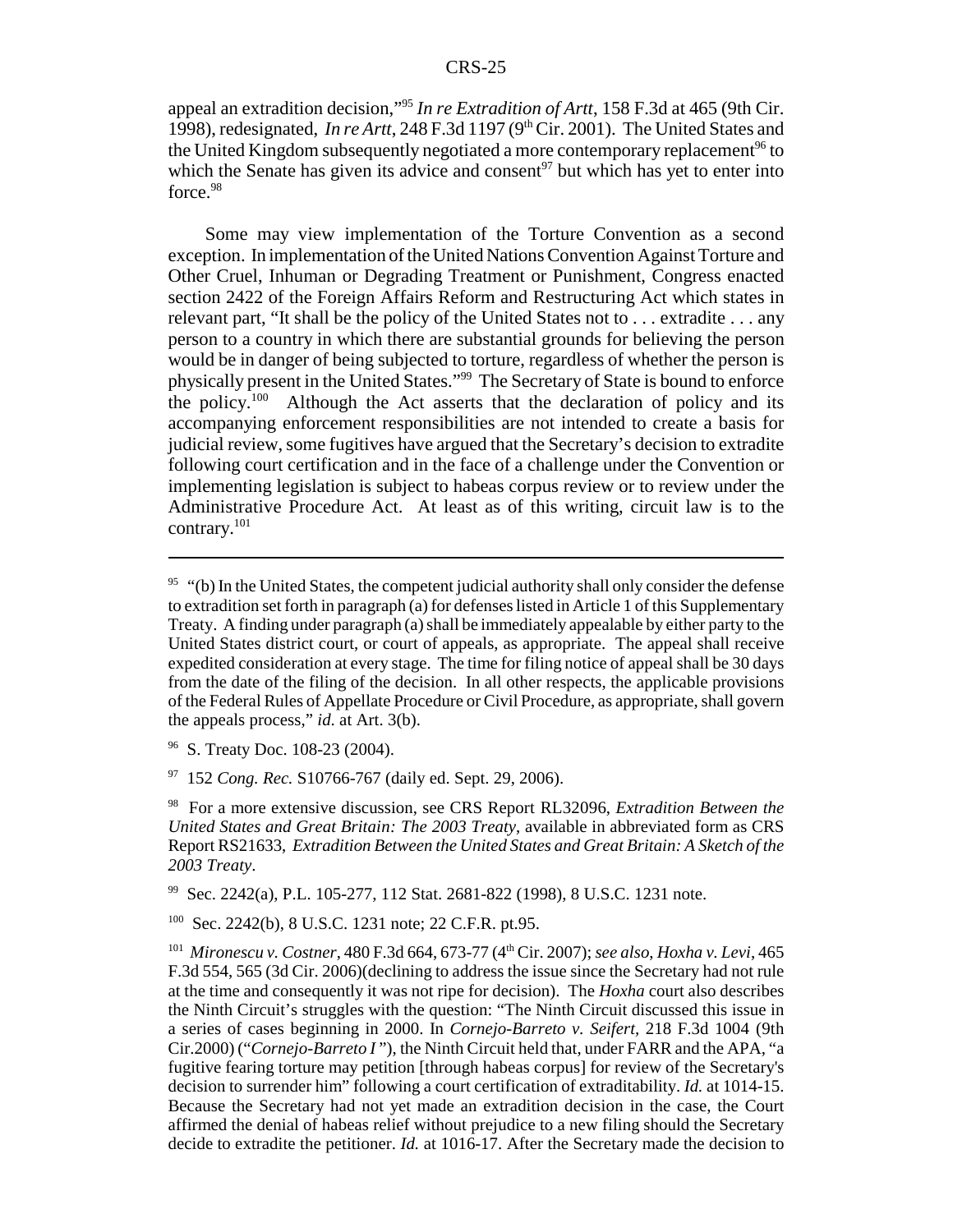#### **Review.**

If at the conclusion of the extradition hearing, the court concludes there is some obstacle to extradition and refuses to certify the case, "[t]he requesting government's recourse to an unfavorable disposition is to bring a new complaint before a different judge or magistrate, a process it may reiterate apparently endlessly."102

If the court concludes there is no such obstacle to extradition and certifies to the Secretary of State that the case satisfies the legal requirements for extradition, the fugitive has no right of appeal, but may be entitled to limited review under habeas corpus.103 "[H]abeas corpus is available only to inquire whether the magistrate had jurisdiction, whether the offense charged is within the treaty and, by a somewhat liberal extension, whether there was any evidence warranting the finding that there was reasonable ground to believe the accused guilty."<sup>104</sup> In this last assessment, appellate courts will only "examine the magistrate judge's determination of probable cause to see if there is 'any evidence' to support it."<sup>105</sup>

extradite, the petitioner filed a second habeas petition, based on *Cornejo-Barreto I.* On appeal, the Ninth Circuit held that the conclusion in *Cornejo-Barreto I* as to the availability of APA review was non-binding dicta, because the Secretary had not yet made a decision to extradite when that case was decided. *Cornejo-Barreto v. Siefert,* 379 F.3d 1075, 1082 (9th Cir.2004) ( "*Cornejo-Barreto II* "). Considering the issue anew, the Court concluded that, under the doctrine of non-inquiry, the Secretary's decision to extradite was not subject to judicial review, and FARR and the APA did nothing to change this result. *Id.* at 1087. The Ninth Circuit granted rehearing en banc in the case, but following the government's decision to withdraw its extradition claim, the case was dismissed as moot. *Cornejo-Barreto v. Siefert,* 386 F.3d 938 (9th Cir.2004); *Cornejo-Barretto v. Siefert,* 389 F.3d 1307 (9th Cir.2004). As a result, neither *Cornejo-Barreto I* nor *Cornejo-Barreto II* is binding precedent in the Ninth Circuit," 465 F.3d at 564 n.16. The view that *Cornejo-Barretto I* is no longer binding may be something of an overstatement. As a later  $9<sup>th</sup>$  Cir. panel pointed out, "The holding in *Cornejo-Barreto I* was disapproved of by *Cornejo-Barretto v. Siefert,*  $379$  F.3d  $1075$  ( $9<sup>th</sup>$  Cir.2004)("*Cornejo-Barreto II*"). The en banc court, however, later vacated *Cornejo-Barreto II* and denied the government's request to vacate *Cornejo-Barreto I*. *Cornejo-Barretto v. Siefert*, 389 F.3d 1307 (9th Cir.2004)(en banc)," *Prasoprat v. Benov*, 421 F.3d 1009, 1012 n.1 (9<sup>th</sup> Cir. 2005).

102 *Gill v. Imundi*, 747 F.Supp. 1028, 1039 (S.D.N.Y. 1990), citing, *In re Doherty*, 786 F.2d 491, 503 (2d Cir. 1986); *In re Extradition of Massieu*, 897 F.Supp. 176, 179 (D.N.J. 1995); *Hooker v. Klein*, 573 F.2d 1360, 1365 (9th Cir. 1978), citing *inter alia*, *Collins v. Loisel*, 262 U.S. 426 (1923); ABBELL & RISTAU at 252-54.

103 *Ordinola v. Hackman*, 478 F.3d 588, 598 (4th Cir. 2007); *Vo v. Benov*, 447 F.3d 1235, 1240 (9th Cir. 2006); *Afanasjev v. Hurlburt*, 418 F.3d 1159, 1163 (11th Cir. 2005); *Sidali v. I.N.S.*, 107 F.3d 191, 195 (3d Cir. 1997), *citing, Collins v. Miller*, 252 U.S. 364, 369 (1920); ABBELL & RISTAU at 243-52.

<sup>104</sup> *Ordinola v. Hackman,* 478 F.3d 588, 598 (4<sup>th</sup> Cir. 2007), quoting *Fernandez v. Phillips*, 268 U.S. 311, 312 (1925); *Valenzuela v. United States*, 286 F.3d 1223, 1229 (11<sup>th</sup> Cir. 2002); *Cornejo-Barreto v. Seifert*, 218 F.3d 1004, 1009-10 (9th Cir. 2000); *DeSilva v. DiLeonardi*, 125 F.3d 1110, 1112 (7th Cir. 1997); *Sidali v. I.N.S.*, 107 F.3d 191, 195 (3d Cir. 1997); *Smith v. United States*, 82 F.3d 964, 965 (10th Cir. 1996).

<sup>105</sup> *United States v. Kin-Hong*, 110 F.3d 103, 116-17 (1<sup>st</sup> Cir. 1997), citing, *Fernandez v. Phillips*, 268 U.S. 311, 312 (1925); *Sidali v. I.N.S.*, 107 F.3d 191, 199-200 (3d Cir. 1997);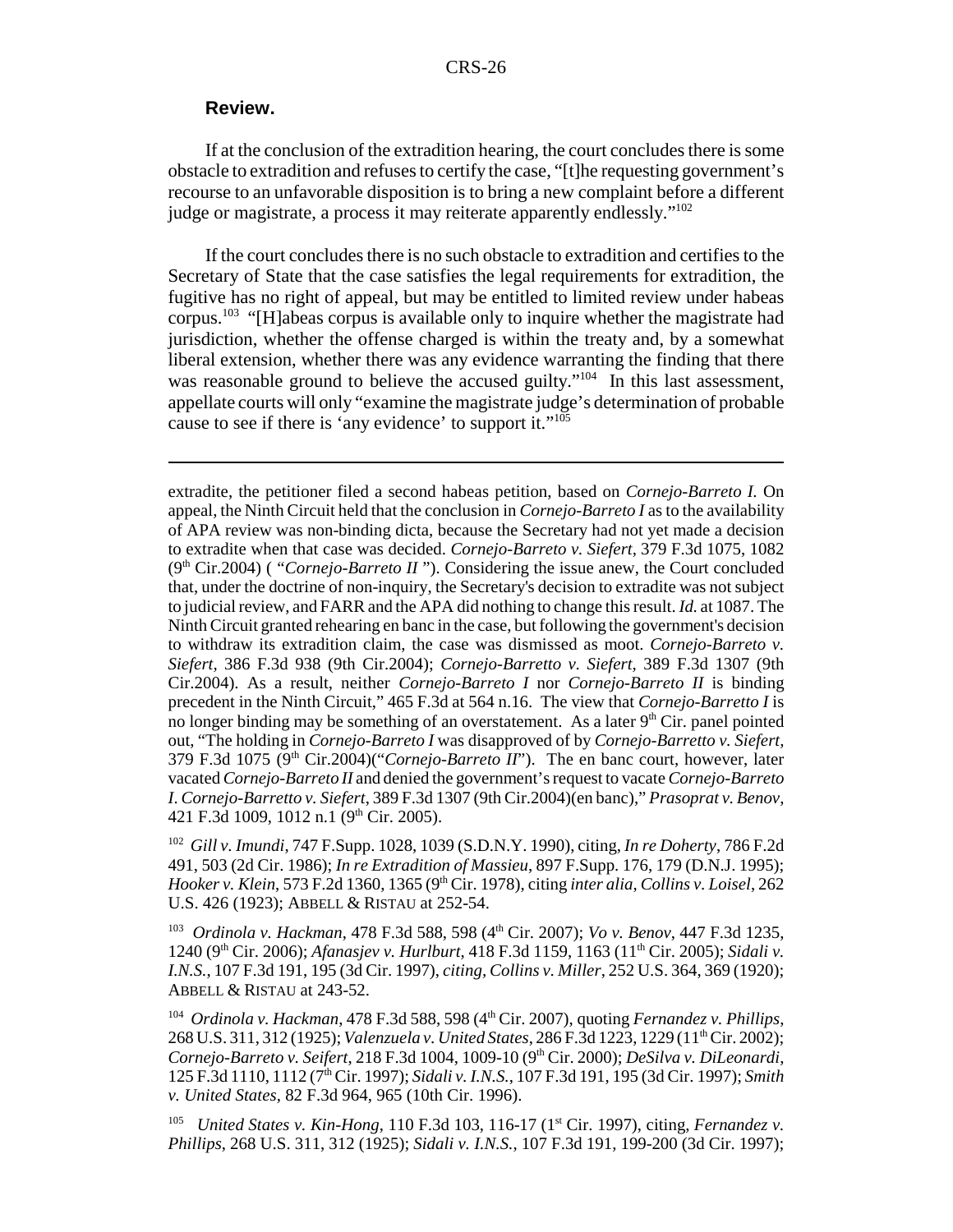#### **Surrender.**

If the judge or magistrate certifies the fugitive for extradition, the matter then falls to the discretion of the Secretary of State to determine whether as a matter of policy the fugitive should be released or surrendered to the agents of the country that has requested his or her extradition.<sup>106</sup> The procedure for surrender, described in treaty<sup>107</sup> and statute,<sup>108</sup> calls for the release of the prisoner if he or she is not claimed within a specified period of time,<sup>109</sup> often indicates how extradition requests from

and *Then v. Melendez*, 92 F.3d 851, 854 (9<sup>th</sup> Cir. 1996); *Valenzuela v. United States*, 286 F.3d 1223, 1229 ( $11<sup>th</sup>$  Cir. 2002).

106 *United States v. Kin-Hong*, 110 F.3d 103, 109 (1st Cir. 1997)("It is then within the Secretary of State's sole discretion to determine whether or not the relator should actually be extradited. *See* 18 U.S.C. §3186 (`The Secretary of State *may* order the person committed under section 3184 . . . of this title to be delivered to any authorized agent of such foreign government . . .'"); *Executive Discretion in Extradition*, 62 COLUMBIA LAW REVIEW 1313 (1962).

107 *E.g.*, *Extradition Treaty with Thailand*, Art. 11, ¶3, S. Treaty Doc. 98-16 (eff. May 17, 1991)("If the extradition has been granted, surrender of the person sought shall take place within such time as may be prescribed by the laws of the Requested State. The competent authorities of the Contracting Parties shall agree on the time and place of the surrender of the person sought. If, however, that person is not removed from the territory of the Requested State within the prescribed time, that person may be set at liberty and the Requested State may subsequently refuse extradition for the same offense"); *Argentine Extradition Treaty*, Art.12, ¶6, S. Treaty Doc. 105-18 (eff. June 15, 2000); *Austrian Extradition Treaty*, Art.14, ¶¶2, 3, S. Treaty Doc. 105-50 (eff. Jan. 1, 2002); *Hungarian Extradition Treaty*, Art. 13, S. Treaty Doc. 104-5 (eff. Dec. 9, 1996); *Costa Rican Extradition Treaty*, Art. 13, S. Treaty Doc. 98-17 (eff. Oct. 11, 1991); *Jamaican Extradition Treaty*, Art. IX, S. Treaty Doc. 98-18 (eff. July 7, 1991); *Extradition Treaty with the Bahamas*, Art. 13, S. Treaty Doc. 102-17 (eff. Sept. 22, 1994); *Bolivian Extradition Treaty*, Art. IX, S. Treaty Doc. 104-22 (eff. Nov. 21, 1996); *Jordanian Extradition Treaty*, Art. 12, S. Treaty Doc. 104-3 (eff. July 29, 1995); *Italian Extradition Treaty*, Art XIII, 35 U.S.T. 3036 (1984).

<sup>108</sup> 18 U.S.C. 3186 ("The Secretary of State may order the person committed under sections 3184 or 3185 of this title to be delivered to any authorized agent of such foreign government, to be tried for the offense of which charged. Such agent may hold such person in custody, and take him to the territory of such foreign government, pursuant to such treaty. A person so accused who escapes may be retaken in the same manner as any person accused of any offense").

<sup>109</sup> 18 U.S.C. 3188 ("Whenever any person who is committed for rendition to a foreign government to remain until delivered up in pursuance of a requisition, is not so delivered up and conveyed out of the United States within two calendar months after such commitment, over and above the time actually required to convey the prisoner from the jail to which he was committed, by the readiest way, out of the United States, any judge of the United States, or of any State, upon application made to him by or on behalf of the person so committed, and upon proof made to him that reasonable notice of the intention to make such application has been given to the Secretary of State, may order the person so committed to be discharged out of custody, unless sufficient cause is shown to such judge why such discharge ought not to be ordered").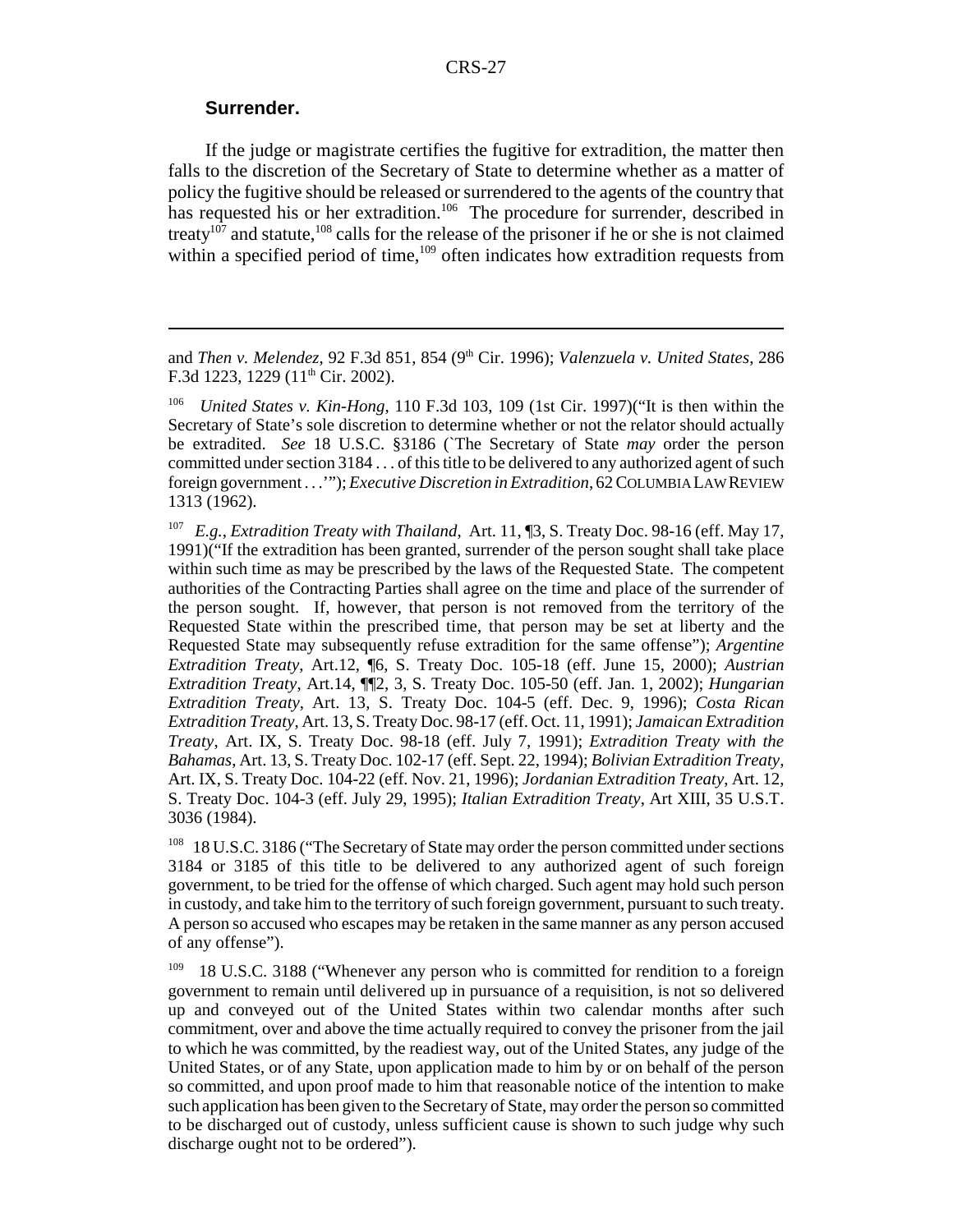more than one country for the same fugitive are to be handled,<sup>110</sup> and frequently allows the fugitive to be held for completion of a trial or the service of a criminal sentence before being surrendered.<sup>111</sup>

### **Extradition for Trial or Punishment in the United States**

The laws of the country of refuge and the applicable extradition treaty govern extradition back to the United States of a fugitive located overseas. The request for extradition comes from the Department of State whether extradition is sought for trial in federal or state court or for execution of a criminal sentence under federal or state  $law.<sup>112</sup>$ 

<sup>110</sup> *E.g.*, *Hungarian Extradition Treaty*, Art. 15, S. Treaty Doc. 104-5 (eff. Dec. 9, 1996) ("If the Requested State receives requests from the other Contracting Party and from any other State or States for the extradition of the same person, either for the same offense or for different offenses, the executive authority of the Requested State shall determine to which State it will surrender the person. In making its decision, the Requested State shall consider all relevant factors, including but not limited to: a. whether the requests were made pursuant to treaty; b. the place where the offense was committed; c. the respective interests of the Requesting States; d. the gravity of the offense; e. the nationality of the victim; f. the possibility of further extradition between the Requesting State; and g. the chronological order in which the requests were received from the Requesting States"); *Extradition Treaty with Trinidad and Tobago*, Art.12, S. Treaty Doc. 105-21 (eff. Nov. 29, 1999); *Polish Extradition Treaty*, Art. 17, S. Treaty Doc. 105-14 (eff. Sept. 17, 1999); *Extradition Treaty with Thailand*, Art. 13, S. Treaty Doc. 98-16 (eff. May 17, 1991); *Costa Rican Extradition Treaty*, Art. 15, S. Treaty Doc. 98-17 (eff. Oct. 11, 1991); *Jamaican Extradition Treaty*, Art. XIII, S. Treaty Doc. 98-18 (eff. July 7, 1991); *Extradition Treaty with the Uruguay*, Art. 14, 35 U.S.T. 3214-215 (1973); *Bolivian Extradition Treaty*, Art. X, S. Treaty Doc. 104-22 (eff. Nov. 21, 1996); *Jordanian Extradition Treaty*, Art. 14, S. Treaty Doc. 104-3 (eff. July 29, 1995); *Italian Extradition Treaty*, Art XV, 35 U.S.T. 3037 (1984).

<sup>111</sup> *E.g.*, *Jamaican Extradition Treaty*, Art. XII, S. Treaty Doc. 98-18 (eff. July 7, 1991) ("If the extradition request is granted in the case of a person who is being prosecuted or is serving a sentence in the territory of the Requested State for a different offence, the Requesting State shall, unless its laws otherwise provide, defer the surrender of the person sought until the conclusion of the proceedings against that person or the full execution of any punishment that may be or may have been imposed"); *Extradition Treaty with Sri Lanka*, Art.13, ¶2, S. Treaty Doc. 106-34 (eff. Jan. 12, 2001); *French Extradition Treaty*, Art. 16, ¶2, S. Treaty Doc. 105-13 (eff. Feb. 1, 2002); *Hungarian Extradition Treaty*, Art. 14, S. Treaty Doc. 104-5 (eff. Dec. 9, 1996); *Extradition Treaty with Thailand*, Art. 12, S. Treaty Doc. 98-16 (eff. May 17, 1991); *Costa Rican Extradition Treaty*, Art. 14, S. Treaty Doc. 98-17 (eff. Oct. 11, 1991); *Bolivian Extradition Treaty*, Art. XI, S. Treaty Doc. 104-22 (eff. Nov. 21, 1996); *Jordanian Extradition Treaty*, Art. 13, S. Treaty Doc. 104-3 (eff. July 29, 1995); *Italian Extradition Treaty*, Art XIV, 35 U.S.T. 3036-37 (1984).

<sup>112</sup> RESTATEMENT, §478, *Comment e* ("Requests for extradition of persons from foreign states may be made only by the Department of State. If the offense with which the person is charged or of which he has been convicted is one under federal law, the application for extradition must be submitted by the prosecutor to the Department of Justice, which will review the documents and, if satisfied of their sufficiency, transmit them to the Department of State for forwarding to the requested state. If the offense is one under [the law of any of the states of the United States], the application must be submitted by or with the endorsement of the Governor of the State, and must be reviewed by the Department of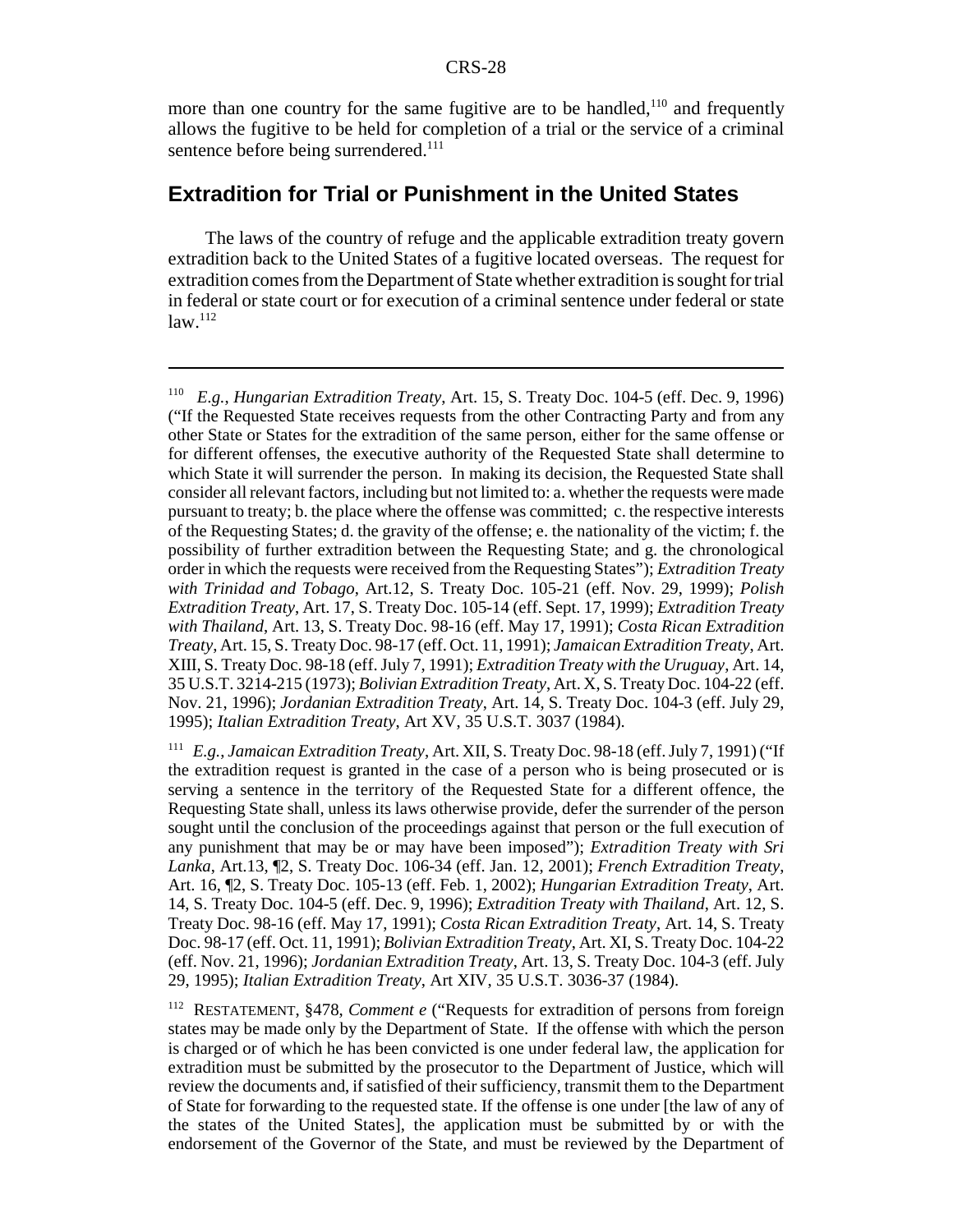The Justice Department's Office of International Affairs must approve requests for extradition of fugitives from federal charges or convictions and may be asked to review requests from state prosecutors before they are considered by the State Department.<sup>113</sup> Provisions in the United States Attorneys Manual and the corresponding Justice Department's Criminal Resource Manual sections supplement treaty instructions on the procedures to be followed in order to forward a request to the State Department.<sup>114</sup>

The first step is to determine whether the fugitive is extraditable. The Justice Department's checklist for determining extraditability begins with an identification of the country in which the fugitive has taken refuge.<sup>115</sup> If we have no extradition treaty with the country of refuge, extradition is not a likely option.<sup>116</sup> When there is a treaty, extradition is only an option if the treaty permits extradition. Common impediments include citizenship, dual criminality, statutes of limitation, and capital punishment issues.

Many treaties permit a country to refuse to extradite its citizens even in the case of dual citizenship.<sup> $117$ </sup> As for dual criminality, whether the crime of conviction or the crime charged is an extraditable offense will depend upon the nature of the crime and where it was committed. If the applicable treaty lists extraditable offenses, the crime must be on the list.<sup>118</sup> If the applicable treaty insists only upon dual criminality, the underlying misconduct must be a crime under the laws of both the United States and the country of refuge. $^{119}$ 

Justice before transmission to the Department of State. If the State Department is satisfied that the conditions for extradition under the applicable treaty have been met, it will request extradition in the name of the United States, and, where appropriate, will arrange for representation of the United States at the proceedings in the requested state. When extradition proceedings in the foreign state have been completed and the person sought has been certified to be extraditable, the Secretary or [her] authorized deputy may issue a warrant to federal or State officials to act as agents of the United States for the purpose of taking custody of the person in the requested state for return to the United States").

<sup>113</sup> "The Office of International Affairs (OIA) provides information and advice to Federal and State prosecutors about the procedure for requesting extradition from abroad. OIA also advises and provides support to Federal prosecutors handling foreign extradition requests for fugitives found in the United States. Every formal extradition request for international extradition based on Federal criminal charges must be reviewed and approved by OIA. At the request of the Department of State, formal requests based on State charges are also reviewed by OIA before submission to the Department of State," USAM §9-15.210.

114 Criminal Resource Manual (CRM) §§601-610, available on July 27, 2007 at [http://www.usdoj.gov/usao/eousa/foi\_reading\_room/usam/title9/crm00601.htm]; USAM §§9-15.100 to 9-15.800.

115 CRM §603[A].

116 *Id.*

<sup>&</sup>lt;sup>117</sup> CRM §603[B].

<sup>118</sup> CRM §603[C].

<sup>119</sup> *Id.*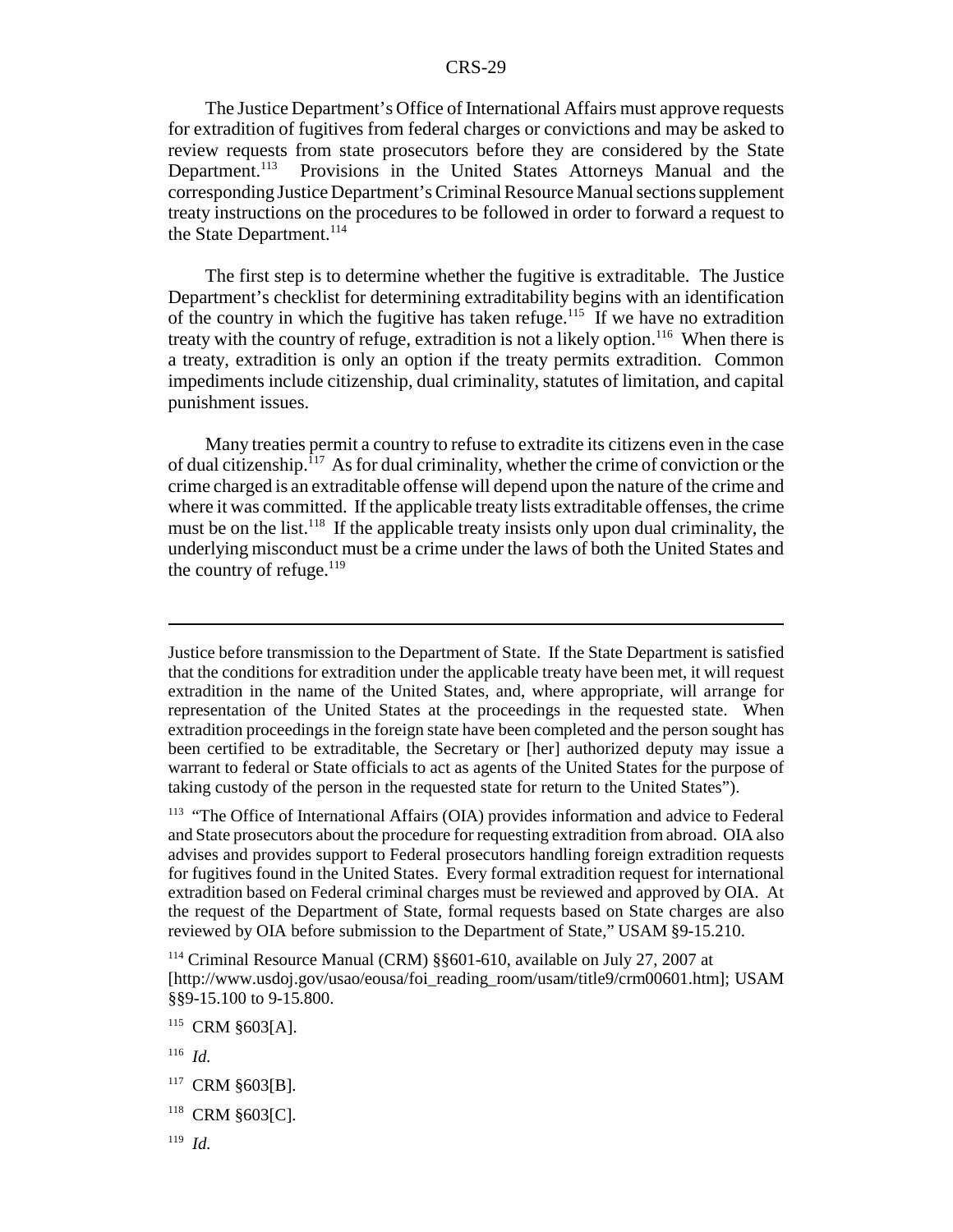Where the crime was committed matters; some treaties will only permit extradition if the offense was committed within the geographical confines of the United States.<sup>120</sup> Timing also matters. The speedy trial features of U.S. law require a good faith effort to bring to trial a fugitive who is within the government's reach.<sup>121</sup> Furthermore, the lapse of time or speedy trial component of the applicable extradition treaty may preclude extradition if prosecution would be barred by a statute of limitations in the country of refuge.<sup>122</sup> Some treaties prohibit extradition for capital offenses; more often they permit it but only with the assurance that a sentence of death will not be executed. $123$ 

Prosecutors may request provisional arrest of a fugitive without waiting for the final preparation of the documentation required for a formal extradition request, if there is a risk of flight and if the treaty permits it. The Justice Department encourages judicious use of provisional arrest because of the pressures that may attend it.124 The Criminal Resource Manual contains the form for collection of the information that must accompany either a federal or state prosecutor's application for a Justice Department request for provisional arrest.<sup>125</sup>

Although treaty requirements vary, the Justice Department suggests that prosecutors supply formal documentation in the form of an original and four copies of:

- a prosecutor's affidavit describing the facts of the case, including dates, names, docket numbers and citations, and preferably executed before a judge or magistrate (particularly if extradition is sought from a civil law country)<sup>126</sup>

- 122 CRM §603[F].
- <sup>123</sup> ABBELL at §6-2(25).

<sup>&</sup>lt;sup>120</sup> CRM §603[F].

<sup>121</sup> *United States v. Blanco*, 861 F.2d 773, 778 (2d Cir. 1988); *United States v. Leaver*, 358 F.Spp.2d 255, 265 (S.D.N.Y. 2004); *cf.*, *Doggett v. United States*, 505 U.S. 647, 656-58 (1992).

<sup>&</sup>lt;sup>124</sup> USAM §9-15.230 (" $\ldots$  Once the United States requests provisional arrest  $\ldots$  [it] must submit as formal request for extradition, supported by all necessary documents, duly certified, authenticated and translated into the language of the country where the fugitive was arrested, within a specified time (from 30 days to three months, pending on the treaty). . . . Failure to follow through on an extradition request by submitting the requested documents after a provisional arrest has been made will result in release of the fugitive, strains on diplomatic relations, and possible liability for the prosecutor. The Office of International Affairs (OIA) determines whether the facts meet the requirement of urgency under the terms of the applicable treaty. If they do, OIA requests provisional arrest; if not, the prosecutor assembles the documents for a formal request. The latter method is favored when the defendant is unlikely to flee because the time pressures generated by a request for provisional arrest often result in errors that can damage the case . . .").

<sup>125</sup> CRM §604; USAM §9-15.230.

<sup>126</sup> USAM §9-15.240; CRM §605.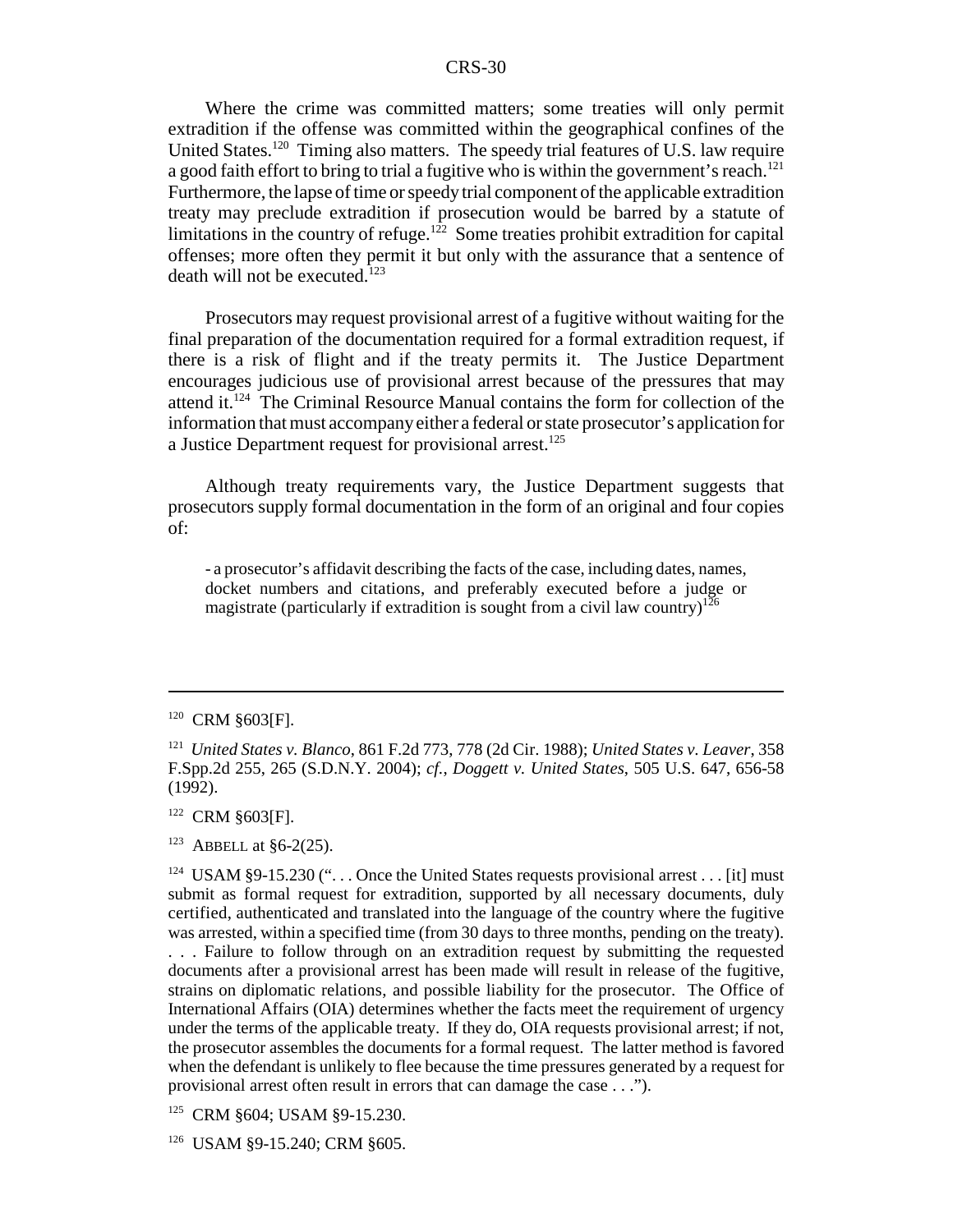- copies of the statutes the fugitive is said to have violated, the statutes governing the penalties that may be imposed upon conviction, and the applicable statute of  $limitations<sup>127</sup>$ 

- if the fugitive has been convicted and sentenced: identification evidence; certified documentation of conviction, sentence, and the amount of time served and remaining to be served; copies of the statutes of conviction; and a statement that the service of the remaining sentence is not barred by a statute of limitations<sup>128</sup>

- if the fugitive is being sought for prosecution or sentencing: certified copies of the arrest warrant (preferably signed by the court or a magistrate) and of the indictment or complaint $129$ 

- if the fugitive is being sought for prosecution or sentencing: evidence of the identity of the individual sought (fingerprints/photographs) and of the evidence upon which the charges are based and of the fugitive's guilt in the form of witness affidavits (preferable avoiding the use grand jury transcripts and, particularly in the case of extradition from a common law country, the use of hearsay).<sup>130</sup>

If the Justice Department approves the application for extradition, the request and documentation are forwarded to the State Department, translated if necessary, and with State Department approval forwarded through diplomatic channels to the country from whom extradition is being sought. $131$ 

The treaty issue most likely to arise after extradition and the fugitive's return to this country is whether the fugitive was surrendered subject to any limitations such as those posed by the doctrine of specialty.

#### **Specialty.**

Under the doctrine of specialty, sometimes called speciality, "a person who has been brought within the jurisdiction of the court by virtue of proceedings under an extradition treaty, can only be tried for one of the offences described in that treaty, and for the offence with which he is charged in the proceedings for his extradition, until a reasonable time and opportunity have been given him after his release or trial upon such charge, to return to the country from whose asylum he had been forcibly taken under those proceedings."132 The limitation, expressly included in many

- 129 USAM §9-15.240; CRM §606.
- 130 USAM §9-15.240; CRM §608.
- <sup>131</sup> ABBELL at §7-1(8); USAM §9-15.250.

<sup>127</sup> USAM §9-15.240; CRM §607.

<sup>128</sup> USAM §9-15.240; CRM §609.

<sup>132</sup> *United States v. Alvarez-Machain*, 504 U.S. 655, 661 (1992), quoting, *United States v. Rauscher*, 119 U.S. 407, 430 (1886); *see also, United States v. Anderson*, 472 F.3d 662, 671 (9<sup>th</sup> Cir. 2006); *United States v. Garrido-Santana*, 360 F.3d 565, 577 (6<sup>th</sup> Cir. 2004); *United States v. Campbell*, 300 F.3d 202, 209 (2d Cir. 2002); *United States v. LeBaron*, 156 F.3d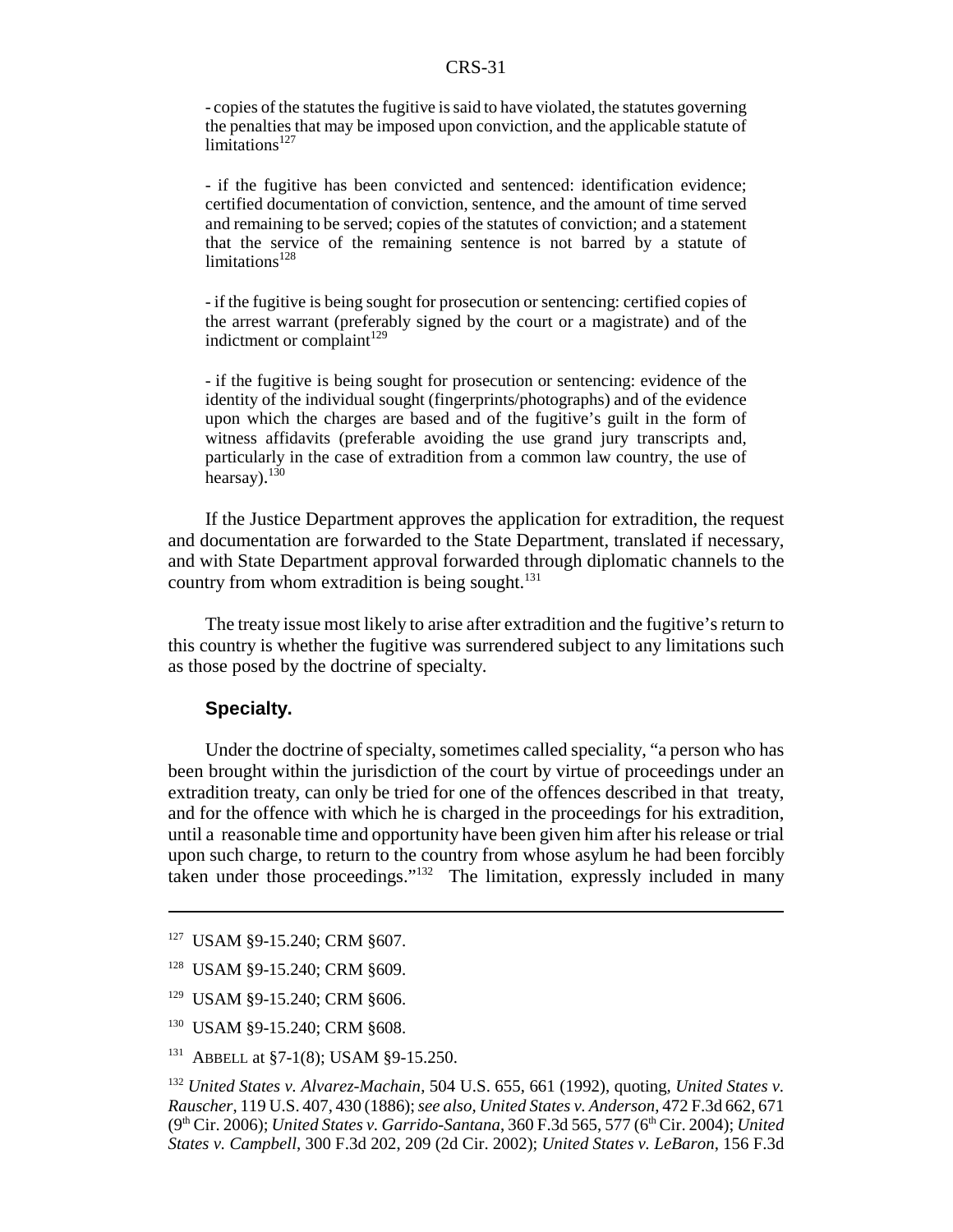treaties,133 however, is designed to preclude prosecution for different substantive offenses and does not bar prosecution for different or additional counts of the same offense.134 And some courts have held that an offense whose prosecution would be barred by the doctrine may nevertheless be considered for purposes of the federal sentencing guidelines,<sup>135</sup> or for purposes of criminal forfeiture.<sup>136</sup> At least where an

<sup>621, 626 (5</sup>th Cir. 1998); *United States v. Tse*, 135 F.3d 200, 204 (1st Cir. 1998); Semmelman, *The Doctrine of Specialty in the Federal Courts: Making Sense of* United States v. Rauscher, 34 VIRGINIA JOURNAL OF INTERNATIONAL LAW 71 (1993); *Application of Doctrine of Specialty to Federal Criminal Prosecution of Accused Extradited from Foreign Country*, 112 ALR FED. 473 (1993 & Oct. 2006 Supp.); BASSIOUNI at 511-69; ABBELL & RISTAU at 331-35.

<sup>&</sup>lt;sup>133</sup> Although the wording varies, the content of these provisions roughly corresponds to those in the *Jamaican Extradition Treaty*, Art. XIV, S. Treaty Doc. 98-18 (eff. July 7, 1991)("(1) A person extradited under this Treaty may only be detained, tried or punished in the Requesting State for the offence for which extradition is granted, or (a) for a lesser offence proved by the facts before the court of committal . . . (b) for an offence committed after the extradition; or (c) for an offence in respect to which the executive authority of the Requested State . . . consents to the person's detention, trial or punishment. . . or (d) if the person (i) having left the territory of the Requesting State after his extradition, voluntarily returns to it; or (ii) being free to leave the territory of the Requesting State after his extradition, does not so leave within forty-five (45) days . . . . (2) A person extradited under this Treaty may not be extradited to a third State unless (a) the Requested State consents; or (b) the circumstances are such that he could have been dealt with in the Requesting State pursuant to sub-paragraph (d) of paragraph (1)"); *see also*, *Extradition Treaty with Belize*, Art. 14, S. Treaty Doc. 106-38 (eff. March 21, 2001); *Polish Extradition Treaty*, Art. 19, S. Treaty Doc. 105-14 (eff. Sept. 17, 1999); *Extradition Treaty with Uruguay*, Art. 13, 35 U.S.T. 3213-214 (1973); *Hungarian Extradition Treaty*, Art. 17, S. Treaty Doc. 104-5 (eff. Dec. 9, 1996); *Extradition Treaty with Thailand*, Art. 14, S. Treaty Doc. 98-16 (eff. May 17, 1991); *Bolivian Extradition Treaty*, Art. XII, S. Treaty Doc. 104-22 (eff. Nov. 21, 1996); *Extradition Treaty with the Bahamas*, Art. 14, S. Treaty Doc. 102-17 (eff. Sept. 22, 1994); *Jordanian Extradition Treaty*, Art. 16, S. Treaty Doc. 104-3 (eff. July 29, 1995); *Costa Rican Extradition Treaty*, Art. 16, S. Treaty Doc. 98-17 (eff. Oct. 11, 1991); *Italian Extradition Treaty*, Art XVI, 35 U.S.T. 3038 (1984).

<sup>&</sup>lt;sup>134</sup> *Gallo-Chamorro*, 233 F.3d 1298, 1305  $(11<sup>th</sup> Cir. 2000)$  ("Rather than mandating exact uniformity between the charges set forth in the extradition request and the actual indictment, what the doctrine of speciality requires is that the prosecution be based on the same facts as those set forth in the request for extradition"); *United States v. Sensi*, 879 F.2d 888, 895- 96 (D.C.Cir. 1989); *United States v. LeBaron*, 156 F.3d 621, 627 (5th Cir. 1998)("the appropriate test for a violation of specialty is whether the extraditing country would consider the acts for which the defendant was prosecuted as independent form those for which he was extradited"); *United States v. Andonian*, 29 F.3d 1432, 1435 (9th Cir. 1994); *United States v. Levy*, 25 F.3d 146, 159 (2d Cir. 1994).

<sup>135</sup> *United States v. Garrido-Santana*, 360 F.3d 565, 577-78 (6th Cir. 2004); *United States v. Lazsarevich*, 147 F.3d 1061, 1064-65 (9<sup>th</sup> Cir. 1998)(also noting that the doctrine of specialty "exists only to the extent that the surrendering country wishes" and there was no evidence of a demand that the doctrine be applied).

<sup>&</sup>lt;sup>136</sup> *United States v. Saccoccia,* 58 F.3d 754, 784 (1<sup>st</sup> Cir. 1995).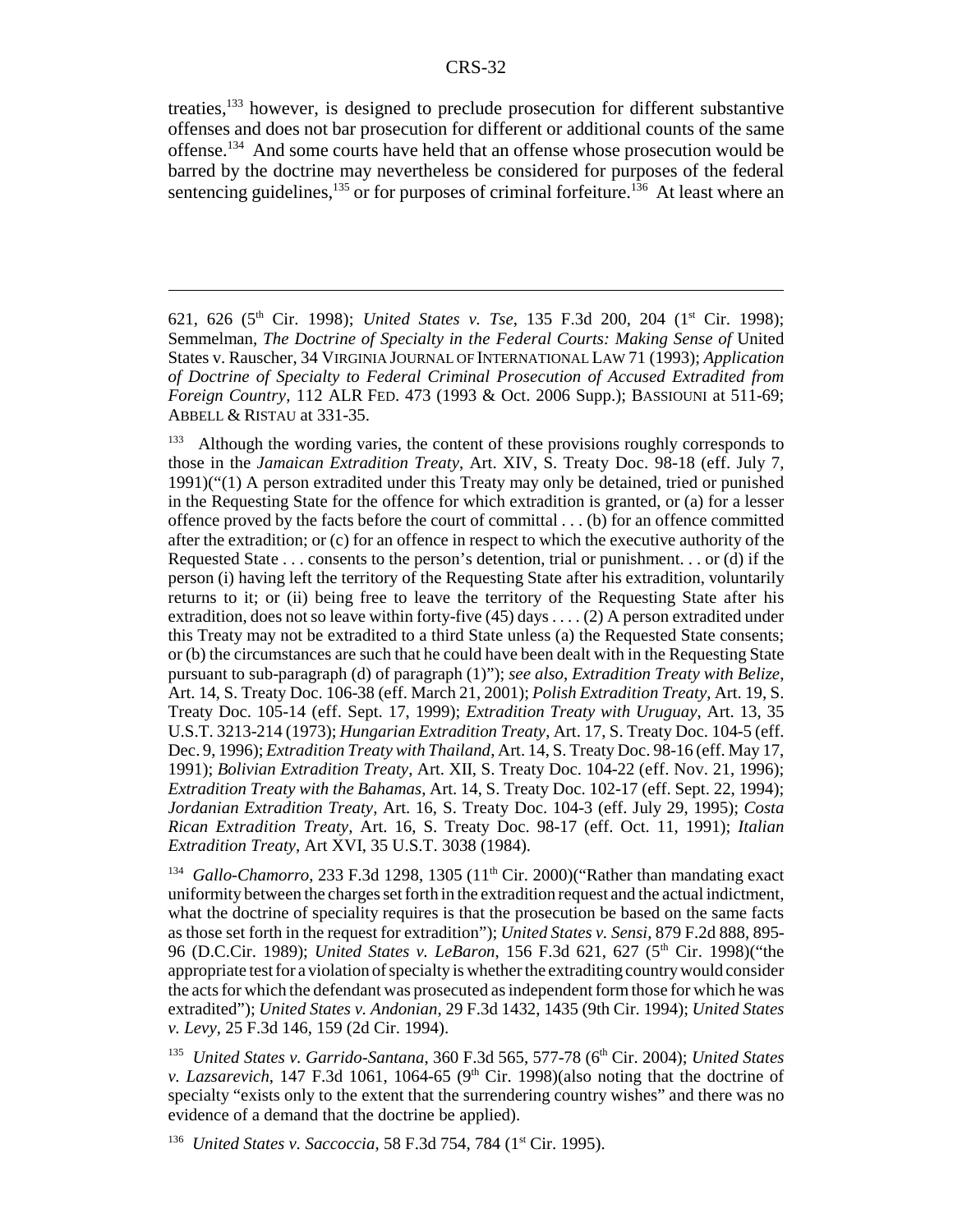applicable treaty addresses the question, the rule is no bar to prosecution for crimes committed after the individual is extradited.<sup>137</sup>

The doctrine may be of limited advantage to a given defendant because the circuits are divided over whether a defendant has standing to claim its benefits.<sup>138</sup> Regardless of their view of fugitive standing, they agree that the surrendering state may subsequently consent to trial for crimes other than those for which extradition was had. $139$ 

#### **Alternatives to Extradition**

The existence of an extradition treaty does not preclude the United States acquiring personal jurisdiction over a fugitive by other means, unless the treaty expressly provides otherwise.<sup>140</sup>

#### **Waiver.**

Waiver or "simplified" treaty provisions allow a fugitive to consent to extradition without the benefit of an extradition hearing.<sup>141</sup> Although not universal,

<sup>137</sup> *United States v. Burke*, 425 F.3d 400, 408 (7<sup>th</sup> Cir. 2005).

<sup>138</sup> *United States v. Puentes*, 50 F.3d 1567, 1572 (11<sup>th</sup> Cir. 1995)("The question of whether a criminal defendant has standing to assert a violation of the doctrine of specialty has split the federal circuit courts of appeals"), noting decisions in favor of defendant standing, *United States v. Levy*, 905 F.2d 326, 328 n.1 (10<sup>th</sup> Cir. 1990); *United States v. Thirion*, 813 F.2d 146, 151 n.5 (8<sup>th</sup> Cir. 1987); *United States v. Najohn*, 785 F.2d 1420, 1422 (9<sup>th</sup> Cir. 1986); and those holding to the contrary, *United States v. Burke*,  $425$  F.3d  $400$ ,  $408$  ( $7<sup>th</sup>$  Cir. 2005); *United States v. Kaufman*, 874 F.2d 242, 243 (5th Cir. 1989); *Demjanjuk v. Petrovsky*, 776 F.2d 571, 583-84 (6th Cir. 1985)); *see also, United States v. Antonakeas*, 255 F.3d 714, 719-20 ( $9<sup>th</sup>$  Cir. 2001)(defendant has standing to object to substantive but not procedural noncompliance with applicable treaty requirements); *United States ex rel. Saroop v. Garcia*, 109 F.3d 165, 167-68 (3d Cir. 1997); *The Extra in Extradition: The Impact of State v. Pang on Extraditee Standing and Implicit Waiver*, 24 JOURNAL OF LEGISLATION 111 (1998); *Standing to Allege Violations of the Doctrine of Specialty: An Examination of the Relationship Between the Individual and the Sovereign*, 62 UNIVERSITY OF CHICAGO LAW REVIEW 1187 (1995); BASSIOUNI at 546-60.

The Ninth Circuit has held that convictions for an offense in violation of the principles of dual criminality and/or specialty must be reversed, *United States v. Anderson*, 472 F.3d 662, 671 (9<sup>th</sup> Cir. 2006).

139 *United States v. Tse*, 135 F.3d 200, 205 (1st Cir. 1998); *United States v. Puentes*, 50 F.3d 1567, 1575 (11th Cir. 1995); ; *United States v. Riviere*, 924 F.2d 1289, 1300-1 (3d Cir. 1991); *United States v. Najohn*, 785 F.2d 1420, 1422 (9th Cir. 1986).

140 *United States v. Alvarez-Machain*, 504 U.S. 655 (1992); *United States v. Anderson*, 472 F.3d 662, 666 (9th Cir. 2006); *United States v. Mejia*, 448 F.3d 436, 442-43 (D.C. Cir. 2006); *United States v. Arbane*, 446 F.3d 1223, 1225 (11th Cir. 2006); *Kasi v. Angelone*, 300 F.3d 487, 493-95 (4th Cir. 2002); *United States v. Noriega,* 117 F.3d 1206, 1212-213 (11th Cir. 1997); *United States v. Matt-Ballesteros*, 71 F.3d 754, 762-63 (9<sup>th</sup> Cir. 1995).

141 *E.g.*, *Extradition Treaty with Thailand*, Art. 15, S. Treaty Doc. 98-16 (eff. May 17, 1991) ("If the person sought irrevocably agrees in writing to extradition after personally being advised by the competent authority of his right to formal extradition proceedings and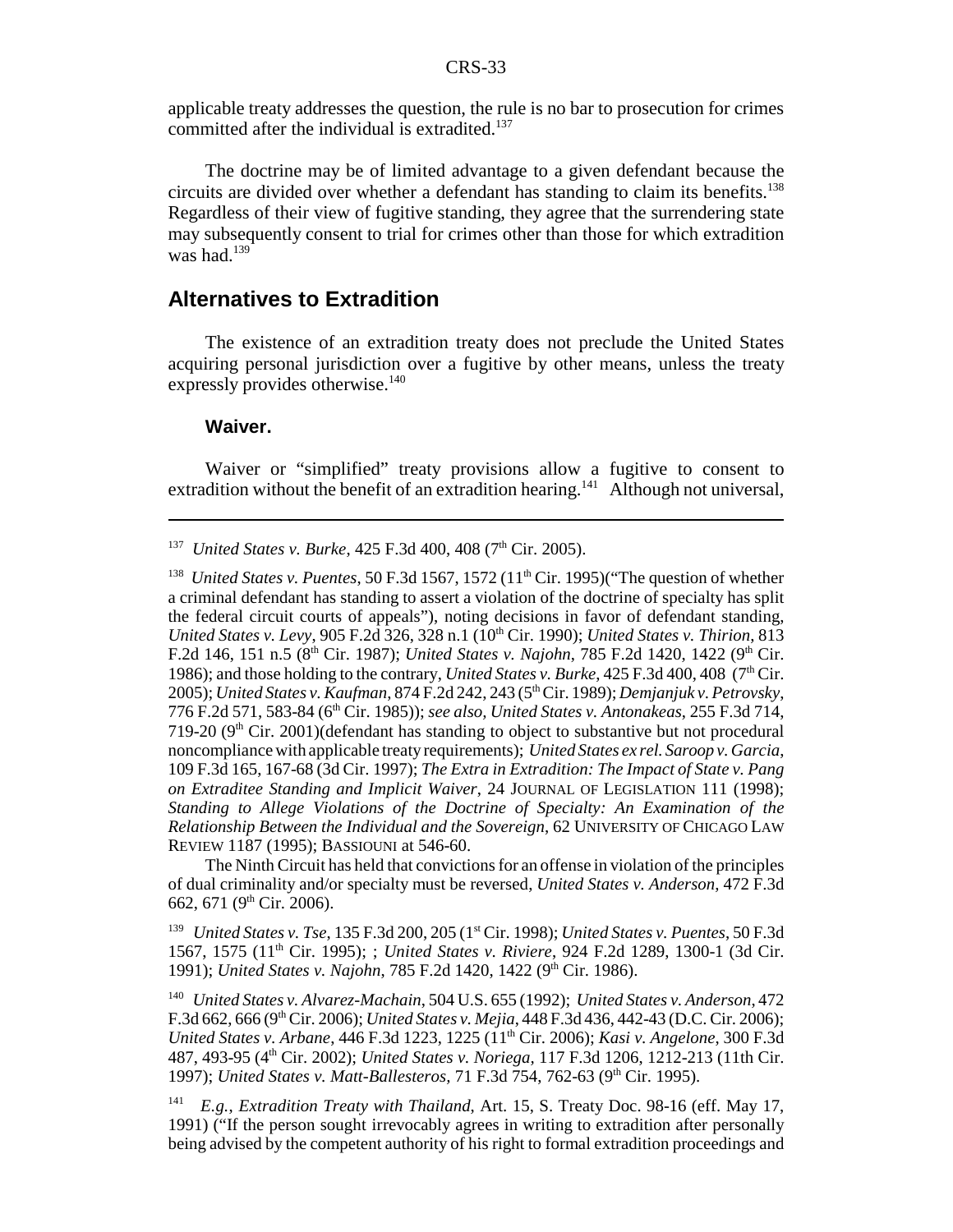the provisions constitute the least controversial of the alternatives to extradition.

#### **Immigration Procedures.**

Whether by a process similar to deportation or by simple expulsion, the United States has had some success encouraging other countries to surrender fugitives other than their own nationals without requiring recourse to extradition.<sup>142</sup> Ordinarily, American immigration procedures, on the other hand, have been less accommodating and have been called into play only when extradition has been found wanting.<sup>143</sup> They tend to be time consuming and usually can only be used in lieu of extradition when the fugitive is an alien. Moreover, they frequently require the United States to deposit the alien in a country other than one that seeks his or her extradition.<sup>144</sup> Yet in a few instances where an alien has been naturalized by deception or where the procedures available against alien terrorists come into play, denaturalization or deportation may be considered an attractive alternative or supplement to extradition proceedings.<sup>145</sup>

142 *United States v. Porter*, 909 F.2d 789, 790 (4th Cir. 1990); *United States v. Rezaq*, 134 F.3d 1121, 1126 (D.C.Cir. 1998); BASSIOUNI, at 183-248; ABBELL &RISTAU §13-5-2(2) ("In recent years, it has not been uncommon for foreign officials, particularly in lesser developed countries, to put a person sought by the United States on an airplane bound for this country in the custody of either United States law enforcement agents or their own law enforcement agents. Such deportation takes place without the requested country resorting to its formal administrative or judicial deportation procedures. It occurs most frequently in narcotics cases, and generally takes place where there is a close working relationship between United States law enforcement officers posted in that country and the police authorities of that country . . . . In addition to informal deportation by airplane, there is a large volume of informal deportations from Mexico to the United States. Most of these informal deportations are based on informal arrangements among local United States and Mexican law enforcement officials along the United States-Mexico border . . ."); *see also*, USAM §§9-15.610, 9-15.640 noting the possibility of immigration exclusions and deportation as an alternative to extradition and in the case of American fugitives the prospect of revoking a fugitive's U.S. passport in aid of such an alternative.

143 *E.g.*, *I.N.S. v. Doherty*, 502 U.S. 314 (1992); Kelly, *The Empire Strikes Back: The Taking of Joe Doherty*, 61 FORDHAM LAW REVIEW 317 (1992).

144 *E.g.*, *Kalejs v. I.N.S.*, 10 F.3d 441 (7th Cir. 1993)(deportation to Australia of a member of a German mobile killing unit in World War II who falsified immigration forms but who came to this country by way of Australia).

<sup>145</sup> The United States has denaturalized and deported former Nazi death camp guards who gained entry into the United States and/or American citizenship by concealing their pasts,

the protection afforded by them, the Requested State may grant extradition without formal extradition proceedings"); *see also*, *Extradition Treaty with Cyprus*, Art.17, S. Treaty Doc. 105-16 (eff. Sept. 14, 1999); *Austrian Extradition Treaty*, Art. 20, S. Treaty Doc. 105-50 (eff. Jan. 1, 2000); *Costa Rican Extradition Treaty*, Art. 17, S. Treaty Doc. 98-17 (eff. Oct. 11, 1991); *Jordanian Extradition Treaty*, Art. 17, S. Treaty Doc. 104-3 (eff. July 29, 1995); *Hungarian Extradition Treaty*, Art. 18, S. Treaty Doc. 104-5; *Extradition Treaty with the Bahamas*, Art. 15, S. Treaty Doc. 102-17 (eff. Sept. 22, 1994); *Bolivian Extradition Treaty*, Art. XIII, S. Treaty Doc. 104-22 (eff. Nov. 21, 1996); *Italian Extradition Treaty*, Art XVII, 35 U.S.T. 3039 (1984); *Jamaican Extradition Treaty*, Art. XV, ¶1, S. Treaty Doc. 98-18 (eff. July 7, 1991); *see generally*, ABBELL & RISTAU at 143-46, 306-7.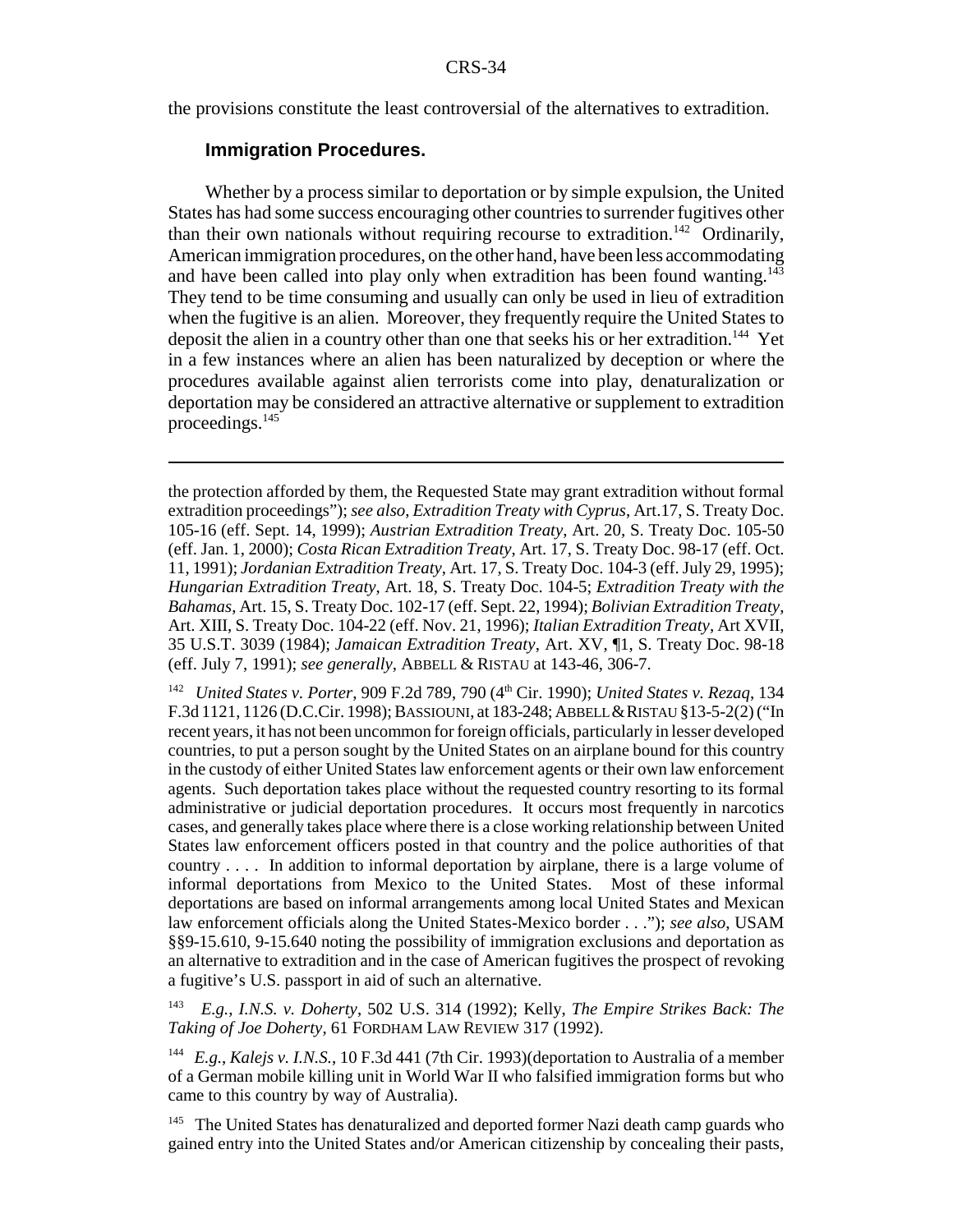#### **Irregular Rendition/Abduction.**

Although less frequently employed, American use of "irregular rendition" is a familiar alternative to extradition.<sup>146</sup> An alternative of last resort, it involves kidnaping or deceit and generally has been reserved for terrorists, drug traffickers, and the like.<sup>147</sup> Kidnaping a defendant overseas and returning him to the United States for trial does not deprive American courts of jurisdiction unless an applicable extradition treaty explicitly calls for that result.<sup>148</sup> Nor does it ordinarily expose the United States to liability under the Federal Tort Claims Act nor individuals involved in the abduction to liability under the Alien Tort Statute.<sup>149</sup> The individuals involved in the abduction, however, may face foreign prosecution, or at least be the subject of a foreign extradition request.<sup>150</sup> Moreover, the effort may strain diplomatic relations

147 *United States v. Mejia*, 448 F.3d 436 (D.C. Cir. 2006); *United States v. Rezaq*, 134 F.3d 1121 (D.C. Cir. 1998); *United States v. Yunis*, 924 F.2d 1086 (D.C. Cir. 1991); *United States v. Noriega*, 117 F.3d 1206 (11<sup>th</sup> Cir. 1997).

<sup>148</sup> *United States v. Alvarez-Machain*, 504 U.S. 655 (1992); *United States v. Torres Gonzalez*, 240 F.3d 14, 16 (1st Cir. 2001); *United States v. Mejia*, 448 F.3d 436, 442-43 (D.C. Cir. 2006); *United States v. Arbane*, 446 F.3d 1223, 1225 (11th Cir. 2006); *Kasi v. Angelone*, 300 F.3d 487, 493-500 (4th Cir. 2002); *see also*, *United States v. Anderson*, 472 F.3d 662, 666 ( $9<sup>th</sup>$  Cir. 2006)("a court is deprived of jurisdiction over an extradited defendant, if either (1) the transfer of the defendant violated the applicable extradition treaty, or (2) the United States government engaged in 'misconduct of the most shocking and outrageous kind,' to obtain his presence").

149 *Sosa v. Alvarez-Machain*, 542 U.S. 692, 699-738 (2004). Yet if the abducted defendant is an American, the individuals involved may face civil liability under *Bivens*, cf., *Id.* at 736- 37.

<sup>150</sup> *Kear v. Hilton,* 699 F.2d 181 ( $4<sup>th</sup> Cir.$  1983); *Extradition of Government Agents as a Municipal Law Remedy for State-Sponsored Kidnaping*, 81 CALIFORNIA LAW REVIEW 1541 (1993); *Transborder Abductions by American Bounty Hunters—The Jaffe Case and a New Understanding Between the United States and Canada*, 20 GEORGIA JOURNAL OF INTERNATIONAL & COMPARATIVE LAW 489 (1990).

*e.g.*, *United States v. Balsys*, 524 U.S. 666 (1998); *United States v. Stelmokas*, 110 F.3d 302 (3d Cir. 1997); *see also*, *The Denaturalization and Extradition of Ivan the Terrible*, 26 RUTGERS LAW REVIEW 821 (1995); Bassiouni, at 183-232 (summarizing alternatives and criticizing their use in some instances).

<sup>146</sup> *See generally*, CRS Report RL32890, *Renditions: Constraints Imposed by Laws on Torture*, by Michael Garcia.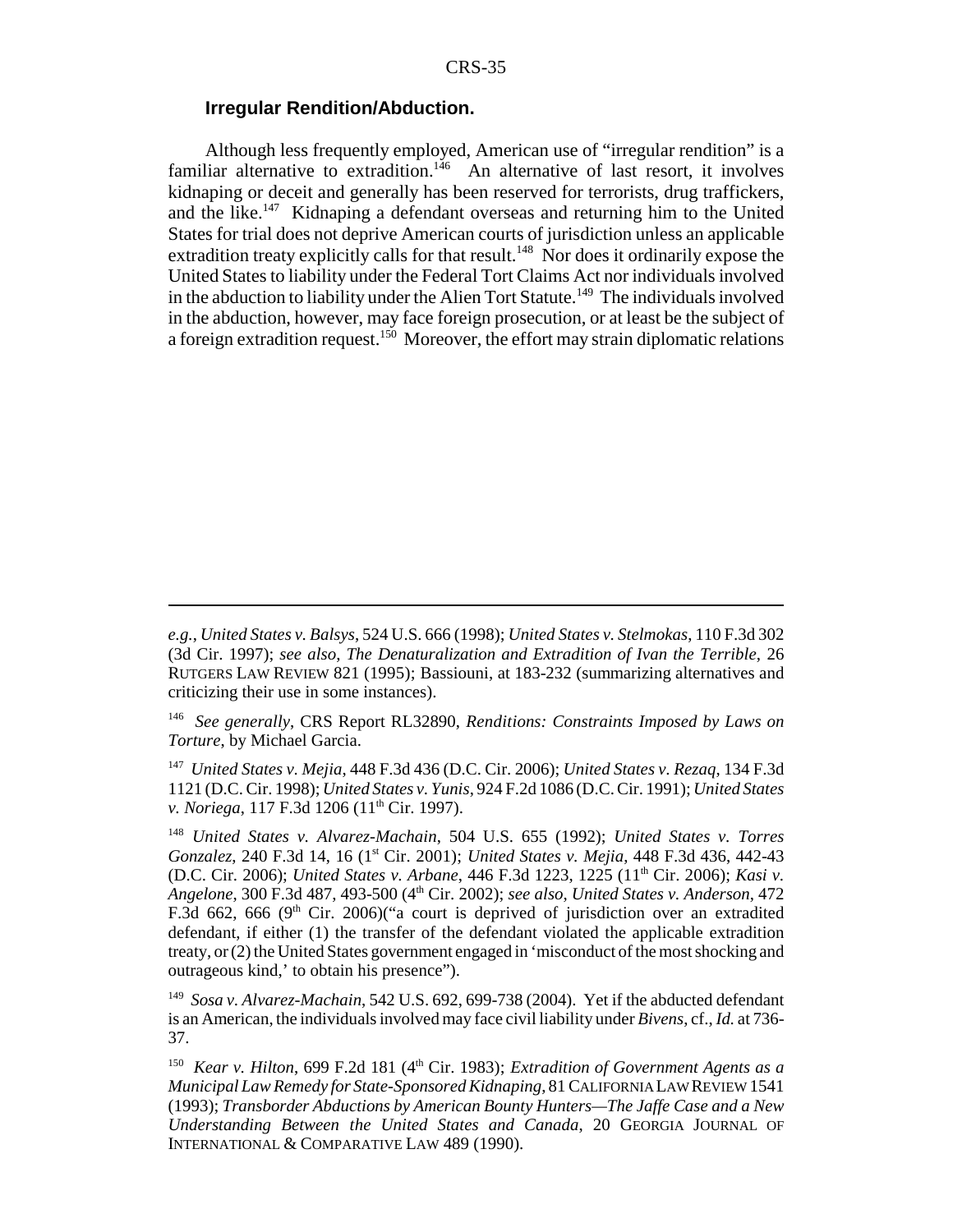with the country from which the fugitive is lured or abducted.<sup>151</sup>

#### **Foreign Prosecution.**

A final alternative when extradition for trial in the United States is not available, is trial within the country of refuge. The alternative exists primarily when extradition has been refused in because of the fugitive's nationality and/or where the crime occurred under circumstances that permit prosecution by either country for the same misconduct.<sup>152</sup> The alternative can be cumbersome and expensive and may be contrary to U.S. policy objectives.<sup>153</sup>

<sup>&</sup>lt;sup>151</sup> USAM §9-15.620 (If the fugitive travels outside the country from which he or she is not extraditable, it may be possible to request his or her extradition form another country. This method is often used for fugitives who are citizens in their country of refuge. Some countries, however, will not permit extradition if the defendant has been lured into their territory. Such ruses may also cause foreign relations problems with both the countries form which and to which the lure takes place"); USAM §9-15.630 ("A lure involves using a subterfuge to entice a criminal defendant to leave a foreign country so that he or she can be arrested in the United States, in international waters or airspace, or in a third country for subsequent extradition, expulsion, or deportation to the United States. . . . As noted above, some countries will not extradite a person to the United Stats if the person's presence in that country was obtained through the use of a lure or other ruse. In addition, some countries may view a lure of a person form its territory as an infringement on its sovereignty. . .").

<sup>152</sup> *See, e.g.*, *Hungarian Extradition Treaty*, Art. 3, ¶2, S. Treaty Doc. 104-5 (eff. Dec. 9, 1996) ("If extradition is refused solely on the basis of the nationality of the person sought, the Requested State shall, at the request of the Requesting State, submit the case to its authorities for prosecution"); *Austrian Extradition Treaty*, Art.3, ¶¶1, 2, S. Treaty Doc. 105- 50 (eff. Jan. 1, 2002); *Extradition Treaty with Cyprus*, Art.3, ¶¶1, 2, S. Treaty Doc. 105-16 (eff. Sept. 14, 1999); *Bolivian Extradition Treaty*, Art. III, ¶3, S. Treaty Doc. 104-22 (eff. Nov. 21, 1996); *Extradition Treaty with Thailand*, Art. 8, ¶2, S. Treaty Doc. 98-16 (eff. May 17, 1991); *Costa Rican Extradition Treaty*, Art. 8, ¶2, S. Treaty Doc. 98-17 (eff. Oct. 11, 1991); *Jamaican Extradition Treaty*, Art. VII, ¶¶2, 3, S. Treaty Doc. 98-18 (eff. July 7, 1991)(but also requiring extradition if a fugitive is a national of both the Requesting and Requested State).

<sup>&</sup>lt;sup>153</sup> USAM §9-15.650 ("If the fugitive has taken refuge in the country of which he or she is a national, and is thereby not extraditable, it may be possible to ask that country to prosecute the individual for the crime that was committed in the United States. This can be an expansive and time consuming process and in some countries domestic prosecution is limited to certain specified offenses. In addition, a request for domestic prosecution in a particular case may conflict with U.S. law enforcement efforts to change the 'nonextradition of nations' law or policy in the foreign country. . .").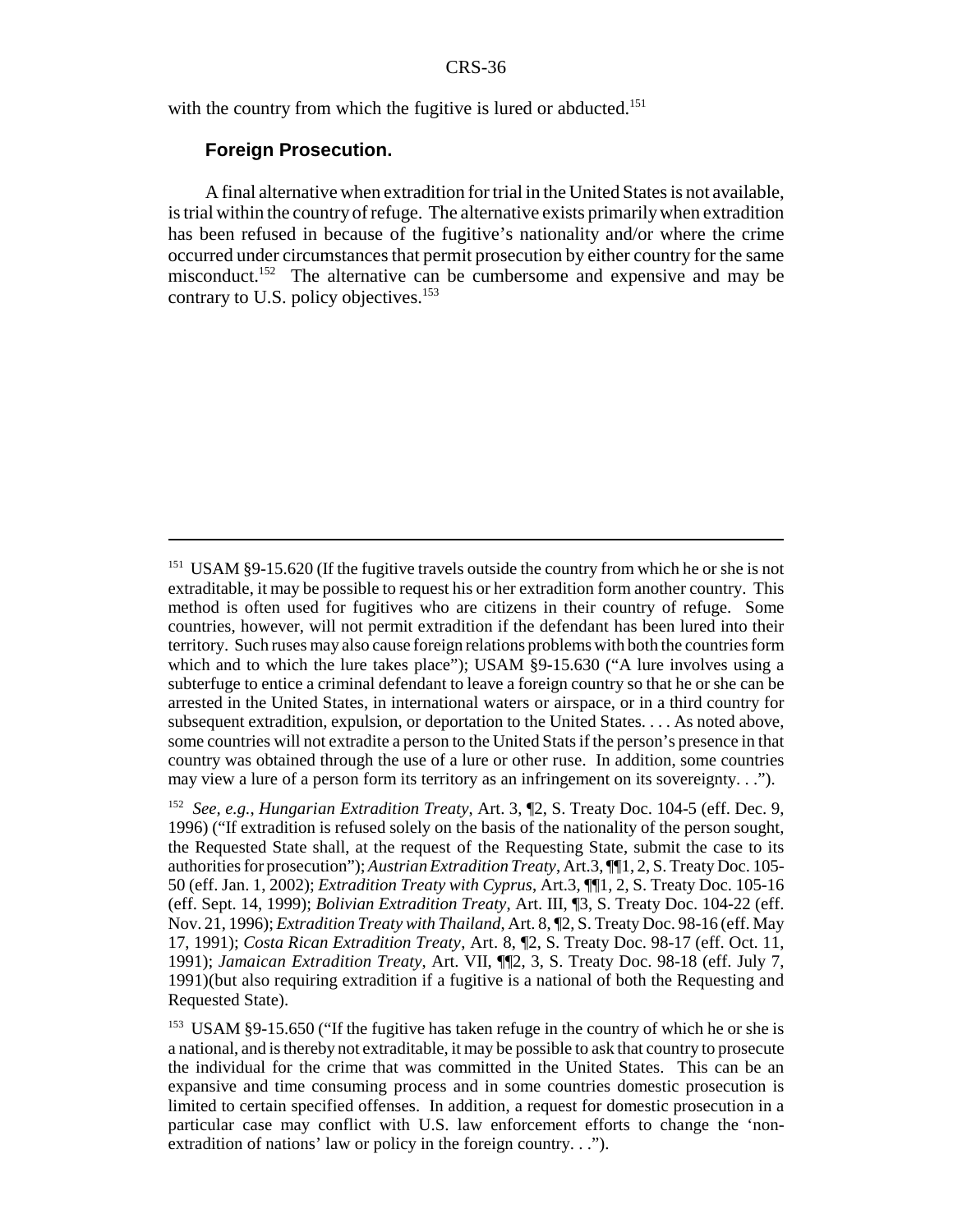### **Bibliography**

#### **Books and Articles.**

Abbell, EXTRADITION TO AND FROM THE UNITED STATES (2001)

IV ABBELL & RISTAU, INTERNATIONAL JUDICIAL ASSISTANCE: CRIMINAL ' EXTRADITION (1990)

Abramovsky, *A Critical Evaluation of American Transfer of Penal Sanctions Policy*, 1980 WISCONSIN LAW REVIEW 25

 , *Extraterritorial Abductions: America's "Catch & Snatch" Policy Run Amok*, 31 VIRGINIA JOURNAL OF INTERNATIONAL LAW 151 (1991)

1 AMERICAN LAW INSTITUTE, RESTATEMENT (THIRD) OF THE FOREIGN RELATIONS LAW OF THE UNITED STATES 556-57 (1986)

Bassiouni, INTERNATIONAL EXTRADITION: UNITED STATES LAW AND PRACTICE (4th ed. 2002)

 , *The "Political Offense Exception" Revisited: Extradition Between the U.S. and U.K. — A Choice Between Friendly Cooperation Among Allies and Sound Law and Policy*, 15 DENVER JOURNAL OF INTERNATIONAL LAW & POLICY 225 (1987)

 , *Reforming International Extradition: Lessons of the Past for a Radical New Approach*, 25 LOYOLA OF LOS ANGELES INTERNATIONAL AND COMPARATIVE LAW REVIEW 389 (2003)

Blakesley, *A Conceptual Framework for Extradition and Jurisdiction Over Extraterritorial Crimes*, 1984 UTAH LAW REVIEW 685

 , *The Evisceration of the Political Offense Exception to Extradition*, 15 DENVER JOURNAL OF INTERNATIONAL LAW & POLICY 109 (1986)

 , *The Practice of Extradition from Antiquity to Modern France and the United States: A Brief History*, 4 BOSTON COLLEGE INTERNATIONAL AND COMPARATIVE LAW REVIEW 39 (1981)

 , TERRORISM, DRUGS, INTERNATIONAL LAW, AND THE PROTECTION OF HUMAN LIBERTY: A COMPARATIVE STUDY OF INTERNATIONAL LAW, ITS NATURE, ROLE, AND IMPACT IN MATTERS OF TERRORISM, DRUG TRAFFICKING, WAR, AND EXTRADITION (1992)

Clarke, *Terrorism, Extradition, and the Death Penalty*, 29 WILLIAM MITCHELL LAW REVIEW 783 (2003)

Dugard & Wyngaert, *Reconciling Extradition With Human Rights*, 92 AMERICAN JOURNAL OF INTERNATIONAL LAW 187 (1998)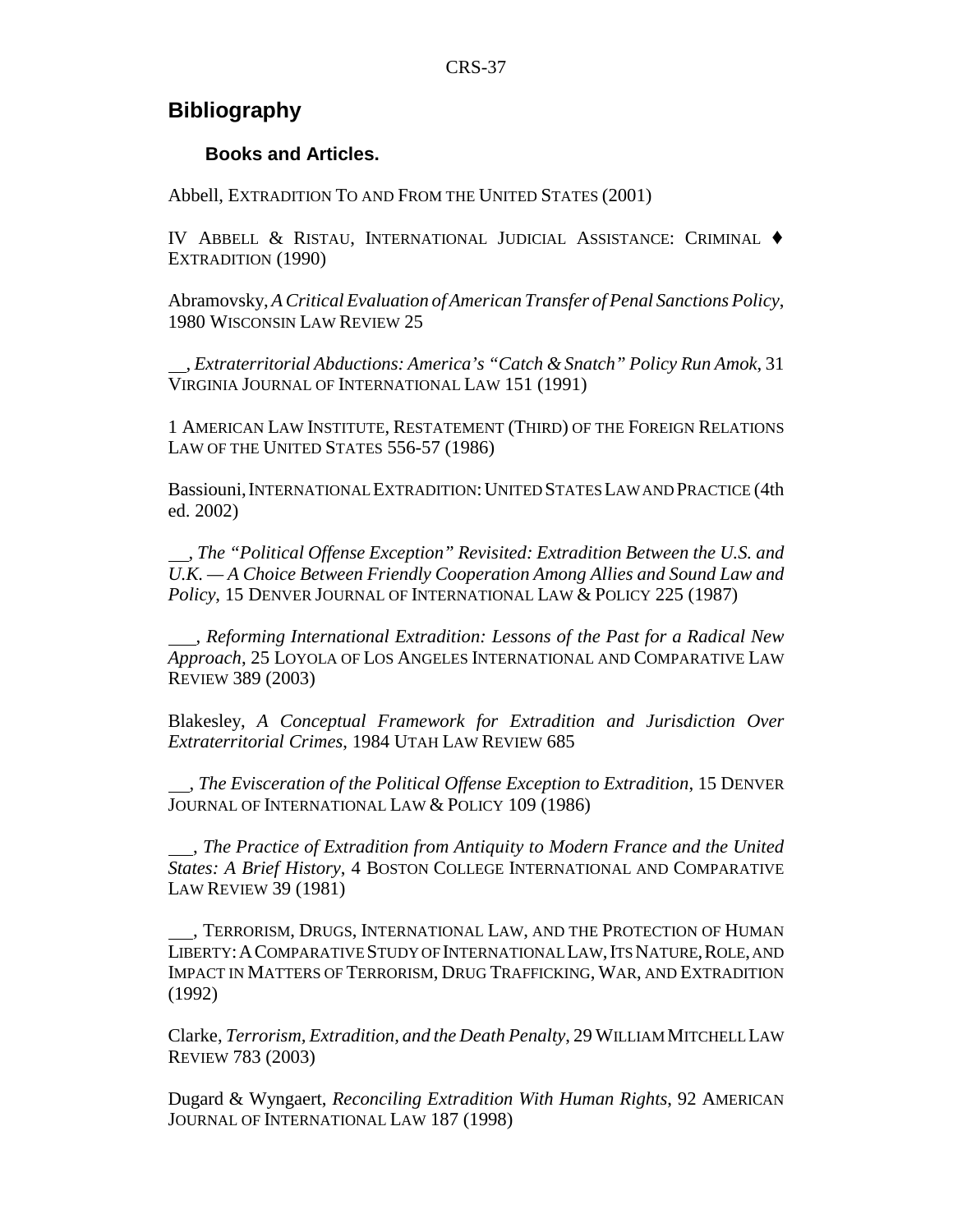Garcia-Mora, *Treason, Sedition and Espionage as Political Offenses Under the Law of Extradition*, 26 UNIVERSITY OF PITTSBURGH LAW REVIEW 65 (1964)

Harvard Research in International Law, *Draft Convention on Extradition*, 29 AMERICAN JOURNAL OF INTERNATIONAL LAW 21 (Supp. 1935)

Kelly, *The Empire Strikes Back: The Taking of Joe Doherty*, 61 FORDHAM LAW REVIEW 317 (1992)

Kennedy, et al., *The Extradition of Mohammed Hamadei*, 31 HARVARD INTERNATIONAL LAW JOURNAL 5 (1990)

Kushen & Harris, *Surrender of Fugitives by the United States to the War Crimes Tribunals for Yugoslavia and Rwanda*, 90 AMERICAN JOURNAL OF INTERNATIONAL LAW 510 (1996)

Paust, *After Alvarez-Machain: Abduction, Standing, Denials of Justice & Unaddressed Human Rights Claims*, 67 ST. JOHNS' LAW REVIEW 551 (1993)

Parry, *The Lost History of International Extradition Litigation*, 43 VIRGINIA JOURNAL OF INTERNATIONAL LAW 93 (2002)

Phillips, *The Political Offense Exception and Terrorism: Its Place in the Current Extradition Scheme and Proposals for the Future*, 15 DICKINSON JOURNAL OF INTERNATIONAL LAW 337 (1997)

Powers, *Justice Denied? The Adjudication of Extradition Applications*, 37 TEXAS INTERNATIONAL LAW JOURNAL 277 (2002)

Rice & Luke, *U.S. Courts, the Death Penalty, and the Doctrine of Specialty: Enforcement in the Heart of Darkness*, 42 SANTA CLARA LAW REVIEW 1061 (2002)

Sanders, *In Search of an Alternative Remedy for Violations of Extradition Treaties*, 34 SOUTHWESTERN UNIVERSITY LAW REVIEW 1 (2004)

Schachor-Landau, *Extraterritorial Penal Jurisdiction and Extradition*, 29 INTERNATIONAL & COMPARATIVE LAW QUARTERLY 274 (1980)

Schuetz, *Apprehending Terrorists Overseas Under United States and International Law; a Case of the Fawaz Younis Arrest*, 29 HARVARD INTERNATIONAL LAW JOURNAL 499 (1988)

Semmelman, *The Doctrine of Specialty in the Federal Courts: Making Sense of United States v. Rauscher*, 34 VIRGINIA JOURNAL OF INTERNATIONAL LAW 71 (1993)

 , *Federal Courts, the Constitution, and the Rule of Non-Inquiry in International Extradition Proceedings*, 76 CORNELL LAW REVIEW 1198 (1991)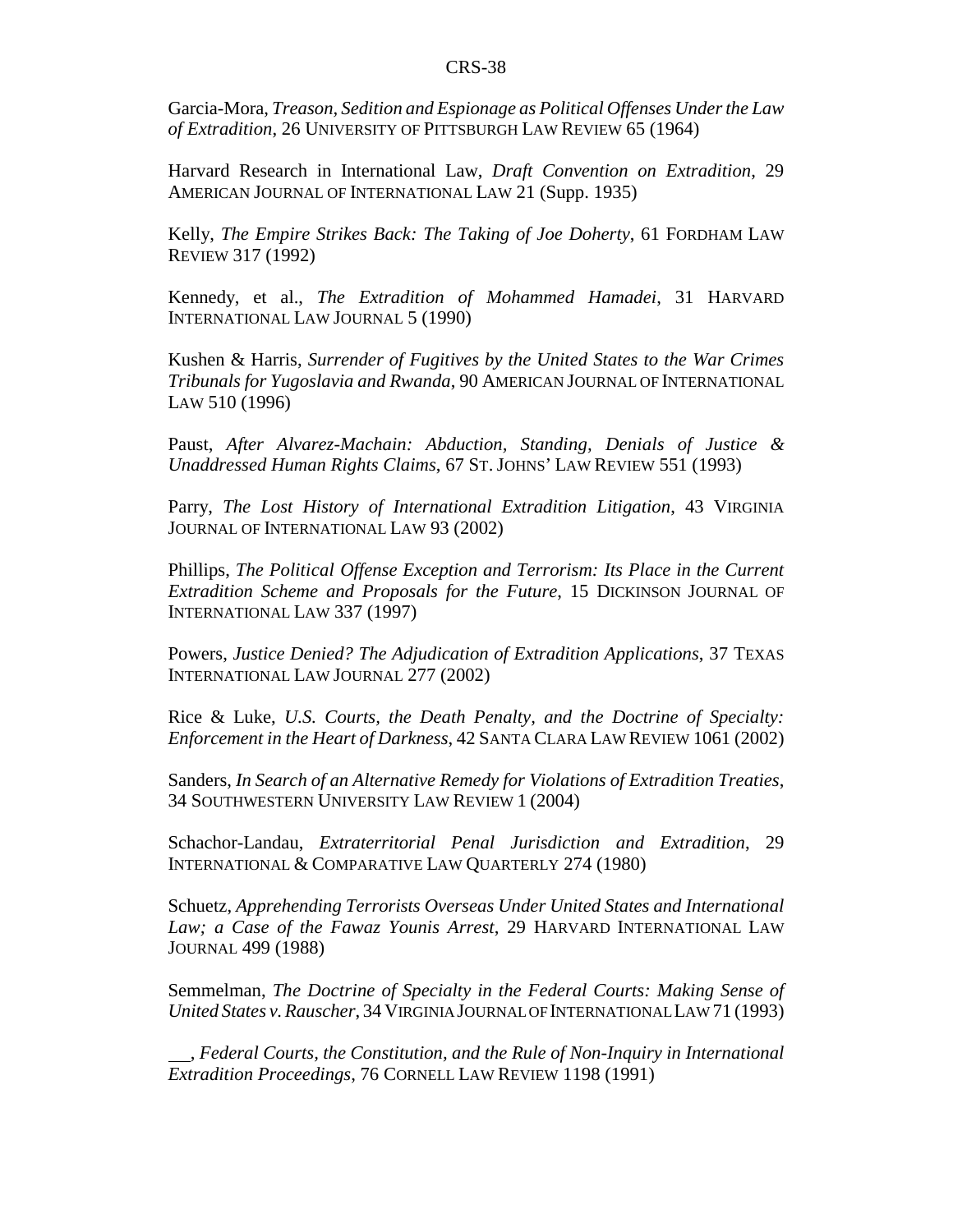, *The Rule of Non-Contradiction in International Extradition Proceedings: A Proposed Approach to the Admission of Exculpatory Evidence*, 23 FORDHAM INTERNATIONAL LAW JOURNAL 1295 (2000)

Semmelman & Snell, *Defending the International Extradition Case*, CHAMPION 20 (June, 2006)

Sharfstein, *European Courts, American Rights: Extradition and Prison Conditions*, 67 BROOKLYN LAW REVIEW 719 (2002)

Sofaer, *The Political Offense Exception and Terrorism*, 15 DENVER JOURNAL OF INTERNATIONAL LAW & POLICY 125 (1986)

Tate, *Draft Evasion and the Problem of Extradition*, 32 ALBANY LAW REVIEW 337 (1968)

United States House of Representatives, *The Strange Case of Marc Rich: Contracting With Tax Fugitives and at Large in the Alps: Hearings Before the Government Information, Justice, and Agriculture Subcomm. of the Comm. on Government Operations*, 102d Cong., 1<sup>st</sup> & 2d Sess. (1992)

 , *Kidnaping Suspects Abroad: Hearings Before the Subcomm. on Civil and Constitutional Rights of the Comm. on the Judiciary*, 102d Cong., 2d Sess. (1992)

 , *Reform of the Extradition Laws of the United States: Hearings Before the Subcomm. on Crime of the Comm. on the Judiciary*,  $98<sup>th</sup> Cong., 1<sup>st</sup> Sess.$  (1983)

 , *Extradition Reform Act of 1981: Hearings Before the Subcomm. on Crime of the Comm. on the Judiciary*,  $97<sup>th</sup>$  Cong., 2d Sess. (1982)

United States Senate, *United States and United Kingdom Supplementary Extradition Treaty: Hearings Before the Comm. on Foreign Relations*, 99<sup>th</sup> Cong., 1<sup>st</sup> Sess. (1985)

Vagts, *A Reply to "A Critical Evaluation of the Mexican-American Transfer of Penal Sanctions Treaty"*, 64 IOWA LAW REVIEW 325 (1979)

Weissbrodt & Bergquist, *Extraordinary Rendition: A Human Rights Analysis*, 19 HARVARD HUMAN RIGHTS JOURNAL 123 (2006)

Wiehl, *Extradition Law at the Crossroads: The Trend Toward Extending Greater Constitutional Procedural Protections to Fugitives Fighting Extradition from the United States*, 19 MICHIGAN JOURNAL OF INTERNATIONAL LAW 729 (1998)

Wise, *Some Problems of Extradition*, 15 WAYNE LAW REVIEW 709 (1968)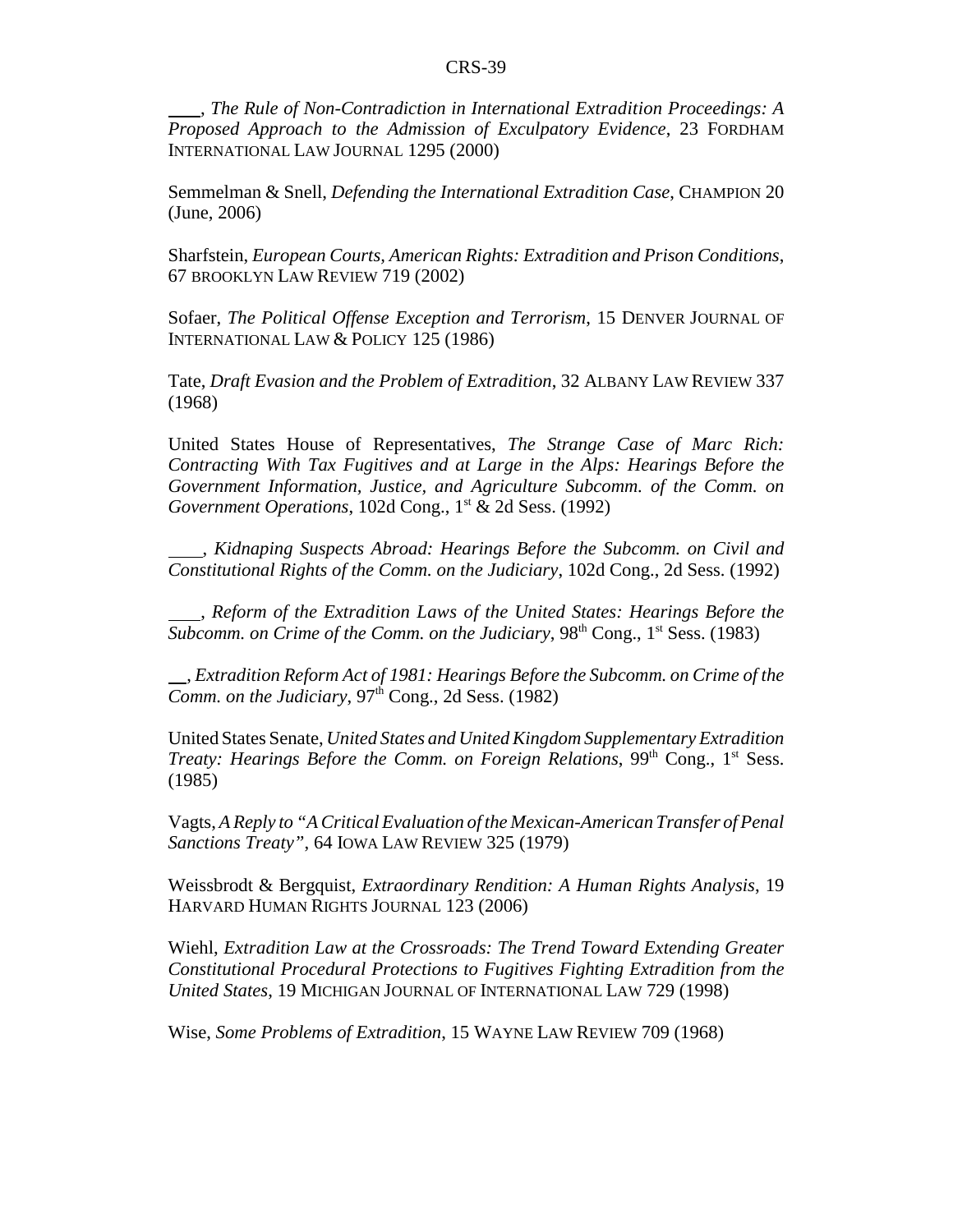#### **Notes and Comments.**

*Collaring Drug Kingpins: International Extradition and Continuing Criminal Enterprise in United State v. Levy*, 16 MARYLAND JOURNAL OF INTERNATIONAL LAW & TRADE 127 (1992)

*Comparative Application of the Non-Discrimination Clause in the U.S.-U.K. Supplementary Extradition Treaty*, 5 TRANSNATIONAL LAW & CONTEMPORARY PROBLEMS 493 (1993)

*The Denaturalization and Extradition of Ivan the Terrible*, 26 RUTGERS LAW JOURNAL 821 (1995)

*Extradition of Government Agents as a Municipal Law Remedy for State-Sponsored Kidnaping*, 81 CALIFORNIA LAW REVIEW 1541 (1993)

*The Extra in Extradition: The Impact of State v. Pang on Extraditee Standing and Implicit Waiver*, 24 JOURNAL OF LEGISLATION 111 (1998)

*The Hydraulic Pressure of Vengeance: United States v. Alvarez Machain and the Case for Justifiable Abduction*, 43 DEPAUL UNIVERSITY LAW REVIEW 449 (1994)

*In re McMullen and the Supplementary Extradition Treaty: An Unconstitutional Bill of Attainder?*, 11 NEW YORK INTERNATIONAL LAW REVIEW 139 (1998)

*Innocence Abroad: An Analysis of the Constitutionality of International Extradition*, 33 STANFORD JOURNAL OF INTERNATIONAL LAW 343 (1997)

*International and Domestic Approaches to Constitutional Protections of Individual Rights: Reconciling the* Soering *and* Kindler *Decisions*, 34 AMERICAN CRIMINAL LAW REVIEW 225 (1996)

*International Extradition: Issues Arising Under the Dual Criminality Requirement*, 1992 BRIGHAM YOUNG UNIVERSITY LAW REVIEW 191

*International Extradition and the Right to Bail*, 34 STANFORD JOURNAL OF INTERNATIONAL LAW 407 (1998)

*The New Extradition Treaties of the United States*, 59 AMERICAN JOURNAL OF INTERNATIONAL LAW 351 (1965)

*A Preemptive Strike: Using RICO and the AEDPA to Attack the Financial Strength of International Terrorist Organizations*, 78 BOSTON UNIVERSITY LAW REVIEW 177 (1998)

*RICO, CCE, and International Extradition*, 62 TEMPLE LAW REVIEW 1281 (1989)

*Should the End Justify the Means? United States v. Matta-Ballesteros and the Demise of the Supervisory Powers*, 21 NORTH CAROLINA JOURNAL OF INTERNATIONAL & COMPARATIVE REGULATION 561 (1996)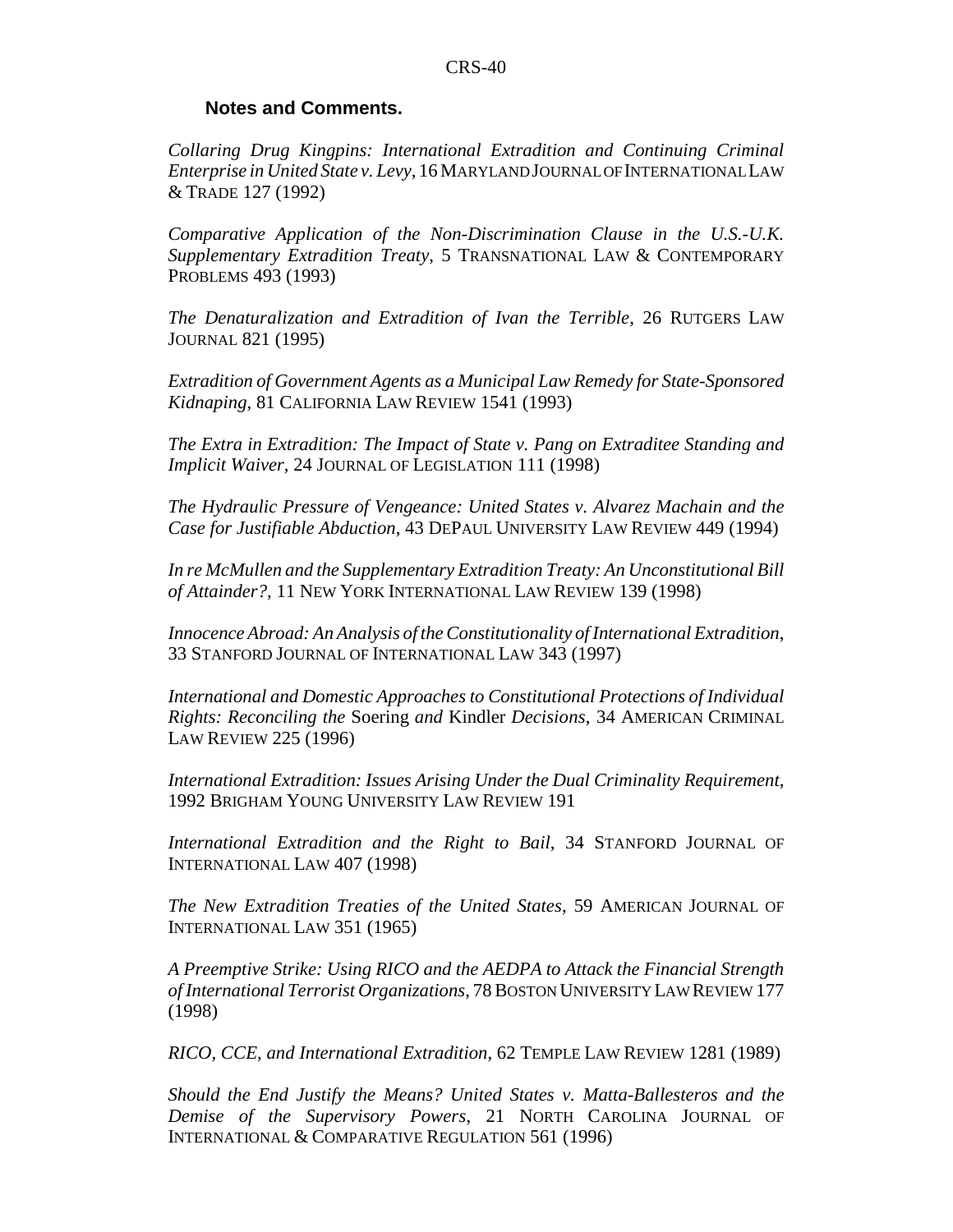*Standing to Allege Violations of the Doctrine of Specialty: An Examination of the Relationship Between the Individual and the Sovereign*, 62 UNIVERSITY OF CHICAGO LAW REVIEW 1187 (1995)

*Transborder Abductions by American Bounty Hunters—The Jaffe Case and a New Understanding Between the United States and Canada*, 20 GEORGIA JOURNAL OF INTERNATIONAL & COMPARATIVE LAW 489 (1990)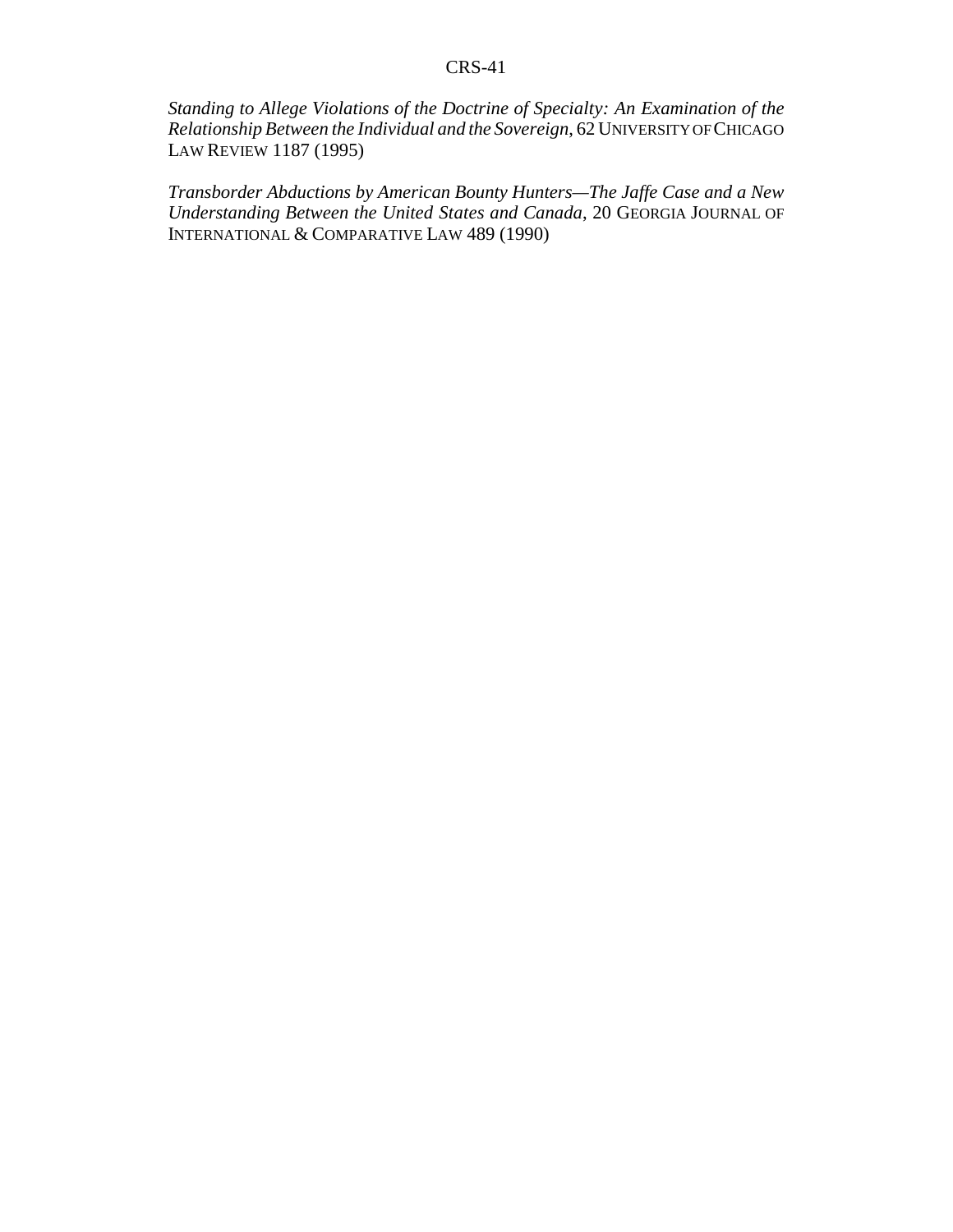### **Appendix**

### **Countries with Whom the United States Has an Extradition Treaty**

#### **Country Citation**

Albania 49 Stat. 3313. Antigua and Barbuda T.Doc. 104-19 (entered into force 7/1/99) Argentina 2159 UNTS 129 Australia 27 UST 957. 1736 UNTS 344 Austria T.Doc. 105-50 (entered into force 1/1/00) Bahamas T.Doc. 102-17 (entered into force 9/22/94) Barbados T.Doc. 105-20 (entered into force 3/3/00) Belgium 2093 UNTS 263 Belize T.Doc. 106-38 (entered into force 3/27/01)<br>Bolivia T.Doc. 104-22 (entered into force 11/21/96 T.Doc. 104-22 (entered into force 11/21/96) Brazil 15 UST 2093. 15 UST 2112. Bulgaria 43 Stat. 1886. 49 Stat. 3250. Burma 47 Stat. 2122.<br>
Canada 27 UST 983. 27 UST 983. 27 UST 1017. 1853 UNTS 407 T.Doc. 107-11 Chile 32 Stat. 1850. Colombia TIAS (entered into force  $3/4/82$ ) Congo 37 Stat. 1526. 46 Stat. 2276. 50 Stat. 1117. 13 UST 2065. Costa Rica T.Doc. 98-17 (entered into force 10/11/91)<br>Cuba 33 Stat. 2265. 33 Stat. 2265. 33 Stat. 2273. 44 Stat. 2392. Cyprus T.Doc. 105-16 (entered into force 9/14/99)<br>Czech Republic 44 Stat. 2367. Czech Republic 49 Stat. 3253. Denmark 25 UST 1293.<br>Dominica T.Doc. 105-19 T.Doc.  $105-19$  (entered into force  $5/25/00$ ) Dominican Republic 36 Stat. 2468.<br>Ecuador 18 Stat. 199. 18 Stat. 199. 55 Stat. 1196. Egypt 19 Stat. 572. El Salvador 37 Stat. 1516.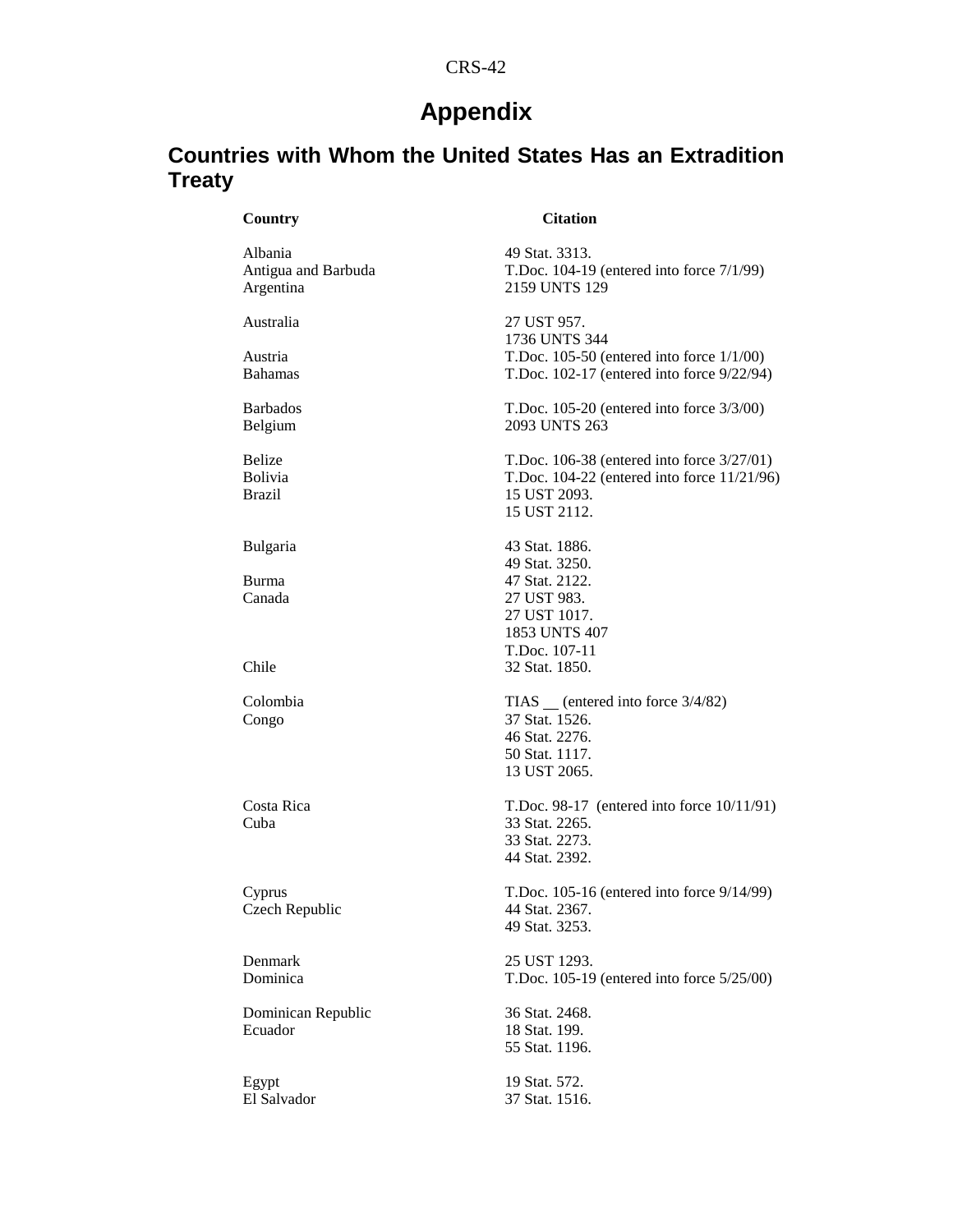| Estonia                                          | 43 Stat. 1849.<br>49 Stat. 3190.                                                                                                    |
|--------------------------------------------------|-------------------------------------------------------------------------------------------------------------------------------------|
| Fiji                                             | 47 Stat. 2122.<br>24 UST 1965.                                                                                                      |
| Finland<br>France                                | 31 UST 944.<br>2179 UNTS 341                                                                                                        |
| Gambia<br>Germany,<br>Federal Republic of        | 47 Stat. 2122.<br>32 UST 1485.<br>1909 UNTS 441                                                                                     |
| Ghana<br>Greece                                  | 47 Stat. 2122.<br>47 Stat. 2185.<br>51 Stat. 357.                                                                                   |
| Grenada<br>Guatemala                             | T.Doc. 105-19 (entered into force 9/14/99)<br>33 Stat. 2147.<br>55 Stat. 1097.                                                      |
| Guyana<br>Haiti<br>Honduras                      | 47 Stat. 2122.<br>34 Stat. 2858.<br>37 Stat. 1616.<br>45 Stat. 2489.                                                                |
| Hong Kong<br>Hungary<br>Iceland                  | T.Doc. $105-3$ (entered into force $1/21/98$ )<br>T.Doc. $104-5$ (entered into force $3/8/97$ )<br>32 Stat. 1096.<br>34 Stat. 2887. |
| India<br>Iraq<br>Ireland<br>Israel               | T.Doc. 105-30 (entered into force 7/21/99)<br>49 Stat. 3380.<br><b>TIAS 10813</b><br>14 UST 1707.<br>18 UST 382.                    |
| Italy<br>Jamaica<br>Japan                        | TIAS 10837.<br>47 Stat. 2122.<br>T.Doc. 98-18 (entered into force 7/7/91)<br>31 UST 892.                                            |
| Jordan<br>Kenya                                  | T.Doc. 104-3 (entered into force: 7/29/95)<br>47 Stat. 2122.<br>16 UST 1866.                                                        |
| Kiribati<br>Korea<br>Latvia                      | 28 UST 227.<br>T.Doc. 106-2 (entered into force 12/20/99)<br>43 Stat. 1738.<br>49 Stat. 3131.                                       |
| Lesotho<br>Liberia<br>Liechtenstein<br>Lithuania | 47 Stat. 2122.<br>54 Stat. 1733.<br>50 Stat. 1337.<br>43 Stat. 1835.<br>49 Stat. 3077.                                              |
| Luxembourg<br>Malawi                             | T.Doc. $105-10$ (entered into force $2/1/02$ )<br>47 Stat. 2122.<br>18 UST 1822.                                                    |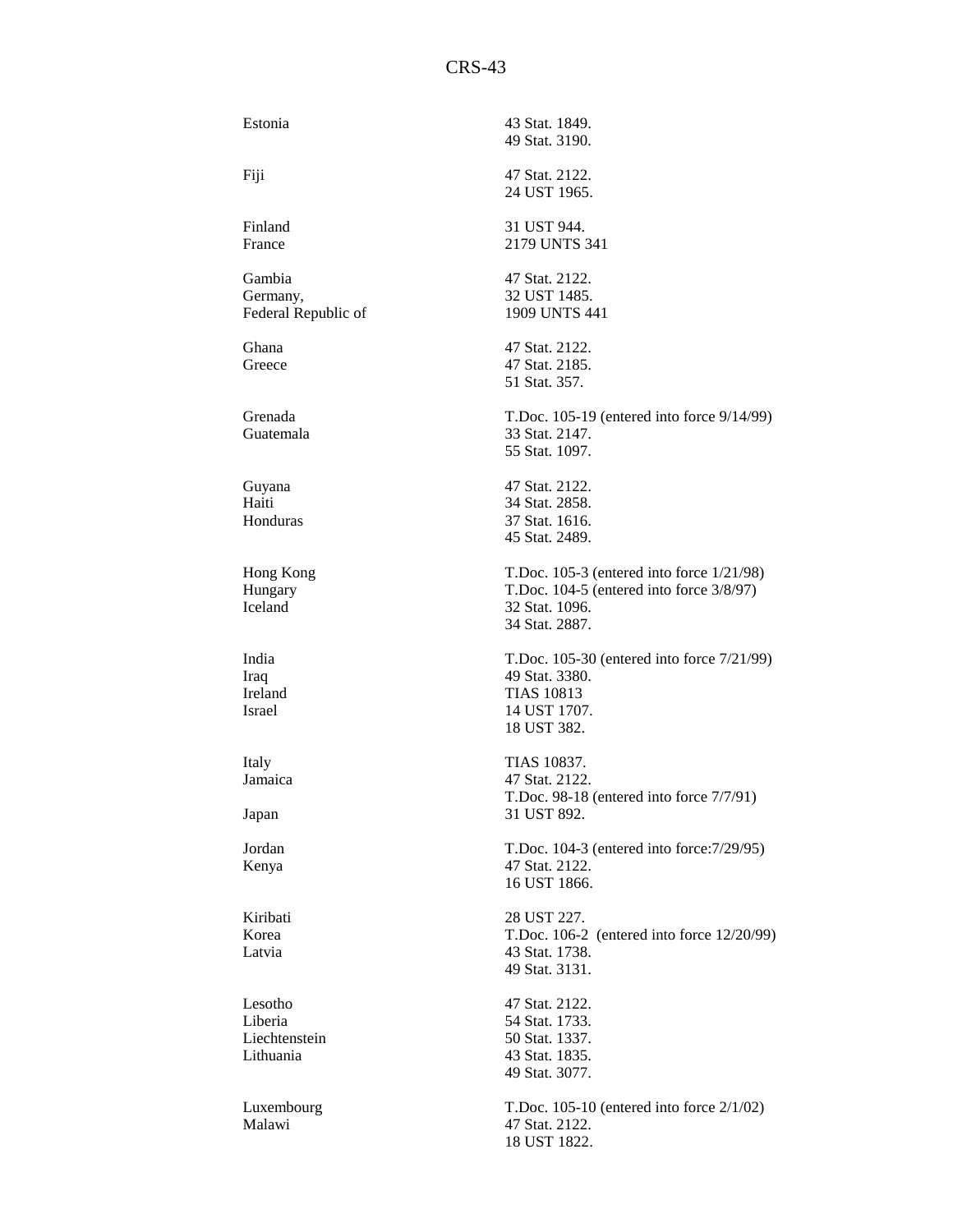Malaysia T.Doc. 104-26 (entered into force 6/2/97). Malta 47 Stat. 2122.<br>Mauritius 47 Stat. 2122. Mauritius 47 Stat. 2122.<br>Mexico 31 UST 5059. 31 UST 5059. T.Doc. 105-46 (entered into force 5/21/01) Monaco 54 Stat. 1780. Nauru 47 Stat. 2122. Netherlands<sup>154</sup> TIAS 10733. New Zealand 22 UST 1. Nicaragua 35 Stat. 1869. Nigeria 47 Stat. 2122. Norway 31 UST 5619. Pakistan 47 Stat. 2122. Panama 34 Stat. 2851. Papua New Guinea 47 Stat. 2122. Paraguay T.Doc. 106-4 (entered into force 3/9/01) Peru 31 Stat. 1921. Philippines 1994 UNTS 279<br>Poland T.Doc. 105-14 (e T.Doc. 105-14 (entered into force 9/17/99) Portugal 35 Stat. 2071. Romania 44 Stat. 2020. 50 Stat. 1349. Saint Kitts and Nevis T.Doc. 105-19 (entered into force 2/23/00) Saint Lucia T.Doc. 105-19 (entered into force 2/2/00) Saint Vincent &<br>the Grenadines T.Doc. 105-19 (entered into force 9/8/99) San Marino 35 Stat. 1971. 49 Stat. 3198. Seychelles 47 Stat. 2122.<br>Sierra Leone 47 Stat. 2122. Sierra Leone Singapore 47 Stat. 2122. 20 UST 2764. Slovak Republic 49 Stat. 3253. Solomon Islands 28 UST 277. South Africa T.Doc. 106-24 (entered into force 6/25/01) Spain 22 UST 737. 29 UST 2283 TIAS (entered into force 7/2/93) TIAS \_\_(entered into force 7/25/99) Sri Lanka T.Doc. 106-34 (entered into force 1/12/01)<br>Suriname 26 Stat. 1481. 26 Stat. 1481. 33 Stat. 2257. Swaziland 47 Stat. 2122. 21 UST 1930.

<sup>154</sup> Treaty entered into force for: Kingdom in Europe, Aruba, and Netherlands Antilles.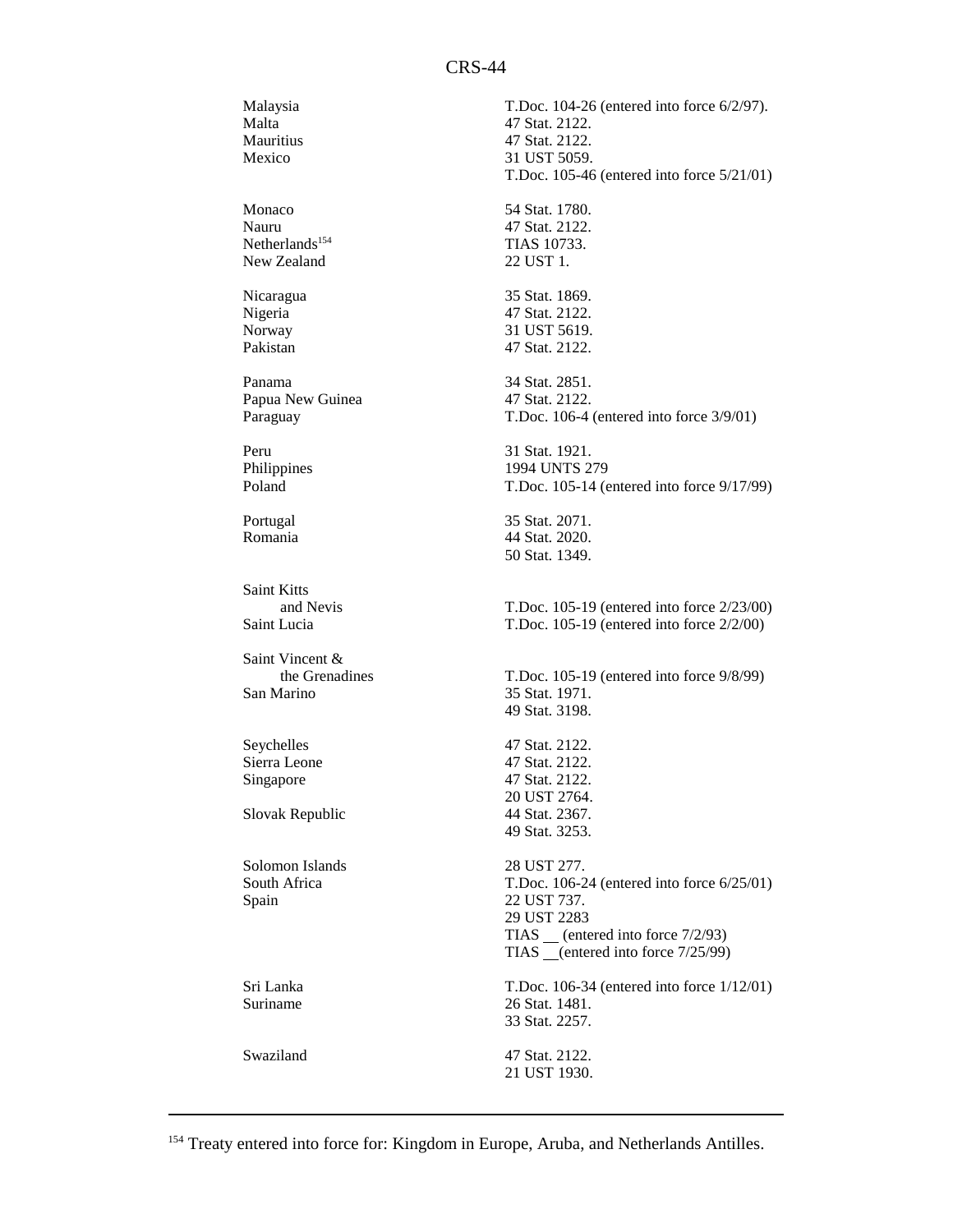| Sweden                                  | 14 UST 1845.<br>TIAS 10812.                                                                     |
|-----------------------------------------|-------------------------------------------------------------------------------------------------|
| Switzerland                             | T.Doc. $104-9$ (entered into force $9/10/97$ )                                                  |
| Tanzania                                | 47 Stat. 2122.<br>16 UST 2066.                                                                  |
| Thailand                                | 43 Stat. 1749.<br>T.Doc. 98-16 (entered into force $5/17/91$ )                                  |
| Tonga                                   | 47 Stat. 2122.<br>28 UST 5290.                                                                  |
| Trinidad and Tobago<br>Turkey<br>Tuvalu | T.Doc. $105-21$ (entered into force $11/29/99$ )<br>32 UST 3111.<br>28 UST 227.<br>32 UST 1310. |
| United Kingdom                          | 28 UST 227.<br>TIAS 12050.                                                                      |
| Uruguay<br>Venezuela                    | <b>TIAS 10850.</b><br>43 Stat. 1698.                                                            |
| Zambia<br>Zimbabwe                      | 47 Stat. 2122.<br>T.Doc. $105-33$ (entered into force $4/26/00$ )                               |

 $05-33$ (entered into force  $4/26/00$ )